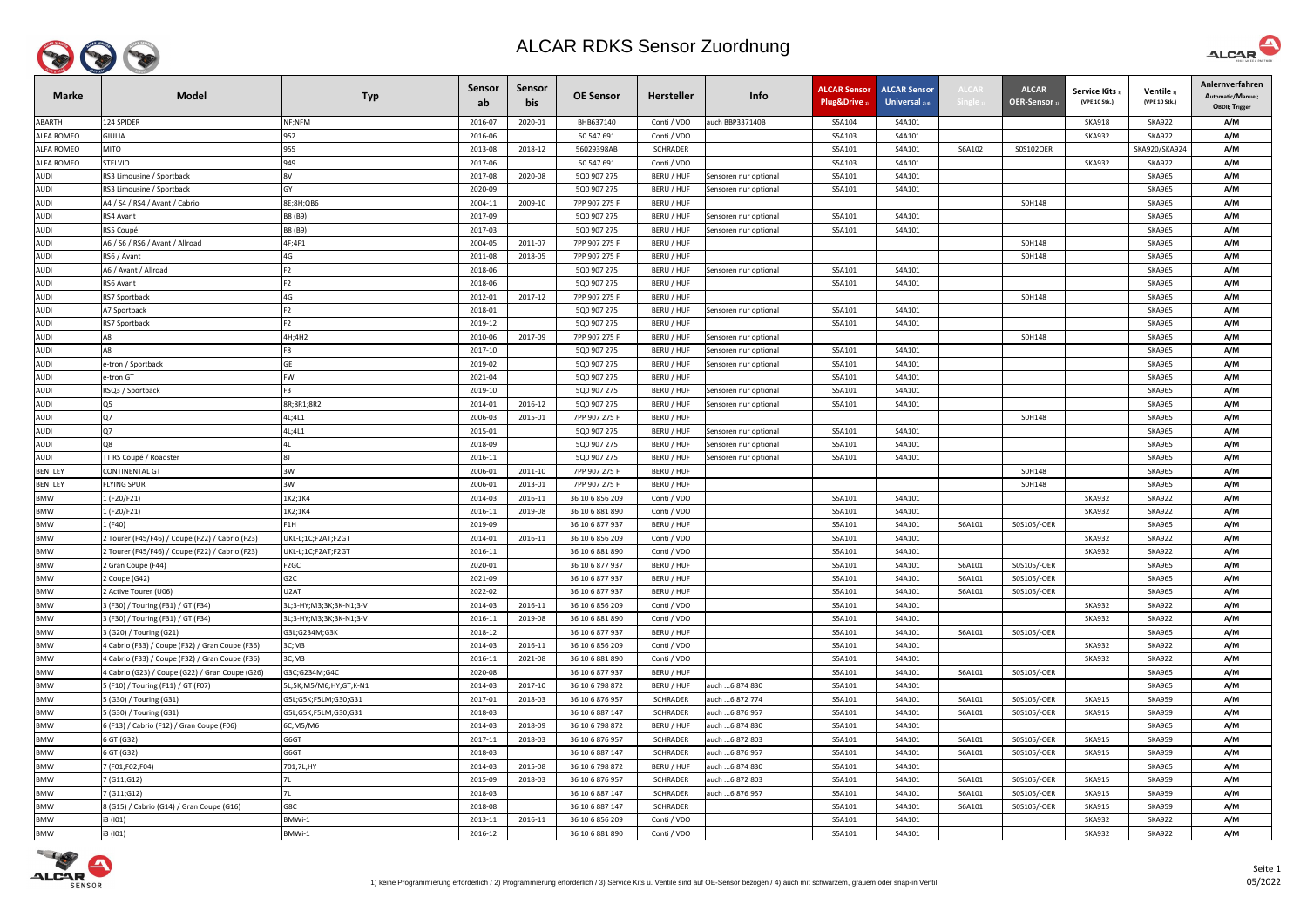

| <b>Marke</b>           | <b>Model</b>               | <b>Typ</b>                        | Sensor<br>ab | Sensor<br>bis | <b>OE Sensor</b> | <b>Hersteller</b> | Info                   | <b>ALCAR Sensor</b><br>Plug&Drive 1 | <b>ALCAR Sensor</b><br><b>Universal</b> $_{2/4}$ | <b>LCAI</b> | <b>ALCAR</b><br><b>OER-Sensor</b> | <b>Service Kits</b> <sub>3</sub><br>(VPE 10 Stk.) | Ventile 3<br>(VPE 10 Stk.) | Anlernverfahren<br>Automatic/Manuel;<br>OBDII; Trigger |
|------------------------|----------------------------|-----------------------------------|--------------|---------------|------------------|-------------------|------------------------|-------------------------------------|--------------------------------------------------|-------------|-----------------------------------|---------------------------------------------------|----------------------------|--------------------------------------------------------|
| <b>BMW</b>             | i4 (G26)                   | G4C                               | 2022-02      |               | 36 10 6 877 937  | BERU / HUF        |                        | S5A101                              | S4A101                                           | S6A101      | S0S105/-OER                       |                                                   | <b>SKA965</b>              | A/M                                                    |
| <b>BMW</b>             | iX (I20)                   | <b>BMWi-N</b>                     | 2021-10      |               | 36 10 6 887 147  | <b>SCHRADER</b>   |                        | S5A101                              | S4A101                                           | S6A101      | S0S105/-OER                       | <b>SKA915</b>                                     | <b>SKA959</b>              | A/M                                                    |
| BMW                    | iX3 (G08)                  | G3XE                              | 2020-11      |               | 36 10 6 887 147  | SCHRADER          |                        | S5A101                              | S4A101                                           | S6A101      | S0S105/-OER                       | <b>SKA915</b>                                     | <b>SKA959</b>              | A/M                                                    |
| BMW                    | X1 (E84)                   | X1;X-N1;X1-N1                     | 2014-03      | 2015-08       | 36 10 6 798 872  | BERU / HUF        | auch 6 874 830         | S5A101                              | S4A101                                           |             |                                   |                                                   | <b>SKA965</b>              | A/M                                                    |
| <b>BMW</b>             | X1 (F48)                   | UKL-L;F1X                         | 2015-09      | 2016-11       | 36 10 6 856 209  | Conti / VDO       |                        | S5A101                              | S4A101                                           |             |                                   | <b>SKA932</b>                                     | <b>SKA922</b>              | A/M                                                    |
| <b>BMW</b>             | X1 (F48)                   | UKL-L;F1X                         | 2016-11      |               | 36 10 6 881 890  | Conti / VDO       |                        | S5A101                              | S4A101                                           |             |                                   | <b>SKA932</b>                                     | <b>SKA922</b>              | A/M                                                    |
| <b>BMW</b>             | X2 (F39)                   | F <sub>2</sub> X                  | 2017-12      |               | 36 10 6 881 890  | Conti / VDO       |                        | S5A101                              | S4A101                                           |             |                                   | <b>SKA932</b>                                     | <b>SKA922</b>              | A/M                                                    |
| <b>BMW</b>             | X3 (F25)                   | $X3; X-N1$                        | 2014-03      | 2017-10       | 36 10 6 798 872  | BERU / HUF        | auch  6 874 830        | S5A101                              | S4A101                                           |             |                                   |                                                   | <b>SKA965</b>              | A/M                                                    |
| <b>BMW</b>             | X3 (G01)                   | G3X;F34XM                         | 2017-11      | 2018-03       | 36 10 6 876 957  | <b>SCHRADER</b>   | auch 6 872 803         | S5A101                              | S4A101                                           | S6A101      | S0S105/-OER                       | <b>SKA915</b>                                     | <b>SKA959</b>              | A/M                                                    |
| <b>BMW</b>             | X3 (G01)                   | G3X;F34XM                         | 2018-03      |               | 36 10 6 887 147  | <b>SCHRADER</b>   | auch 6 876 957         | S5A101                              | S4A101                                           | S6A101      | S0S105/-OER                       | <b>SKA915</b>                                     | <b>SKA959</b>              | A/M                                                    |
| BMW                    | X4 (F26)                   | X3;X-N1                           | 2014-03      | 2018-05       | 36 10 6 798 872  | BERU / HUF        | auch 6 874 830         | S5A101                              | S4A101                                           |             |                                   |                                                   | <b>SKA965</b>              | A/M                                                    |
| BMW                    | X4 (G02)                   | G4X;F34XM                         | 2018-06      |               | 36 10 6 887 147  | SCHRADER          |                        | S5A101                              | S4A101                                           | S6A101      | S0S105/-OER                       | <b>SKA915</b>                                     | <b>SKA959</b>              | A/M                                                    |
| <b>BMW</b>             | X5 (F15)                   | X5;X-N1;M7X                       | 2014-03      | 2016-11       | 36 10 6 856 209  | Conti / VDO       |                        | S5A101                              | S4A101                                           |             |                                   | <b>SKA932</b>                                     | <b>SKA922</b>              | A/M                                                    |
| <b>BMW</b>             | X5 (F15)                   | X5;X-N1;M7X                       | 2016-11      | 2018-11       | 36 10 6 881 890  | Conti / VDO       |                        | S5A101                              | S4A101                                           |             |                                   | <b>SKA932</b>                                     | <b>SKA922</b>              | A/M                                                    |
| <b>BMW</b>             | X5 (G05)                   | G5X                               | 2018-12      |               | 36 10 6 887 147  | <b>SCHRADER</b>   |                        | S5A101                              | S4A101                                           | S6A101      | S0S105/-OER                       | <b>SKA915</b>                                     | <b>SKA959</b>              | A/M                                                    |
| <b>BMW</b>             | X6 (F16)                   | X6;X-N1;M7X                       | 2014-11      | 2016-11       | 36 10 6 856 209  | Conti / VDO       |                        | S5A101                              | S4A101                                           |             |                                   | <b>SKA932</b>                                     | <b>SKA922</b>              | A/M                                                    |
| <b>BMW</b>             | X6 (F16)                   | X6;X-N1;M7X                       | 2016-11      | 2019-09       | 36 10 6 881 890  | Conti / VDO       |                        | S5A101                              | S4A101                                           |             |                                   | <b>SKA932</b>                                     | <b>SKA922</b>              | A/M                                                    |
| BMW                    | X6 (G06)                   | G6X                               | 2019-10      |               | 36 10 6 887 147  | <b>SCHRADER</b>   |                        | S5A101                              | S4A101                                           | S6A101      | S0S105/-OER                       | <b>SKA915</b>                                     | <b>SKA959</b>              | A/M                                                    |
| <b>BMW</b>             | X7 (G07)                   | G7X                               | 2019-03      |               | 36 10 6 887 147  | SCHRADER          |                        | S5A101                              | S4A101                                           | S6A101      | S0S105/-OER                       | <b>SKA915</b>                                     | <b>SKA959</b>              | A/M                                                    |
| <b>BMW</b>             | Z4 (E89)                   | Z89;ZR                            | 2014-03      | 2016-11       | 36 10 6 798 872  | BERU / HUF        | auch  6 874 830        | S5A101                              | S4A101                                           |             |                                   |                                                   | <b>SKA965</b>              | A/M                                                    |
| BMW                    | Z4 (G29)                   | G4Z                               | 2018-12      |               | 36 10 6 877 937  | BERU / HUF        |                        | S5A101                              | S4A101                                           | S6A101      | S0S105/-OER                       |                                                   | <b>SKA965</b>              | A/M                                                    |
| <b>CHEVROLET</b>       | AVEO / 4-door              | CHIV; KL1T                        | 2011-09      | 2014-12       | 22853740         | SCHRADER          |                        |                                     | S4A101                                           |             | S0S212                            |                                                   | SKA920/SKA924              | $\mathbf{T}$                                           |
| <b>CHEVROLET</b>       | CAPTIVA                    | KLAC; KLAD                        | 2011-03      | 2014-12       | 25789964         | <b>SCHRADER</b>   |                        |                                     | S4A101                                           |             | S0S212                            |                                                   | SKA920/SKA924              | $\mathbf{T}$                                           |
| <b>CHEVROLET</b>       | CRUZE / 4-door / Kombi     | KL1J;CHIR                         | 2011-07      | 2014-12       | 22853740         | SCHRADER          |                        |                                     | S4A101                                           |             | S0S212                            |                                                   | SKA920/SKA924              | $\mathbf{T}$                                           |
| <b>CHEVROLET</b>       | MALIBU                     | KL1G                              | 2012-01      | 2014-12       | 22853740         | <b>SCHRADER</b>   |                        |                                     | S4A101                                           |             | S0S212                            |                                                   | SKA920/SKA924              | $\mathbf{T}$                                           |
| <b>CHEVROLET</b>       | ORLANDO                    | KL1Y;CHIO                         | 2011-02      | 2014-12       | 22853740         | SCHRADER          |                        |                                     | S4A101                                           |             | S0S212                            |                                                   | SKA920/SKA924              | $\mathbf{T}$                                           |
| <b>CHEVROLET</b>       | SPARK                      | KL1M;CHIS                         | 2010-03      | 2014-12       | 22853740         | <b>SCHRADER</b>   |                        |                                     | S4A101                                           |             | S0S212                            |                                                   | SKA920/SKA924              | $\mathbf{T}$                                           |
| <b>CHEVROLET</b>       | TRAX                       | KL1B                              | 2013-05      | 2014-12       | 22853740         | SCHRADER          |                        |                                     | S4A101                                           |             | S0S212                            |                                                   | SKA920/SKA924              | $\mathbf{T}$                                           |
| <b>CHEVROLET</b>       | VOLT                       | D1JCI                             | 2011-11      | 2014-12       | 13348393         | SCHRADER          |                        |                                     | S4A101                                           |             | S0S110OER                         | <b>SKA911</b>                                     |                            | $\mathbf{T}$                                           |
| CITROEN/DS             | BERLINGO;BERLINGO Van      | 7*;7; B9                          | 2013-11      | 2018-05       | 9802003680       | <b>SCHRADER</b>   | auch 9811536380        |                                     | S4A101                                           |             | S0S206                            |                                                   | <b>SKA957</b>              | $\mathbf{o}$                                           |
| CITROEN/DS             | C-Elysee                   |                                   | 2012-11      |               | 9802003680       | SCHRADER          | auch 9811536380        |                                     | S4A101                                           |             | S0S206                            |                                                   | <b>SKA957</b>              | $\mathbf{o}$                                           |
| CITROEN/DS             | C-Zero                     |                                   | 2014-10      | 2020-03       | 1612477080       | Conti / VDO       |                        | S5A106                              | S4A101                                           |             | S0C203                            | <b>SKA932</b>                                     | <b>SKA922</b>              | $O+T$                                                  |
| <b>CITROEN/DS</b>      | C4                         |                                   | 2013-10      | 2018-12       | 9802003680       | <b>SCHRADER</b>   | auch 9811536380        |                                     | S4A101                                           |             | S0S206                            |                                                   | <b>SKA957</b>              | $\mathbf{o}$                                           |
| <b>CITROEN/DS</b>      | C4 Picasso / Grand Picasso |                                   | 2013-05      | 2014-12       | 5430W0           | <b>SCHRADER</b>   |                        |                                     | S4A101                                           |             |                                   |                                                   | SKA920/SKA924              | $\mathbf{o}$                                           |
| CITROEN/DS             | C4 Aircross                |                                   | 2014-04      | 2018-03       | 1612477080       | Conti / VDO       |                        | S5A106                              | S4A101                                           |             | SOC203                            | <b>SKA932</b>                                     | <b>SKA922</b>              | $O+T$                                                  |
| <b>CITROEN/DS</b>      | C5 / Tourer                |                                   | 2013-10      | 2017-08       | 9802003680       | <b>SCHRADER</b>   | auch 9811536380        |                                     | S4A101                                           |             | S0S206                            |                                                   | <b>SKA957</b>              | $\mathbf{o}$                                           |
| CITROEN/DS             | C8                         |                                   | 2005-10      | 2014-06       | 5430T4           | Conti / VDO       |                        | S5A103                              | S4A101                                           |             |                                   | <b>SKA917</b>                                     | <b>SKA925</b>              | $\mathbf{o}$                                           |
| CITROEN/DS             | DS4 / Crossback            |                                   | 2014-01      | 2018-05       | 9802003680       | <b>SCHRADER</b>   | auch 9811536380        |                                     | S4A101                                           |             | S0S206                            |                                                   | <b>SKA957</b>              | $\mathbf{o}$                                           |
| CITROEN/DS             | DS5                        | K;KF                              | 2014-01      | 2018-05       | 9802003680       | <b>SCHRADER</b>   | auch 9811536380        |                                     | S4A101                                           |             | S0S206                            |                                                   | <b>SKA957</b>              | $\mathbf{o}$                                           |
| CITROEN/DS             | IUMPER/JUMPER Van          | 250;250B;250D;250L;Y;YB;YC;YD;W;H | 2013-12      |               | 1616456580       | SCHRADER          | auch 1612474480        | S5A101                              | S4A101                                           | S6A102      | S0S102OER                         | SKA915                                            | <b>SKA959</b>              | A/M                                                    |
| CITROEN/DS             | IUMPY/JUMPY Van            | $G9; X^*; X$                      | 2014-06      | 2016-04       | 9808859080       | <b>SCHRADER</b>   | auch 9811764480        |                                     |                                                  |             |                                   |                                                   | <b>SKA957</b>              | $\mathbf{o}$                                           |
| CITROEN/DS             | NEMO/NEMO Van              | A;225L                            | 2014-01      | 2015-12       | 53104671         | SCHRADER          |                        | S5A101                              | S4A101                                           | S6A102      | S0S102OER                         |                                                   | SKA920/SKA924              | $\mathbf{o}$                                           |
| <b>DACIA (RENAUL</b>   | DOKKER / Stepway           | SD                                | 2014-06      | 2021-08       | 40 700 16 28R    | <b>SCHRADER</b>   | auch  9322R /  7932R   | S5A103                              | S4A101                                           |             | S0S204                            |                                                   | <b>SKA957</b>              | A/M; 0                                                 |
| DACIA (RENAULT)        | DOKKER / Stepway           | SD                                | 2014-06      | 2021-08       | 40 700 99 87R    | <b>SCHRADER</b>   |                        | S5A103                              | S4A101                                           |             |                                   |                                                   | <b>SKA957</b>              | A/M; 0                                                 |
| DACIA (RENAULT)        | <b>DUSTER</b>              | <b>SD</b>                         | 2014-06      | 2015-12       | 40 700 16 28R    | SCHRADER          | auch  9322R /  7932R   | S5A103                              | S4A101                                           |             | S0S204                            |                                                   | <b>SKA957</b>              | A/M; 0                                                 |
| DACIA (RENAULT)        | <b>DUSTER</b>              | <b>SD</b>                         | 2014-06      | 2015-12       | 40 700 99 87R    | <b>SCHRADER</b>   |                        | S5A103                              | S4A101                                           |             |                                   |                                                   | <b>SKA957</b>              | A/M; 0                                                 |
| DACIA (RENAULT)        | LODGY / Stepway            | SD                                | 2012-06      |               | 40 700 16 28R    | SCHRADER          | auch 9322R /  7932R    | S5A103                              | S4A101                                           |             | S0S204                            |                                                   | <b>SKA957</b>              | A/M; 0                                                 |
| DACIA (RENAULT)        | LODGY / Stepway            | SD                                | 2012-06      |               | 40 700 99 87R    | <b>SCHRADER</b>   |                        | S5A103                              | S4A101                                           |             |                                   |                                                   | <b>SKA957</b>              | A/M; 0                                                 |
| DACIA (RENAULT)        | LOGAN II / MCV / Stepway   | SD                                | 2013-01      | 2015-12       | 40 700 16 28R    | SCHRADER          | auch 9322R /  7932R    | S5A103                              | S4A101                                           |             | S0S204                            |                                                   | <b>SKA957</b>              | A/M; O                                                 |
| DACIA (RENAULT)        | LOGAN II / MCV / Stepway   | SD                                | 2013-01      | 2015-12       | 40 700 99 87R    | <b>SCHRADER</b>   |                        | S5A103                              | S4A101                                           |             |                                   |                                                   | <b>SKA957</b>              | A/M; 0                                                 |
| DACIA (RENAULT)        | SANDERO II / Stepway       | SD                                | 2013-01      | 2015-12       | 40 700 16 28R    | <b>SCHRADER</b>   | auch 9322R /  7932R    | S5A103                              | S4A101                                           |             | S0S204                            |                                                   | <b>SKA957</b>              | A/M; 0                                                 |
| <b>DACIA (RENAULT)</b> | SANDERO II / Stepway       | SD                                | 2013-01      | 2015-12       | 40 700 99 87R    | <b>SCHRADER</b>   |                        | S5A103                              | S4A101                                           |             |                                   |                                                   | <b>SKA957</b>              | A/M; 0                                                 |
| <b>FIAT</b>            | 500L / Living / Trekking   | 199                               | 2012-09      |               | 53104671         | <b>SCHRADER</b>   |                        | S5A101                              | S4A101                                           | S6A102      | S0S102OER                         |                                                   | SKA920/SKA924              | A/M                                                    |
| <b>FIAT</b>            | <b>DOBLO</b>               | 263                               | 2013-01      | 2014-12       | 53104671         | SCHRADER          | 15" OE / nur OE Sensor | S5A101                              | S4A101                                           | S6A102      | S0S102OER                         |                                                   | SKA920/SKA924              | A/M                                                    |



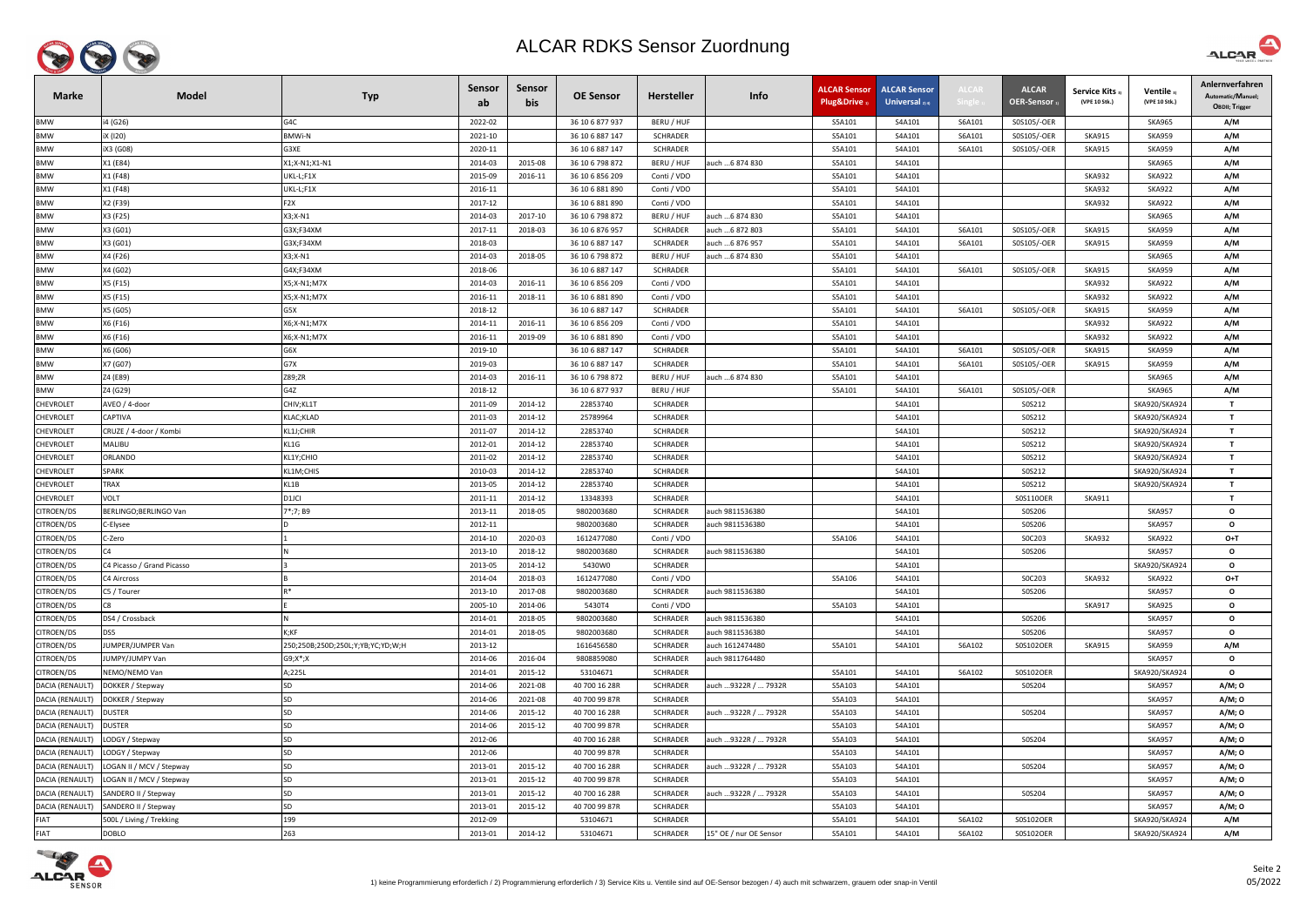

| <b>Marke</b>   | <b>Model</b>                         | <b>Typ</b>              | <b>Sensor</b><br>ab | Sensor<br>bis | <b>OE Sensor</b> | <b>Hersteller</b> | Info                      | <b>ALCAR Sensor</b><br>Plug&Drive | <b>ALCAR Sensor</b><br><b>Universal</b> $_{2/4}$ | <b>ALCAI</b> | <b>ALCAR</b><br>OER-Sensor | <b>Service Kits</b><br>(VPE 10 Stk.) | Ventile<br>(VPE 10 Stk.) | Anlernverfahren<br>Automatic/Manuel;<br>OBDII; Trigger |
|----------------|--------------------------------------|-------------------------|---------------------|---------------|------------------|-------------------|---------------------------|-----------------------------------|--------------------------------------------------|--------------|----------------------------|--------------------------------------|--------------------------|--------------------------------------------------------|
| <b>FIAT</b>    | <b>DOBLO</b>                         | 263                     | 2015-01             |               | 670106084        | <b>SCHRADER</b>   | 16" OE                    | S5A101                            | S4A101                                           | S6A102       | S0S102OER                  | <b>SKA915</b>                        | <b>SKA959</b>            | A/M                                                    |
| <b>FIAT</b>    | DUCATO / Van                         | 250;250B;250D;250L;250M | 2014-06             |               | 670106084        | <b>SCHRADER</b>   | auch 670034786            | S5A101                            | S4A101                                           | S6A102       | S0S102OER                  | <b>SKA915</b>                        | <b>SKA959</b>            | A/M                                                    |
| <b>FIAT</b>    | IORINO / Van                         | 225;225L                | 2013-01             | 2014-12       | 53104671         | <b>SCHRADER</b>   |                           | S5A101                            | S4A101                                           | S6A102       | S0S102OER                  |                                      | SKA920/SKA924            | A/M                                                    |
| <b>FIAT</b>    | FREEMONT                             |                         | 2011-01             | 2016-12       | 56029398AB       | <b>SCHRADER</b>   | auch 68241067AA / AB      | S5A101                            | S4A101                                           | S6A102       | S0S102OER                  |                                      | SKA920/SKA924            | A/M                                                    |
| <b>FIAT</b>    | FULLBACK                             | <b>KTOT</b>             | 2016-06             |               | 4250C477         | Conti / VDO       |                           | S5A106                            | S4A101                                           |              | S0C203                     | <b>SKA932</b>                        | <b>SKA922</b>            | $O+T$                                                  |
| <b>FIAT</b>    | OBUC                                 | 225;225L                | 2013-01             | 2014-12       | 53104671         | <b>SCHRADER</b>   |                           | S5A101                            | S4A101                                           | S6A102       | S0S102OER                  |                                      | SKA920/SKA924            | A/M                                                    |
| <b>FIAT</b>    | SCUDO / Van                          | 270;270L                | 2013-11             | 2016-07       | 9808859080       | <b>SCHRADER</b>   | auch 9811764480           |                                   |                                                  |              |                            |                                      | <b>SKA957</b>            | A/M                                                    |
| <b>FIAT</b>    | <b>TALENTO</b>                       | FFL;FJL                 | 2016-08             |               | 40 700 16 28R    | <b>SCHRADER</b>   |                           | S5A103                            | S4A101                                           |              | S0S204                     |                                      | <b>SKA957</b>            | A/M                                                    |
| FORD           | ነ-MAX                                | JK8;JK8-LPG             | 2014-04             | 2017-12       | EV6T-1A180-DB    | SCHRADER          |                           | S5A102                            | S4A101                                           |              | S0S201OER                  |                                      | <b>SKA957</b>            | A/M; T                                                 |
| FORD           | C-MAX / GRAND                        | DXA;DXA-LPG;DXA-PHEV    | 2014-04             | 2019-11       | EV6T-1A180-DB    | <b>SCHRADER</b>   |                           | S5A102                            | S4A101                                           |              | S0S201OER                  |                                      | <b>SKA957</b>            | A/M; T                                                 |
| FORD           | <b>ECOSPORT</b>                      | JK8                     | 2014-01             | 2014-06       | DR3V-1A180-BB    | <b>SCHRADER</b>   |                           | S5A102                            | S4A101                                           |              | S0S201OER                  |                                      | <b>SKA956</b>            | A/M; T                                                 |
| FORD           | <b>ECOSPORT</b>                      | JK8                     | 2014-07             | 2016-02       | G1ET-1A180-CA    | <b>SCHRADER</b>   |                           | S5A102                            | S4A101                                           |              | S0S201OER                  |                                      | <b>SKA957</b>            | A/M; T                                                 |
| FORD           | <b>ECOSPORT</b>                      | JK8                     | 2016-03             | 2017-10       | EV6T-1A180-DB    | <b>SCHRADER</b>   |                           | S5A102                            | S4A101                                           |              | S0S201OER                  |                                      | <b>SKA957</b>            | A/M; T                                                 |
| <b>FORD</b>    | <b>ECOSPORT</b>                      | JK8                     | 2017-11             |               | F2GT-1A180-CB    | SCHRADER          |                           | S5A102                            | S4A101                                           | S6A103       | S0S209OER                  |                                      | <b>SKA957</b>            | A/M                                                    |
| <b>FORD</b>    | EDGE                                 | <b>SBF</b>              | 2016-01             |               | F2GT-1A180-CB    | <b>SCHRADER</b>   |                           | S5A102                            | S4A101                                           | S6A103       | S0S209OER                  |                                      | <b>SKA957</b>            | A/M                                                    |
| FORD           | EXPLORER                             | <b>WUJ</b>              | 2020-03             |               | JX7T-1A180-CA    | <b>SCHRADER</b>   |                           | S5A102                            | S4A101                                           | S6A103       | S0S209OER                  |                                      | <b>SKA957</b>            | A/M                                                    |
| FORD           | FIESTA / Van                         | JA8;JA8-LPG;JR8         | 2014-04             | 2017-06       | EV6T-1A180-DB    | <b>SCHRADER</b>   | nicht ST                  | S5A102                            | S4A101                                           |              | S0S201OER                  |                                      | <b>SKA957</b>            | A/M; T                                                 |
| FORD           | IESTA / Van                          | JA8;JA8-LPG;JR8         | 2014-01             | 2015-05       | DR3V-1A180-BB    | <b>SCHRADER</b>   | nur ST                    | S5A102                            | S4A101                                           |              | S0S201OER                  |                                      | <b>SKA956</b>            | A/M; T                                                 |
| FORD           | FIESTA / Van                         | JA8;JA8-LPG;JR8         | 2015-06             | 2017-06       | G1ET-1A180-CA    | <b>SCHRADER</b>   | nur ST                    | S5A102                            | S4A101                                           |              | S0S201OER                  | <b>SKA967</b>                        | <b>SKA966</b>            | A/M; T                                                 |
| FORD           | FIESTA / Van / Active                | JHH;JGH;JHHL            | 2017-07             |               | F2GT-1A180-CB    | <b>SCHRADER</b>   |                           | S5A102                            | S4A101                                           | S6A103       | S0S209OER                  |                                      | <b>SKA957</b>            | A/M                                                    |
| <b>FORD</b>    | FOCUS / 4-door / Turnier             | DYB;DYB-LPG;DYB-BE      | 2014-04             | 2018-07       | EV6T-1A180-DB    | SCHRADER          | nicht ST                  | S5A102                            | S4A101                                           |              | S0S201OER                  |                                      | <b>SKA957</b>            | A/M; T                                                 |
| <b>FORD</b>    | FOCUS / 4-door / Turnier             | DYB;DYB-LPG;DYB-BE      | 2014-04             | 2015-05       | DR3V-1A180-BB    | <b>SCHRADER</b>   | nur ST                    | S5A102                            | S4A101                                           |              | S0S201OER                  |                                      | <b>SKA956</b>            | A/M; T                                                 |
| FORD           | <sup>-</sup> OCUS / 4-door / Turnier | DYB;DYB-LPG;DYB-BE      | 2015-06             | 2018-07       | G1ET-1A180-CA    | <b>SCHRADER</b>   | nur ST                    | S5A102                            | S4A101                                           |              | S0S201OER                  | <b>SKA967</b>                        | <b>SKA966</b>            | A/M; T                                                 |
| <b>FORD</b>    | FOCUS / 4-door / Turnier / Active    | <b>DEH</b>              | 2018-08             |               | F2GT-1A180-CB    | <b>SCHRADER</b>   | nicht ST                  | S5A102                            | S4A101                                           | S6A103       | S0S209OER                  |                                      | <b>SKA957</b>            | A/M                                                    |
| <b>FORD</b>    | FOCUS ST / Turnier ST                | <b>DEH</b>              | 2018-08             |               | FR3V-1A180-DA    | <b>SCHRADER</b>   | nur ST                    | S5A102                            | S4A101                                           | S6A103       | S0S209OER                  | <b>SKA967</b>                        | <b>SKA966</b>            | A/M                                                    |
| FORD           | GALAXY                               | WA6                     | 2009-01             | 2015-07       | 8G92-1A-189-KB   | Conti / VDO       | nur OE Sensor möglich     |                                   |                                                  |              | SOC101                     | <b>SKA918</b>                        | <b>SKA922</b>            | A/M                                                    |
| <b>FORD</b>    | GALAXY                               | WA6                     | 2015-08             |               | F2GT-1A180-CB    | <b>SCHRADER</b>   |                           | S5A102                            | S4A101                                           | S6A103       | S0S209OER                  |                                      | <b>SKA957</b>            | A/M                                                    |
| FORD           | KA+ / Active                         | <b>KAF</b>              | 2016-09             | 2020-01       | EV6T-1A180-DB    | SCHRADER          |                           | S5A102                            | S4A101                                           |              | S0S201OER                  |                                      | <b>SKA957</b>            | A/M; T                                                 |
| <b>FORD</b>    | KUGA II                              | DM <sub>2</sub>         | 2014-04             | 2019-12       | EV6T-1A180-DB    | <b>SCHRADER</b>   |                           | S5A102                            | S4A101                                           |              | S0S201OER                  |                                      | <b>SKA957</b>            | $A/M$ ; T                                              |
| <b>FORD</b>    | KUGA III                             | DFK;DFHK                | 2020-01             |               | JX7T-1A180-CA    | <b>SCHRADER</b>   |                           | S5A102                            | S4A101                                           | S6A103       | S0S209OER                  |                                      | <b>SKA957</b>            | A/M                                                    |
| <b>FORD</b>    | MONDEO / 4-door / Turnier            | BA7                     | 2009-01             | 2014-09       | 8G92-1A-189-KB   | Conti / VDO       | nur OE Sensor möglich     |                                   |                                                  |              | S0C101                     | <b>SKA918</b>                        | <b>SKA922</b>            | A/M                                                    |
| <b>FORD</b>    | MONDEO / 4-door / Turnier            | BA7;BA7-HEV;BA7H        | 2014-10             | 2017-09       | EV6T-1A180-DB    | <b>SCHRADER</b>   |                           | S5A102                            | S4A101                                           |              | S0S201OER                  |                                      | <b>SKA957</b>            | A/M; T                                                 |
| <b>FORD</b>    | MONDEO / 4-door / Turnier            | BA7;BA7-HEV;BA7H        | 2017-10             |               | F2GT-1A180-CB    | <b>SCHRADER</b>   |                           | S5A102                            | S4A101                                           | S6A103       | S0S209OER                  |                                      | <b>SKA957</b>            | A/M                                                    |
| <b>FORD</b>    | MUSTANG / Cabrio                     | LAE                     | 2015-08             |               | F2GT-1A180-CB    | <b>SCHRADER</b>   |                           | S5A102                            | S4A101                                           | S6A103       | S0S209OER                  |                                      | <b>SKA957</b>            | A/M                                                    |
| <b>FORD</b>    | <b>MUSTANG Mach-E</b>                | <b>LSK</b>              | 2021-02             |               | F2GT-1A180-CB    | SCHRADER          |                           | S5A102                            | S4A101                                           | S6A103       | S0S209OER                  |                                      | <b>SKA957</b>            | A/M                                                    |
| FORD           | PUMA                                 | J2K                     | 2020-01             |               | JX7T-1A180-CA    | <b>SCHRADER</b>   |                           | S5A102                            | S4A101                                           | S6A103       | S0S209OER                  |                                      | <b>SKA957</b>            | A/M                                                    |
| FORD           | S-MAX                                | WA6                     | 2009-01             | 2015-08       | 8G92-1A-189-KB   | Conti / VDO       | nur OE Sensor möglich     |                                   |                                                  |              | S0C101                     | <b>SKA918</b>                        | <b>SKA922</b>            | A/M                                                    |
| FORD           | S-MAX                                | WA6                     | 2015-09             |               | F2GT-1A180-CB    | <b>SCHRADER</b>   |                           | S5A102                            | S4A101                                           | S6A103       | S0S209OER                  |                                      | <b>SKA957</b>            | A/M                                                    |
| FORD           | RANGER                               | 2AB                     | 2016-01             | 2019-02       | EV6T-1A180-DB    | <b>SCHRADER</b>   |                           | S5A102                            | S4A101                                           |              | S0S201OER                  |                                      | <b>SKA957</b>            | A/M; T                                                 |
| <b>FORD</b>    | <b>RANGER</b>                        | 2AB                     | 2019-03             |               | EV6T-1A180-DB    | <b>SCHRADER</b>   | Basisausstattung          | S5A102                            | S4A101                                           |              | S0S201OER                  |                                      | <b>SKA957</b>            | A/M; T                                                 |
| <b>FORD</b>    | RANGER                               | 2AB                     | 2019-03             |               | F2GT-1A180-CB    | <b>SCHRADER</b>   | Optional, elektr. Paket 2 | S5A102                            | S4A101                                           | S6A103       | S0S209OER                  |                                      | <b>SKA957</b>            | A/M                                                    |
| <b>FORD</b>    | TRANSIT/TOURNEO CONNECT              | PJ2;PU2                 | 2013-10             | 2014-03       | DR3V-1A180-BB    | <b>SCHRADER</b>   |                           | S5A102                            | S4A101                                           |              | S0S201OER                  |                                      | <b>SKA956</b>            | <b>A/M; T</b>                                          |
| FORD           | TRANSIT/TOURNEO CONNECT              | PJ2;PU2                 | 2014-04             | 2018-05       | EV6T-1A180-DB    | <b>SCHRADER</b>   |                           | S5A102                            | S4A101                                           |              | S0S201OER                  |                                      | <b>SKA957</b>            | A/M; T                                                 |
| FORD           | TRANSIT/TOURNEO CONNECT              | PJ2;PU2                 | 2018-06             |               | F2GT-1A180-CB    | SCHRADER          |                           | S5A102                            | S4A101                                           | S6A103       | S0S209OER                  |                                      | <b>SKA957</b>            | A/M                                                    |
| <b>FORD</b>    | <b>TRANSIT/TOURNEO COURIER</b>       | JU2;JN8                 | 2014-05             | 2014-08       | DR3V-1A180-BB    | <b>SCHRADER</b>   |                           | S5A102                            | S4A101                                           |              | S0S201OER                  |                                      | <b>SKA956</b>            | A/M; T                                                 |
| FORD           | TRANSIT/TOURNEO COURIER              | JU2;JN8                 | 2014-09             |               | EV6T-1A180-DB    | SCHRADER          |                           | S5A102                            | S4A101                                           |              | S0S201OER                  |                                      | <b>SKA957</b>            | A/M; T                                                 |
| <b>FORD</b>    | TRANSIT/TOURNEO CUSTOM               | FAC;FCC                 | 2013-01             | 2019-05       | BB5T-1A180-BA    | <b>SCHRADER</b>   |                           | S5A102                            | S4A101                                           |              | S0S201OER                  |                                      | SKA920/SKA924            | A/M; T                                                 |
| <b>FORD</b>    | TRANSIT/TOURNEO CUSTOM               | FAC;FCC                 | 2019-06             |               | F2GT-1A180-CB    | <b>SCHRADER</b>   |                           | S5A102                            | S4A101                                           | S6A103       | S0S209OER                  |                                      | <b>SKA957</b>            | A/M                                                    |
| <b>FORD</b>    | TRANSIT/TRANSIT Van                  | FAD;FBD;FED;FFD;FDD;FCD | 2013-11             | 2019-05       | BB5T-1A180-BA    | SCHRADER          |                           | S5A102                            | S4A101                                           |              | S0S201OER                  |                                      | SKA920/SKA924            | A/M; T                                                 |
| <b>FORD</b>    | TRANSIT/TRANSIT Van                  | FAD;FBD;FED;FFD;FDD;FCD | 2019-06             |               | F2GT-1A180-CB    | <b>SCHRADER</b>   |                           | S5A102                            | S4A101                                           | S6A103       | S0S209OER                  |                                      | <b>SKA957</b>            | A/M                                                    |
| <b>GENESIS</b> | G70 / Shooting Brake                 |                         | 2021-07             |               | 52933 J5000      | SCHRADER          |                           | S5A105                            | S4A101                                           |              | S0S207/-OER                |                                      | <b>SKA957</b>            | A/M                                                    |
| <b>GENESIS</b> | G80                                  | RG3                     | 2021-01             |               | 52933 D2100      | Conti / VDO       |                           | S5A106                            | S4A101                                           |              | SOC114                     | <b>SKA918</b>                        | <b>SKA922</b>            | A/M                                                    |
| <b>GENESIS</b> | <b>GV70</b>                          | JK1                     | 2021-10             |               | 52933 D2100      | Conti / VDO       |                           | S5A106                            | S4A101                                           |              | SOC114                     | <b>SKA918</b>                        | <b>SKA922</b>            | A/M                                                    |
| <b>GENESIS</b> | GV80                                 | JX1                     | 2021-01             |               | 52933 D2100      | Conti / VDO       |                           | S5A106                            | S4A101                                           |              | SOC114                     | <b>SKA918</b>                        | <b>SKA922</b>            | A/M                                                    |
|                |                                      |                         |                     |               |                  |                   |                           |                                   |                                                  |              |                            |                                      |                          |                                                        |



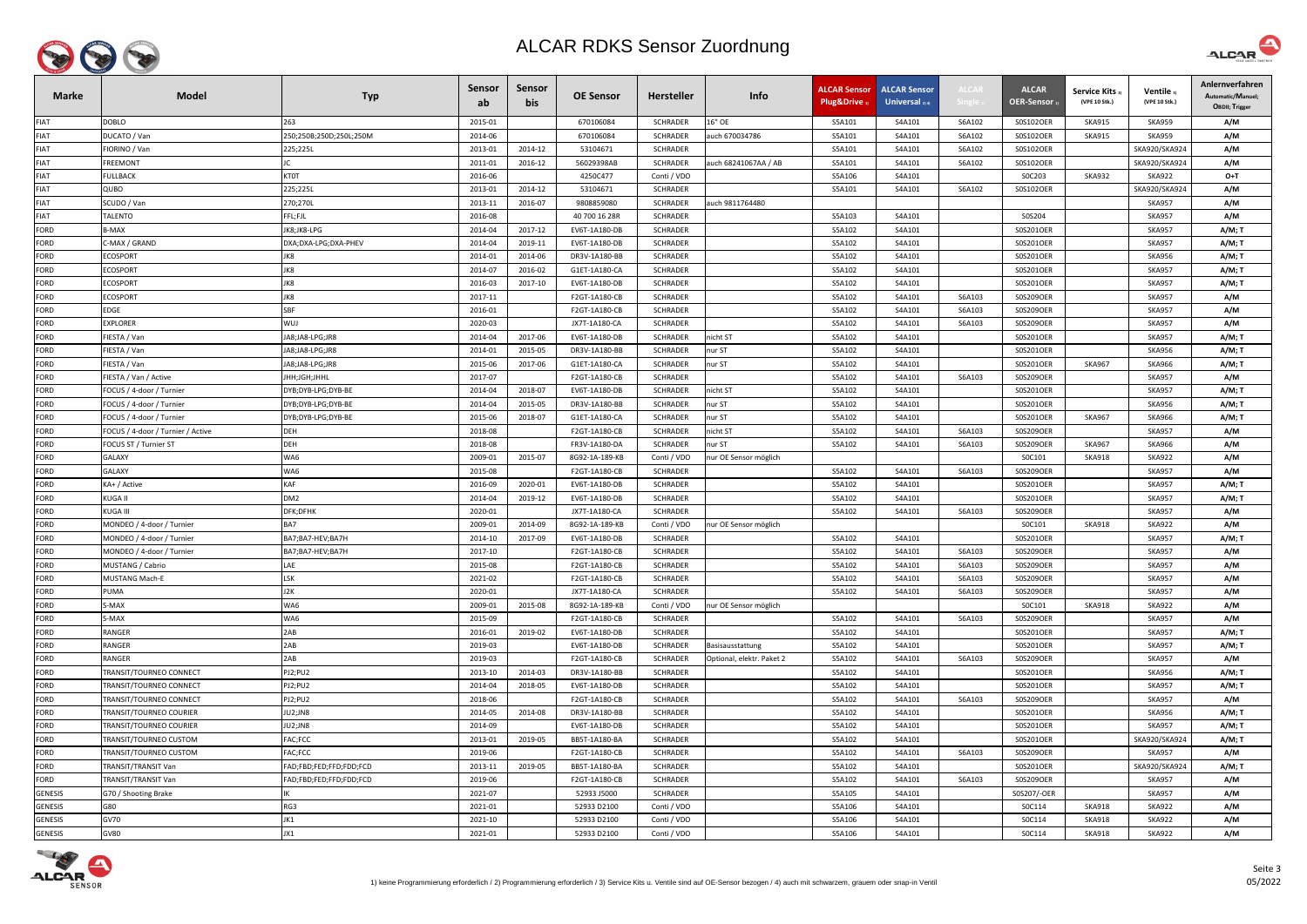

| <b>Marke</b>    | <b>Model</b>                  | <b>Typ</b>                  | <b>Sensor</b><br>ab | Sensor<br>bis | <b>OE Sensor</b> | Hersteller      | Info                   | <b>ALCAR Sensor</b><br>Plug&Drive 1 | <b>ALCAR Sensor</b><br>Universal $_{2/4}$ | <b>ALCAI</b> | <b>ALCAR</b><br>OER-Sensor | <b>Service Kits</b><br>(VPE 10 Stk.) | Ventile<br>(VPE 10 Stk.) | Anlernverfahren<br>Automatic/Manuel;<br>OBDII; Trigger |
|-----------------|-------------------------------|-----------------------------|---------------------|---------------|------------------|-----------------|------------------------|-------------------------------------|-------------------------------------------|--------------|----------------------------|--------------------------------------|--------------------------|--------------------------------------------------------|
| <b>HONDA</b>    | ACCORD / 4-door / Tourer      | CU1;CU2;CU3;CW1;CW2;CW3     | 2014-01             | 2015-05       | 42753-TL0-G52    | Conti / VDO     |                        |                                     |                                           |              |                            | <b>SKA932</b>                        | <b>SKA922</b>            | A/M                                                    |
| HONDA           | JAZZ                          | GE6;GG1;GG2;GG3;GG5;GG6;GP1 | 2014-01             | 2015-06       | 42753-TL0-G52    | Conti / VDO     |                        |                                     |                                           |              |                            | <b>SKA932</b>                        | <b>SKA922</b>            | A/M                                                    |
| <b>HYUNDAI</b>  | ACCENT (EU)                   | <b>RB</b>                   | 2014-08             | 2018-07       | 52933 3N100      | Conti / VDO     |                        | S5A106                              | S4A101                                    |              | S0C107                     | <b>SKA918</b>                        | <b>SKA922</b>            | A/M; 0                                                 |
| HYUNDAI         | ACCENT                        | HCI                         | 2018-08             |               | 52933 3N100      | Conti / VDO     |                        | S5A106                              | S4A101                                    |              | S0C107                     | <b>SKA918</b>                        | <b>SKA922</b>            | A/M; 0                                                 |
| <b>HYUNDAI</b>  | CRETA (EU)                    | GS;GC                       | 2017-01             | 2021-01       | 52933 B2100      | <b>SCHRADER</b> | nur EU Fahrzeuge       | S5A105                              | S4A101                                    |              | S0S214OER                  |                                      | <b>SKA957</b>            | $\mathbf{o}$                                           |
| <b>HYUNDAI</b>  | CRETA (RU) / iX25 (CN)        | GS;GC                       | 2017-01             | 2021-01       | 52933 C1100      | <b>SCHRADER</b> | Nur russisches Model   | S5A105                              | S4A101                                    |              | S0S207/-OER                |                                      | <b>SKA957</b>            | A/M                                                    |
| <b>HYUNDAI</b>  | CRETA (RU) / iX25 (CN)        | SU;SU2                      | 2021-02             |               | 52940 BV100      | SCHRADER        |                        | S5A105                              | S4A101                                    |              | S0S207/-OER                |                                      | SKA920/SKA924            | A/M                                                    |
| <b>HYUNDAI</b>  | ELANTRA                       | MD                          | 2014-01             | 2016-02       | 52933 3X305      | <b>TRW</b>      |                        |                                     | S4A101                                    |              |                            | <b>SKA910</b>                        |                          | A/M; 0                                                 |
| <b>HYUNDAI</b>  | ELANTRA                       | AD                          | 2016-03             | 2021-03       | 52933 F2000      | Conti / VDO     | auch  D9100            | S5A106                              | S4A101                                    |              | SOC114                     | <b>SKA918</b>                        | <b>SKA922</b>            | A/M                                                    |
| <b>HYUNDAI</b>  | ELANTRA                       | CN7                         | 2021-04             |               | 52940 L1100      | Conti / VDO     |                        | S5A106                              | S4A101                                    |              | SOC114                     |                                      | SKA920/SKA924            | A/M                                                    |
| HYUNDAI         | EQUUS / CENTENNIAL            |                             | 2013-01             | 2015-12       | 52933 3N100      | Conti / VDO     |                        | S5A106                              | S4A101                                    |              | S0C107                     | <b>SKA918</b>                        | <b>SKA922</b>            | A/M                                                    |
| <b>HYUNDAI</b>  | GRAND SANTA FE                | <b>DM</b>                   | 2013-08             | 2018-09       | 52933 3N100      | Conti / VDO     |                        | S5A106                              | S4A101                                    |              | S0C107                     | <b>SKA918</b>                        | <b>SKA922</b>            | $\mathbf{o}$                                           |
| <b>HYUNDAI</b>  | GRANDEUR (EU/RU) / AZERA (US) | IG                          | 2017-08             |               | 52933 D4100      | Conti / VDO     |                        | S5A106                              | S4A101                                    |              | SOC116                     | <b>SKA918</b>                        | <b>SKA922</b>            | A/M                                                    |
| <b>HYUNDAI</b>  | H-1 / Van                     | <b>TQ</b>                   | 2014-05             | 2020-07       | 52933 4H100      | Conti / VDO     |                        |                                     | S4A101                                    |              |                            | <b>SKA918</b>                        | <b>SKA922</b>            | $\mathbf{o}$                                           |
| <b>HYUNDAI</b>  | i10                           | IA;IA-HME                   | 2013-12             | 2020-01       | 52933 B2100      | <b>SCHRADER</b> |                        | S5A105                              | S4A101                                    |              | S0S214OER                  |                                      | <b>SKA957</b>            | $\mathbf{o}$                                           |
| <b>HYUNDAI</b>  | i20                           | PB;PBT                      | 2012-04             | 2014-05       | 52933 1J000      | Conti / VDO     |                        | S5A106                              | S4A101                                    |              |                            | <b>SKA918</b>                        | <b>SKA922</b>            | $\mathbf{o}$                                           |
| <b>HYUNDAI</b>  | i20                           | PB;PBT                      | 2014-06             | 2014-12       | 52933 2M650      | Conti / VDO     |                        | S5A106                              | S4A101                                    |              | S0C107                     | <b>SKA918</b>                        | <b>SKA922</b>            | $\mathbf{o}$                                           |
| HYUNDAI         | i20 / Coupe / Active          | GB;GB-HME                   | 2015-01             | 2020-10       | 52933 C1100      | SCHRADER        | auch  C8000            | S5A105                              | S4A101                                    |              | S0S207/-OER                |                                      | <b>SKA957</b>            | A/M                                                    |
| <b>HYUNDAI</b>  | i20 N                         | BC3                         | 2020-11             |               | 52933 C1100      | <b>SCHRADER</b> |                        | S5A105                              | S4A101                                    |              | S0S207/-OER                |                                      | <b>SKA957</b>            | A/M                                                    |
| HYUNDAI         | i30 / Coupe / Kombi           | GDH; GDH-HME                | 2014-11             | 2017-05       | 52933 3N100      | Conti / VDO     | auch  A5100            | S5A106                              | S4A101                                    |              | S0C107                     | <b>SKA918</b>                        | <b>SKA922</b>            | A/M                                                    |
| <b>HYUNDAI</b>  | i30 / Kombi / Fastback        | PDE                         | 2017-01             | 2018-07       | 52933 F2000      | Conti / VDO     | auch  D9100            | S5A106                              | S4A101                                    |              | S0C114                     | <b>SKA918</b>                        | <b>SKA922</b>            | A/M                                                    |
| <b>HYUNDAI</b>  | 30 N / Fastback N             | PDE                         | 2017-01             |               | 52933 F2000      | Conti / VDO     |                        | S5A106                              | S4A101                                    |              | SOC114                     | <b>SKA918</b>                        | <b>SKA922</b>            | A/M                                                    |
| <b>HYUNDAI</b>  | i40 / Kombi                   |                             | 2012-04             | 2014-03       | 52933 3V100      | TRW             |                        |                                     |                                           |              |                            | <b>SKA910</b>                        |                          | A/M; 0                                                 |
| <b>HYUNDAI</b>  | i40 / Kombi                   | VF                          | 2014-04             | 2019-12       | 52933 3V600      | <b>TRW</b>      |                        |                                     | S4A101                                    | S0H137       |                            | <b>SKA910</b>                        |                          | A/M; 0                                                 |
| <b>HYUNDAI</b>  | <b>IONIQ</b>                  | AE                          | 2016-08             | 2021-04       | 52933 D4100      | Conti / VDO     |                        | S5A106                              | S4A101                                    |              | SOC116                     | <b>SKA918</b>                        | <b>SKA922</b>            | A/M                                                    |
| <b>HYUNDAI</b>  | IONIQ 5                       | <b>NE</b>                   | 2021-05             |               | 52940 L1100      | Conti / VDO     |                        | S5A106                              | S4A101                                    |              | SOC114                     |                                      | SKA920/SKA924            | A/M                                                    |
| <b>HYUNDAI</b>  | ix20                          |                             | 2010-10             | 2013-09       | 52933 1J000      | Conti / VDO     |                        | S5A106                              | S4A101                                    |              |                            | <b>SKA918</b>                        | <b>SKA922</b>            | A/M; 0                                                 |
| <b>HYUNDAI</b>  | ix20                          | JC; JC-HME                  | 2013-09             | 2019-10       | 52933 2M650      | Conti / VDO     | auch  3N100            | S5A106                              | S4A101                                    |              | SOC107                     | <b>SKA918</b>                        | <b>SKA922</b>            | A/M                                                    |
| <b>HYUNDAI</b>  | iX35 Facelift                 | ELH;LM                      | 2013-09             | 2016-01       | 52933 2S400      | <b>TRW</b>      | nur Low Line           |                                     | S4A101                                    |              | S0W103                     | <b>SKA910</b>                        |                          | $\mathbf{o}$                                           |
| <b>HYUNDAI</b>  | <b>X35 Facelift</b>           | ELH;LM                      | 2013-09             | 2016-01       | 52933 2S410      | <b>TRW</b>      | nur Low Line           |                                     | S4A101                                    |              | S0W103                     | <b>SKA910</b>                        |                          | $\mathbf{o}$                                           |
| <b>HYUNDAI</b>  | iX35 Facelift                 | ELH;LM                      | 2013-09             | 2016-01       | 52933 2Y450      | <b>TRW</b>      | nur High Line          |                                     | S4A101                                    | S0H137       |                            | <b>SKA910</b>                        |                          | A/M                                                    |
| <b>HYUNDAI</b>  | KONA                          | OS;OSE                      | 2017-09             |               | 52933 F2000      | Conti / VDO     | auch  D9100            | S5A106                              | S4A101                                    |              | SOC114                     | SKA918                               | <b>SKA922</b>            | A/M                                                    |
| HYUNDAI         | NEXO                          |                             | 2018-06             |               | 52933 C1100      | <b>SCHRADER</b> |                        | S5A105                              | S4A101                                    |              | S0S207/-OER                |                                      | <b>SKA957</b>            | $\mathbf{o}$                                           |
| <b>HYUNDAI</b>  | PALISADE                      | LX <sub>2</sub>             | 2019-04             |               | 52933 C1100      | SCHRADER        | auch  C8000            | S5A105                              | S4A101                                    |              | S0S207/-OER                |                                      | <b>SKA957</b>            | A/M                                                    |
| <b>HYUNDAI</b>  | SANTA FE                      | <b>DM</b>                   | 2012-10             | 2018-08       | 52933 3N100      | Conti / VDO     | auch  A5100            | S5A106                              | S4A101                                    |              | S0C107                     | <b>SKA918</b>                        | <b>SKA922</b>            | $\mathbf{o}$                                           |
| <b>HYUNDAI</b>  | SANTA FE                      | <b>TM</b>                   | 2018-09             |               | 52933 C1100      | <b>SCHRADER</b> |                        | S5A105                              | S4A101                                    |              | S0S207/-OER                |                                      | <b>SKA957</b>            | $\mathbf{o}$                                           |
| <b>HYUNDAI</b>  | SOLARIS (RU) / ACCENT (EU)    | <b>RB</b>                   | 2014-03             | 2017-03       | 52933 1J000      | Conti / VDO     | nur Solaris (Russland) | S5A106                              | S4A101                                    |              |                            | <b>SKA918</b>                        | <b>SKA922</b>            | $\mathbf{o}$                                           |
| <b>HYUNDAI</b>  | SOLARIS (RU) / ACCENT (EU)    | HC/HY                       | 2017-04             |               | 52933 3N100      | Conti / VDO     |                        | S5A106                              | S4A101                                    |              | S0C107                     | <b>SKA918</b>                        | <b>SKA922</b>            | A/M                                                    |
| <b>HYUNDAI</b>  | SONATA                        | DN8                         | 2020-04             |               | 52940 L1100      | Conti / VDO     |                        | S5A106                              | S4A101                                    |              | SOC114                     |                                      | SKA920/SKA924            | A/M                                                    |
| <b>HYUNDAI</b>  | STARIA                        | US4                         | 2021-09             |               | 52940 CG100      | <b>SCHRADER</b> |                        |                                     |                                           |              | S0S207/-OER                |                                      | SKA920/SKA924            | A/M                                                    |
| <b>HYUNDAI</b>  | TUCSON                        | TL; TLE; TLE-HME            | 2015-06             | 2020-10       | 52933 C1100      | SCHRADER        |                        | S5A105                              | S4A101                                    |              | S0S207/-OER                |                                      | <b>SKA957</b>            | A/M                                                    |
| HYUNDAI         | <b>TUCSON</b>                 | NX4e                        | 2020-11             |               | 52940 BV100      | <b>SCHRADER</b> |                        | S5A105                              | S4A101                                    |              | S0S207/-OER                |                                      | SKA920/SKA924            | A/M                                                    |
| <b>HYUNDAI</b>  | VELOSTER                      | <b>FS</b>                   | 2011-03             | 2016-12       | 52933 2V100      | SCHRADER        |                        | S5A105                              | S4A101                                    |              | S0S214OER                  |                                      | SKA920/SKA924            | $\mathbf{o}$                                           |
| <b>INFINITI</b> | Q30 / Q30S / QX30             | H15                         | 2016-01             | 2019-12       | 40700 5D AOC     | SCHRADER        | auch A 000 905 0030    | S5A101                              | S4A101                                    | S6A102       | S0S102/-OER                | SKA915                               | <b>SKA959</b>            | A/M                                                    |
| <b>INFINITI</b> | Q50                           | V37                         | 2013-09             | 2019-12       | 40700 3J A0B     | Conti / VDO     |                        |                                     |                                           |              | SOC113                     | <b>SKA932</b>                        | <b>SKA922</b>            | $\mathbf{o}$                                           |
| <b>INFINITI</b> | Q60 Cabrio / Coupe / G        | V36                         | 2013-09             | 2016-09       | 40700 3J A0B     | Conti / VDO     |                        |                                     |                                           |              | SOC113                     | <b>SKA932</b>                        | <b>SKA922</b>            | $\mathbf{o}$                                           |
| <b>INFINITI</b> | Q60 Coupe                     | V37                         | 2016-10             | 2019-12       | 40700 3J A0B     | Conti / VDO     |                        |                                     |                                           |              | SOC113                     | <b>SKA932</b>                        | <b>SKA922</b>            | $\mathbf{o}$                                           |
| <b>INFINITI</b> | Q70 / M                       | Y51                         | 2014-04             | 2019-12       | 40700 6W Y0B     | <b>PACIFIC</b>  |                        | S5A103                              | S4A101                                    |              |                            | <b>SKA919</b>                        |                          | $\mathbf{o}$                                           |
| <b>INFINITI</b> | QX50 / EX                     | <b>J50</b>                  | 2014-04             | 2018-06       | 40700 6W Y0B     | <b>PACIFIC</b>  |                        | S5A103                              | S4A101                                    |              |                            | <b>SKA919</b>                        |                          | $\mathbf{o}$                                           |
| <b>INFINITI</b> | QX60 / JX                     | L50                         | 2013-09             | 2019-12       | 40700 3J A0B     | Conti / VDO     |                        |                                     |                                           |              | SOC113                     | <b>SKA932</b>                        | <b>SKA922</b>            | $\mathbf{o}$                                           |
| <b>INFINITI</b> | QX70 / FX                     | S51;S51BE;S51N              | 2014-04             | 2019-12       | 40700 6W Y0B     | PACIFIC         |                        | S5A103                              | S4A101                                    |              |                            | SKA919                               |                          | $\mathbf{o}$                                           |
| <b>ISUZU</b>    | D-MAX                         | <b>BTF</b>                  | 2021-01             |               | 8974993680       | <b>SCHRADER</b> |                        |                                     |                                           |              |                            |                                      | <b>SKA957</b>            | A/M                                                    |
| <b>JAGUAR</b>   | E-PACE                        | <b>DF</b>                   | 2018-01             | 2021-09       | C2D47173         | Conti / VDO     |                        | S5A103                              | S4A101                                    |              | SOC115                     | SKA918                               | <b>SKA922</b>            | A/M                                                    |
| <b>JAGUAR</b>   | E-PACE                        | <b>DF</b>                   | 2021-09             |               | T2H53944         | Conti / VDO     |                        | S5A103                              | S4A101                                    |              | SOC115                     |                                      | SKA920/SKA924            | A/M                                                    |



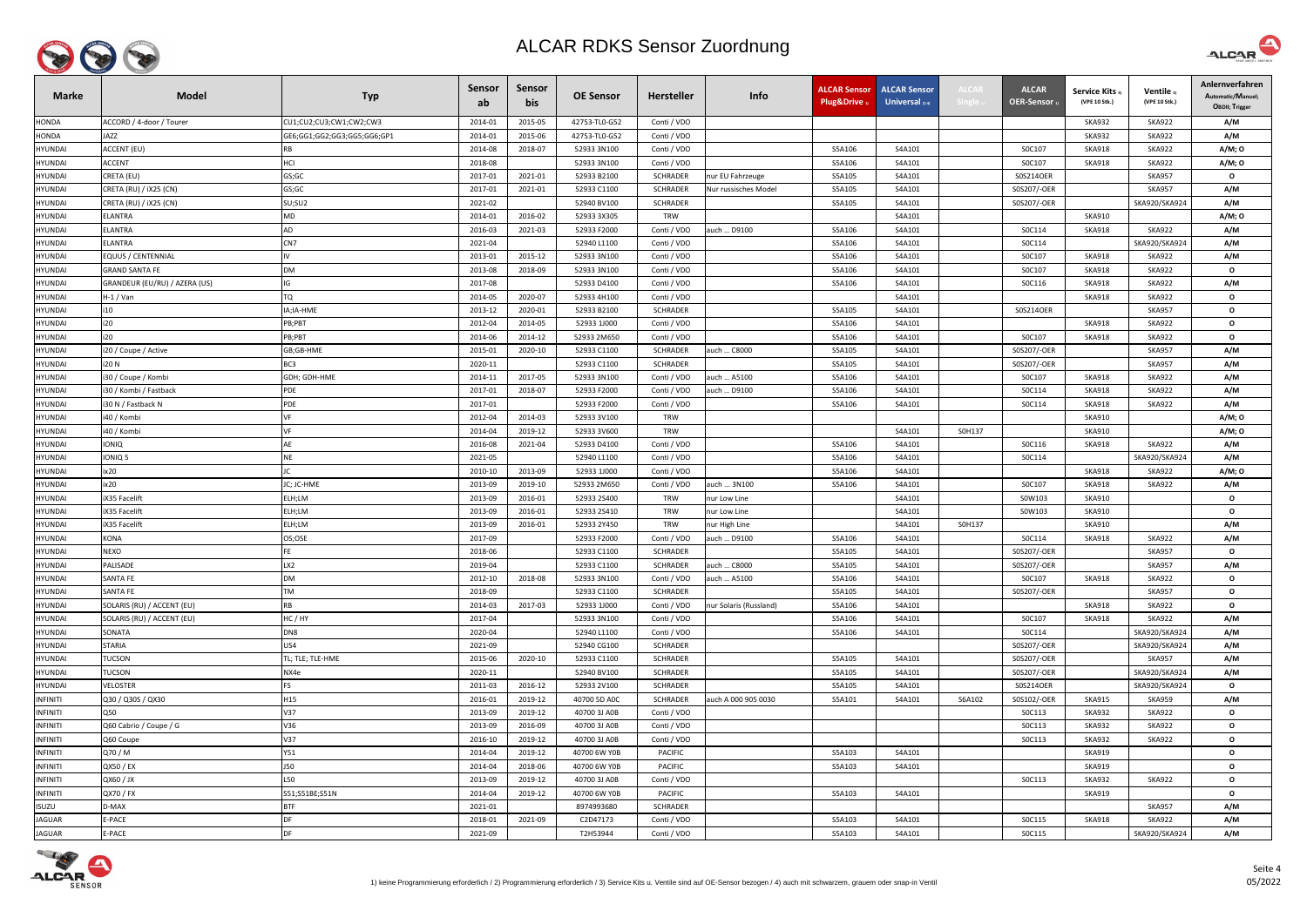

| <b>Marke</b>      | <b>Model</b>                      | <b>Typ</b>             | Sensor<br>ab       | <b>Sensor</b><br>bis | <b>OE Sensor</b>           | <b>Hersteller</b>       | Info                 | <b>ALCAR Sensor</b><br>Plug&Drive 1 | <b>ALCAR Sensor</b><br>Universal $_{2/4}$ | <b>ALCAI</b> | <b>ALCAR</b><br>OER-Sensor | <b>Service Kits</b><br>(VPE 10 Stk.) | Ventile<br>(VPE 10 Stk.) | Anlernverfahren<br>Automatic/Manuel;<br>OBDII; Trigger |
|-------------------|-----------------------------------|------------------------|--------------------|----------------------|----------------------------|-------------------------|----------------------|-------------------------------------|-------------------------------------------|--------------|----------------------------|--------------------------------------|--------------------------|--------------------------------------------------------|
| <b>JAGUAR</b>     | F-PACE                            | DC                     | 2016-03            | 2021-09              | C2D47173                   | Conti / VDO             |                      | S5A103                              | S4A101                                    |              | SOC115                     | <b>SKA918</b>                        | <b>SKA922</b>            | A/M                                                    |
| <b>JAGUAR</b>     | F-PACE                            | DC                     | 2021-09            |                      | T2H53944                   | Conti / VDO             |                      | S5A103                              | S4A101                                    |              | SOC115                     |                                      | SKA920/SKA924            | A/M                                                    |
| <b>JAGUAR</b>     | I-PACE                            | DH                     | 2018-07            | 2021-09              | C2D47173                   | Conti / VDO             | auch GX63-1A159-AA   | S5A103                              | S4A101                                    |              | SOC115                     | <b>SKA918</b>                        | <b>SKA922</b>            | A/M                                                    |
| <b>JAGUAR</b>     | -PACE                             | DH                     | 2021-09            |                      | T2H53944                   | Conti / VDO             |                      | S5A103                              | S4A101                                    |              | SOC115                     |                                      | SKA920/SKA924            | A/M                                                    |
| <b>JAGUAR</b>     | -TYPE / Cabrio                    | QQ6                    | 2013-05            | 2015-09              | C2D21599                   | Conti / VDO             |                      |                                     |                                           |              | SOC115                     | <b>SKA917</b>                        | <b>SKA925</b>            | A/M                                                    |
| <b>JAGUAR</b>     | -TYPE / Cabrio                    | QQ6                    | 2015-10            | 2021-09              | C2D47173                   | Conti / VDO             |                      | S5A103                              | S4A101                                    |              | SOC115                     | <b>SKA918</b>                        | <b>SKA922</b>            | A/M                                                    |
| <b>JAGUAR</b>     | F-TYPE / Cabrio                   | QQ6                    | 2021-09            |                      | T2H53944                   | Conti / VDO             |                      | S5A103                              | S4A101                                    |              | <b>SOC115</b>              |                                      | SKA920/SKA924            | A/M                                                    |
| <b>JAGUAR</b>     | X-TYPE / Estate                   | CF1                    | 2007-01            | 2009-10              | C2Z15016                   | Conti / VDO             |                      |                                     |                                           |              | SOC101                     | <b>SKA917</b>                        | <b>SKA925</b>            | A/M                                                    |
| <b>JAGUAR</b>     |                                   | <b>JA</b>              | 2015-06            |                      | C2D47173                   | Conti / VDO             |                      | S5A103                              | S4A101                                    |              | SOC115                     | <b>SKA918</b>                        | <b>SKA922</b>            | A/M                                                    |
| <b>JAGUAR</b>     | XF / Sportbrake                   | CC <sub>9</sub>        | 2008-05            | 2015-10              | C2Z15016                   | Conti / VDO             |                      |                                     |                                           |              | SOC101                     | <b>SKA917</b>                        | <b>SKA925</b>            | A/M                                                    |
| <b>JAGUAR</b>     | XF / Sportbrake                   |                        | 2015-11            |                      | C2D47173                   | Conti / VDO             |                      | S5A103                              | S4A101                                    |              | SOC115                     | <b>SKA918</b>                        | <b>SKA922</b>            | A/M                                                    |
| JAGUAR            |                                   | <b>NNA</b>             | 2009-08            | 2015-09              | C2D21599                   | Conti / VDO             |                      |                                     |                                           |              | SOC115                     | <b>SKA917</b>                        | <b>SKA925</b>            | A/M                                                    |
| JAGUAR            |                                   | <b>NNA</b>             | 2015-10            |                      | C2D47173                   | Conti / VDO             |                      | S5A103                              | S4A101                                    |              | SOC115                     | <b>SKA918</b>                        | <b>SKA922</b>            | A/M                                                    |
| JEEP              | <b>CHEROKEE</b>                   |                        | 2013-09            |                      | 68249197AA                 | <b>TRW</b>              | auch 68239720AB      |                                     | S4A101                                    |              |                            |                                      | <b>SKA945</b>            | A/M                                                    |
| JEEP              | COMPASS                           | PK                     | 2010-01            | 2017-06              | 56029481AB                 | <b>SCHRADER</b>         |                      |                                     | S4A101                                    |              |                            |                                      | SKA920/SKA924            | A/M                                                    |
| JEEP              | COMPASS                           | MX;MP                  | 2017-07            |                      | 53386476                   | Conti / VDO             |                      | S5A103                              | S4A101                                    |              |                            |                                      | <b>SKA960</b>            | A/M                                                    |
| JEEP              | <b>GLADIATOR</b>                  |                        | 2021-02            |                      | 68464665AA                 | <b>SCHRADER</b>         |                      | S5A101                              | S4A101                                    | S6A102       | S0S102OER                  |                                      | SKA920/SKA924            | A/M                                                    |
| <b>JEEP</b>       | <b>GRAND CHEROKEE</b>             | <b>WK</b>              | 2011-01            | 2015-12              | 56029398AB                 | SCHRADER                |                      | S5A101                              | S4A101                                    | S6A102       | S0S102OER                  |                                      | SKA920/SKA924            | A/M                                                    |
| JEEP              | <b>GRAND CHEROKEE</b>             | <b>WK</b>              | 2016-01            |                      | 68313387AA                 | Conti / VDO             | auch 53386476        | S5A103                              | S4A101                                    |              |                            |                                      | <b>SKA960</b>            | A/M                                                    |
| <b>JEEP</b>       | ATRIOT?                           | PK                     | 2014-09            | 2016-12              | 56029481AB                 | <b>SCHRADER</b>         |                      |                                     | S4A101                                    |              |                            |                                      | SKA920/SKA924            | A/M                                                    |
| JEEP              | RENEGADE                          | <b>BU</b>              | 2014-11            |                      | 53386476                   | Conti / VDO             | auch 53305555        | S5A103                              | S4A101                                    |              |                            |                                      | <b>SKA960</b>            | A/M                                                    |
| JEEP              | WRANGLER                          |                        | 2010-10            | 2018-09              | 56029398AB                 | <b>SCHRADER</b>         | auch 68241067AA / AB | S5A101                              | S4A101                                    | S6A102       | S0S102OER                  |                                      | SKA920/SKA924            | A/M                                                    |
| JEEP              | WRANGLER                          | JK (JL)                | 2018-10            | 2021-12              | 56029398AB                 | <b>SCHRADER</b>         | auch 68241067AA / AB | S5A101                              | S4A101                                    | S6A102       | S0S102OER                  |                                      | SKA920/SKA924            | A/M                                                    |
| JEEP              | WRANGLER                          | JK (JL)                | 2022-01            |                      | 68339096AB                 | Conti / VDO             |                      |                                     |                                           |              |                            |                                      | i.p.                     | A/M                                                    |
| <b>KIA</b>        | CARENS                            | <b>RP</b>              | 2013-11            | 2018-12              | 52933 3N100                | Conti / VDO             |                      | S5A106                              | S4A101                                    |              | S0C107                     | SKA918                               | <b>SKA922</b>            | $\mathbf{o}$                                           |
| <b>KIA</b>        | <b>ARNIVAL</b>                    | KA4                    | 2020-08            |                      | 52940 L1100                | Conti / VDO             |                      | S5A106                              | S4A101                                    |              | SOC114                     |                                      | SKA920/SKA924            | A/M                                                    |
| KIA               | CEE′D                             | JD                     | 2012-06            | 2018-06              | 52933 3N100                | Conti / VDO             | auch  A5100          | S5A106                              | S4A101                                    |              | S0C107                     | <b>SKA918</b>                        | SKA922                   | $\mathbf{o}$                                           |
| <b>KIA</b>        | CEE'D SW                          | JD                     | 2012-06            | 2018-09              | 52933 3N100                | Conti / VDO             | auch  A5100          | S5A106                              | S4A101                                    |              | S0C107                     | <b>SKA918</b>                        | <b>SKA922</b>            | $\mathbf{o}$                                           |
| <b>KIA</b>        | CEED / SW / PROCEED / XCEED       | CD                     | 2018-07            |                      | 52940 J7000                | <b>PACIFIC</b>          |                      | S5A105                              | S4A101                                    |              | S0P102                     | <b>SKA919</b>                        |                          | A/M                                                    |
| <b>KIA</b><br>KIA | CERATO (EU/RU) / K3 (KR)          | <b>BD</b><br><b>CV</b> | 2018-07            |                      | 52940 J7000<br>52940 CG100 | <b>PACIFIC</b>          |                      | S5A105                              | S4A101                                    |              | S0P102<br>S0S207/-OER      | <b>SKA919</b>                        | SKA920/SKA924            | A/M                                                    |
| KIA               | EV6<br>K5 / OPTIMA                | DL3                    | 2021-08<br>2020-06 |                      | 52940 L1100                | SCHRADER<br>Conti / VDO |                      | S5A106                              | S4A101<br>S4A101                          |              | SOC114                     |                                      | SKA920/SKA924            | A/M<br>A/M                                             |
| <b>KIA</b>        | VIRO                              | <b>DE</b>              | 2016-07            |                      | 52933 D4100                | Conti / VDO             |                      | S5A106                              | S4A101                                    |              | SOC116                     | <b>SKA918</b>                        | <b>SKA922</b>            | A/M                                                    |
| <b>KIA</b>        | <b>OPTIMA</b>                     | TF;TFE                 | 2013-08            | 2015-10              | 52933 2M650                | Conti / VDO             |                      | S5A106                              | S4A101                                    |              | S0C107                     | <b>SKA918</b>                        | <b>SKA922</b>            | $\mathbf{o}$                                           |
| <b>KIA</b>        | OPTIMA / Kombi                    |                        | 2015-11            | 2020-12              | 52933 D4100                | Conti / VDO             |                      | S5A106                              | S4A101                                    |              | SOC116                     | <b>SKA918</b>                        | <b>SKA922</b>            | A/M                                                    |
| <b>KIA</b>        | PICANTO                           | TA                     | 2014-06            | 2017-02              | 52933 3N100                | Conti / VDO             |                      | S5A106                              | S4A101                                    |              | S0C107                     | <b>SKA918</b>                        | <b>SKA922</b>            | $\mathbf{o}$                                           |
| <b>KIA</b>        | PRO CEE'D                         | JD                     | 2013-07            | 2018-09              | 52933 3N100                | Conti / VDO             | auch  A5100          | S5A106                              | S4A101                                    |              | S0C107                     | <b>SKA918</b>                        | <b>SKA922</b>            | $\mathbf{o}$                                           |
| <b>KIA</b>        | QUORIS (RU) / K9 (KR)             | KH                     | 2014-03            | 2017-11              | 52933-3T000                | <b>SCHRADER</b>         |                      |                                     |                                           |              |                            |                                      | SKA920/SKA924            | $\mathbf{o}$                                           |
| <b>KIA</b>        | QUORIS (RU) / K9 (KR) / K900 (US) | <b>RJ</b>              | 2018-10            |                      | 52933 C1100                | <b>SCHRADER</b>         |                      | S5A105                              | S4A101                                    |              | S0S207/-OER                |                                      | <b>SKA957</b>            | A/M                                                    |
| <b>KIA</b>        | rio                               | UB                     | 2014-06            | 2016-12              | 52933 3X305                | <b>TRW</b>              | nur Low Line         |                                     | S4A101                                    |              |                            | <b>SKA910</b>                        |                          | $\mathbf{o}$                                           |
| <b>KIA</b>        | RIO                               | UB                     | 2014-06            | 2016-12              | 52933 3V600                | <b>TRW</b>              | nur High Line        |                                     | S4A101                                    | S0H137       |                            | <b>SKA910</b>                        |                          | A/M; 0                                                 |
| <b>KIA</b>        | SELTOS (RU) / KX3 (CN)            | SP <sub>2</sub>        | 2019-11            |                      | 52940 L1100                | Conti / VDO             |                      | S5A106                              | S4A101                                    |              | SOC114                     |                                      | SKA920/SKA924            | A/M                                                    |
| <b>KIA</b>        | SONET                             | QY                     | 2020-09            |                      | 52940 BV100                | SCHRADER                |                      | S5A105                              | S4A101                                    |              | S0S207/-OER                |                                      | SKA920/SKA924            | A/M                                                    |
| <b>KIA</b>        | SORENTO                           | XM FL                  | 2012-09            | 2015-02              | 52933 3N100                | Conti / VDO             | auch  2M650          | S5A106                              | S4A101                                    |              | S0C107                     | <b>SKA918</b>                        | <b>SKA922</b>            | $\mathbf{o}$                                           |
| <b>KIA</b>        | SORENTO                           | UM                     | 2015-03            | 2020-09              | 52933 3N100                | Conti / VDO             | auch  2J100          | S5A106                              | S4A101                                    |              | SOC107                     | <b>SKA918</b>                        | <b>SKA922</b>            | A/M                                                    |
| <b>KIA</b>        | SORENTO                           | MQ4                    | 2020-10            |                      | 52940 L1100                | Conti / VDO             |                      | S5A106                              | S4A101                                    |              | SOC114                     |                                      | SKA920/SKA924            | A/M                                                    |
| <b>KIA</b>        | SOUL                              | AM                     | 2009-02            | 2014-02              | 52933 1J000                | Conti / VDO             |                      | S5A106                              | S4A101                                    |              |                            | <b>SKA918</b>                        | <b>SKA922</b>            | $\mathbf{o}$                                           |
| <b>KIA</b>        | SOUL                              | PS;PSEV                | 2014-03            | 2019-03              | 52933 B2100                | SCHRADER                |                      | S5A105                              | S4A101                                    |              | S0S214OER                  |                                      | <b>SKA957</b>            | $\mathbf{o}$                                           |
| <b>KIA</b>        | e-SOUL                            | SK3                    | 2019-04            |                      | 52933 D4100                | Conti / VDO             |                      | S5A106                              | S4A101                                    |              | SOC116                     | <b>SKA918</b>                        | <b>SKA922</b>            | A/M                                                    |
| <b>KIA</b>        | SPORTAGE                          | SL;SLS                 | 2014-03            | 2016-02              | 52933 2S410                | <b>TRW</b>              | auch  3M000          |                                     | S4A101                                    |              | S0W103                     | <b>SKA910</b>                        |                          | $\mathbf{o}$                                           |
| <b>KIA</b>        | SPORTAGE                          | QL;QLE                 | 2016-03            | 2021-04              | 52933 D9100                | Conti / VDO             |                      | S5A106                              | S4A101                                    |              | SOC116                     | <b>SKA918</b>                        | <b>SKA922</b>            | A/M                                                    |
| <b>KIA</b>        | SPORTAGE                          | NQ5                    | 2022-01            |                      | 52940 BV100                | SCHRADER                |                      | S5A105                              | S4A101                                    |              | S0S207/-OER                |                                      | SKA920/SKA924            | A/M                                                    |
| <b>KIA</b>        | <b>STINGER</b>                    | <b>CK</b>              | 2017-10            |                      | 52933 J5000                | SCHRADER                |                      | S5A105                              | S4A101                                    |              | S0S207/-OER                |                                      | <b>SKA957</b>            | A/M                                                    |
| KIA               | VENGA                             | YN;YNS                 | 2011-09            | 2014-04              | 52933 1J000                | Conti / VDO             |                      | S5A106                              | S4A101                                    |              |                            | <b>SKA918</b>                        | <b>SKA922</b>            | $\mathbf{o}$                                           |
|                   |                                   |                        |                    |                      |                            |                         |                      |                                     |                                           |              |                            |                                      |                          |                                                        |



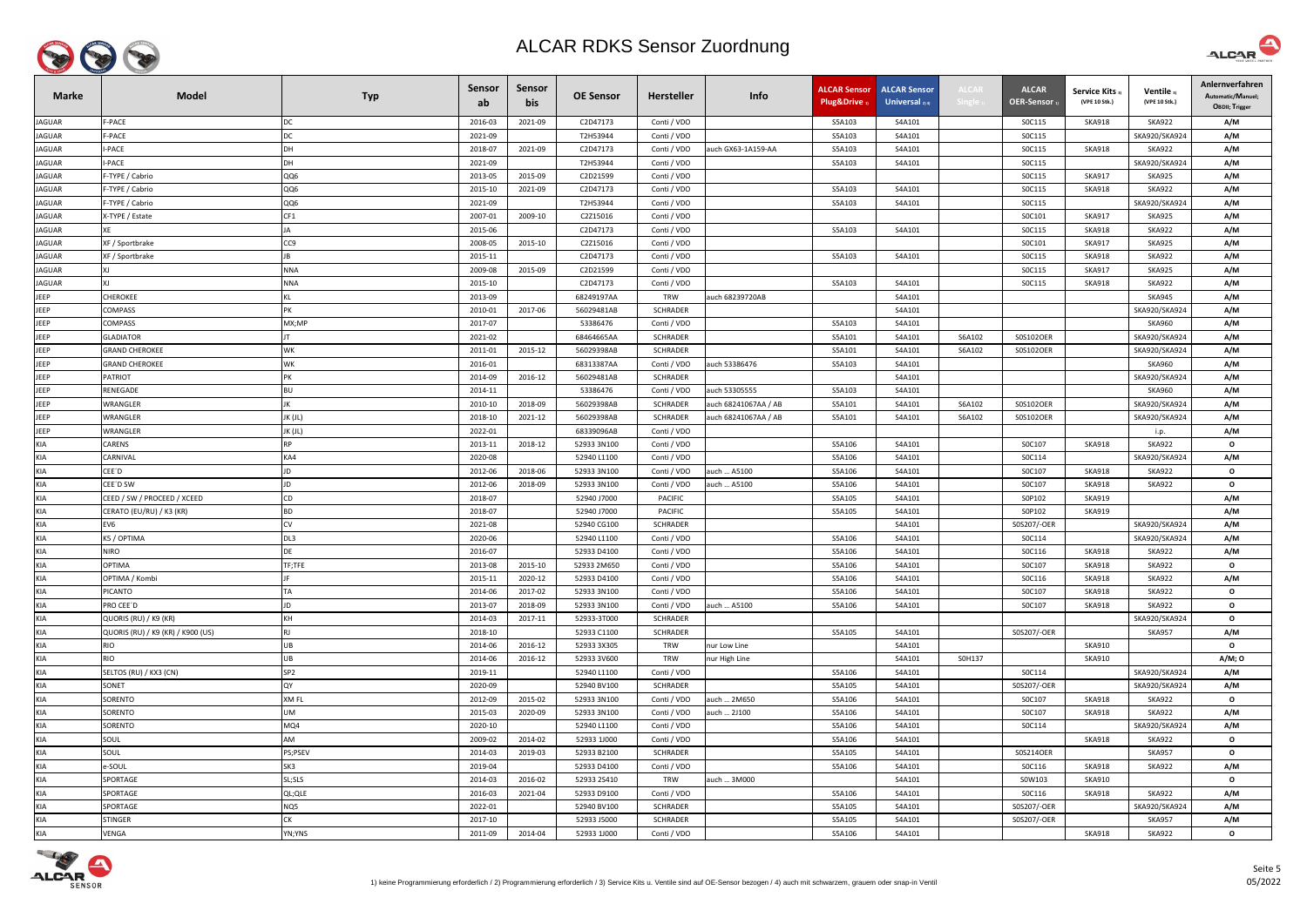

| <b>Marke</b>      | <b>Model</b>                        | <b>Typ</b>                    | Sensor<br>ab. | Sensor<br>bis | <b>OE Sensor</b> | <b>Hersteller</b> | Info                     | <b>ALCAR Sensor</b><br>Plug&Drive | <b>ALCAR Sensor</b><br>Universal $_{2/4}$ | <b>ALCAF</b> | <b>ALCAR</b><br>OER-Sensor, | <b>Service Kits</b><br>(VPE 10 Stk.) | Ventile<br>(VPE 10 Stk.) | Anlernverfahren<br>Automatic/Manuel;<br>OBDII; Trigger |
|-------------------|-------------------------------------|-------------------------------|---------------|---------------|------------------|-------------------|--------------------------|-----------------------------------|-------------------------------------------|--------------|-----------------------------|--------------------------------------|--------------------------|--------------------------------------------------------|
| KIA               | VENGA                               | YN;YNS                        | 2014-05       | 2019-10       | 52933 3N100      | Conti / VDO       | auch  2M650              | S5A106                            | S4A101                                    |              | S0C107                      | <b>SKA918</b>                        | <b>SKA922</b>            | $\mathbf{o}$                                           |
| LADA              | GRANTA                              | 219                           | 2015-01       | 2016-06       | 40700 3V U0A     | Conti / VDO       |                          | S5A103                            | S4A101                                    |              | SOC104                      | <b>SKA932</b>                        | <b>SKA922</b>            | A/M; 0                                                 |
| LADA              | GRANTA                              | 219                           | 2016-07       |               | 40700 4C B0A     | Conti / VDO       |                          | S5A103                            | S4A101                                    |              |                             |                                      | <b>SKA960</b>            | A/M; 0                                                 |
| LADA              | KALINA                              | 2192                          | 2016-10       |               | 40700 4C B0A     | Conti / VDO       |                          | S5A103                            | S4A101                                    |              |                             |                                      | <b>SKA960</b>            | A/M; O                                                 |
| LADA              | VESTA / Cross / SW                  | GF                            | 2017-02       |               | 40700 3V U0A     | Conti / VDO       | Conti clamp-in           | S5A103                            | S4A101                                    |              | S0C104                      | <b>SKA932</b>                        | <b>SKA922</b>            | A/M; 0                                                 |
| LADA              | VESTA / Cross / SW                  | GF                            | 2017-02       |               | 40 700 16 28R    | SCHRADER          | Schrader snap-in         | S5A103                            | S4A101                                    |              | S0S204                      |                                      | <b>SKA957</b>            | A/M; 0                                                 |
| LADA              | K-RAY                               | <b>BGA</b>                    | 2016-02       |               | 40 700 16 28R    | SCHRADER          | auch 9322R /  7932R      | S5A103                            | S4A101                                    |              | S0S204                      |                                      | <b>SKA957</b>            | A/M; 0                                                 |
| LANCIA            | FLAVIA                              |                               | 2012-06       | 2014-11       | K68078768AA      | Conti / VDO       |                          | S5A106                            | S4A101                                    |              |                             | <b>SKA918</b>                        | <b>SKA922</b>            | $\mathbf{o}$                                           |
| LANCIA            | THEMA                               | IX                            | 2011-11       | 2014-11       | 56029398AB       | SCHRADER          | auch K68241067AA         | S5A101                            | S4A101                                    | S6A102       | S0S102OER                   |                                      | SKA920/SKA924            | $\mathbf{o}$                                           |
| LANCIA            | VOYAGER                             | <b>RT</b>                     | 2011-11       | 2015-10       | 56029398AB       | <b>SCHRADER</b>   | auch K68241067AA         | S5A101                            | S4A101                                    | S6A102       | S0S102OER                   |                                      | SKA920/SKA924            | $\mathbf{o}$                                           |
| <b>LAND ROVER</b> | <b>DEFENDER</b>                     | LD                            | 2014-06       | 2016-02       | LR070840         | Conti / VDO       | auch LR066378 / LR058023 | S5A103                            | S4A101                                    |              | SOC115                      | <b>SKA918</b>                        | <b>SKA922</b>            | A/M                                                    |
| <b>LAND ROVER</b> | DEFENDER 3-door / 5-door            |                               | 2020-03       | 2021-09       | LR070840         | Conti / VDO       |                          | S5A103                            | S4A101                                    |              | SOC115                      | <b>SKA918</b>                        | <b>SKA922</b>            | A/M                                                    |
| <b>LAND ROVER</b> | DEFENDER 3-door / 5-door            |                               | 2021-09       |               | LR156918         | Conti / VDO       |                          | S5A103                            | S4A101                                    |              | SOC115                      |                                      | SKA920/SKA924            | A/M                                                    |
| <b>LAND ROVER</b> | DISCOVERY                           |                               | 2009-10       | 2017-01       | LR070840         | Conti / VDO       | auch LR066378 / LR058023 | S5A103                            | S4A101                                    |              | SOC115                      | SKA918                               | <b>SKA922</b>            | A/M                                                    |
| <b>LAND ROVER</b> | <b>DISCOVERY</b>                    |                               | 2017-02       | 2021-09       | LR070840         | Conti / VDO       |                          | S5A103                            | S4A101                                    |              | SOC115                      | <b>SKA918</b>                        | <b>SKA922</b>            | A/M                                                    |
| <b>LAND ROVER</b> | <b>DISCOVERY</b>                    |                               | 2021-09       |               | LR156918         | Conti / VDO       |                          | S5A103                            | S4A101                                    |              | SOC115                      |                                      | SKA920/SKA924            | A/M                                                    |
| <b>LAND ROVER</b> | <b>DISCOVERY SPORT</b>              |                               | 2015-03       | 2021-09       | LR070840         | Conti / VDO       | auch LR066378            | S5A103                            | S4A101                                    |              | SOC115                      | <b>SKA918</b>                        | <b>SKA922</b>            | A/M                                                    |
| <b>LAND ROVER</b> | DISCOVERY SPORT                     |                               | 2021-09       |               | LR156918         | Conti / VDO       |                          | S5A103                            | S4A101                                    |              | SOC115                      |                                      | SKA920/SKA924            | A/M                                                    |
| <b>LAND ROVER</b> | FREELANDER                          |                               | 2006-10       | 2015-01       | LR021935         | Conti / VDO       |                          | S5A103                            | S4A101                                    |              | SOC115                      | <b>SKA917</b>                        | <b>SKA925</b>            | A/M                                                    |
| <b>LAND ROVER</b> | RANGE ROVER                         | LG                            | 2012-11       | 2021-09       | LR070840         | Conti / VDO       | auch LR066378 / LR058023 | S5A103                            | S4A101                                    |              | SOC115                      | <b>SKA918</b>                        | <b>SKA922</b>            | A/M                                                    |
| <b>LAND ROVER</b> | RANGE ROVER                         | LG                            | 2021-09       | 2021-12       | LR156918         | Conti / VDO       |                          | S5A103                            | S4A101                                    |              | SOC115                      |                                      | SKA920/SKA924            | A/M                                                    |
| <b>LAND ROVER</b> | <b>RANGE ROVER</b>                  | LK                            | 2022-01       |               | LR156918         | Conti / VDO       |                          | S5A103                            | S4A101                                    |              | SOC115                      |                                      | SKA920/SKA924            | A/M                                                    |
| <b>LAND ROVER</b> | RANGE ROVER EVOQUE / Cabrio / Coupe | LV                            | 2011-09       | 2019-04       | LR070840         | Conti / VDO       | auch LR066378 / LR058023 | S5A103                            | S4A101                                    |              | SOC115                      | <b>SKA918</b>                        | <b>SKA922</b>            | A/M                                                    |
| <b>LAND ROVER</b> | RANGE ROVER EVOQUE                  | <b>LZ</b>                     | 2019-03       | 2021-09       | LR070840         | Conti / VDO       |                          | S5A103                            | S4A101                                    |              | SOC115                      | <b>SKA918</b>                        | <b>SKA922</b>            | A/M                                                    |
| <b>LAND ROVER</b> | RANGE ROVER EVOQUE                  |                               | 2021-09       |               | LR156918         | Conti / VDO       |                          | S5A103                            | S4A101                                    |              | SOC115                      |                                      | SKA920/SKA924            | A/M                                                    |
| <b>LAND ROVER</b> | <b>RANGE ROVER SPORT</b>            | LW                            | 2013-09       | 2021-09       | LR070840         | Conti / VDO       | auch LR066378 / LR058023 | S5A103                            | S4A101                                    |              | SOC115                      | <b>SKA918</b>                        | <b>SKA922</b>            | A/M                                                    |
| <b>LAND ROVER</b> | RANGE ROVER SPORT                   | LW                            | 2021-09       |               | LR156918         | Conti / VDO       |                          | S5A103                            | S4A101                                    |              | SOC115                      |                                      | SKA920/SKA924            | A/M                                                    |
| <b>LAND ROVER</b> | RANGE ROVER VELAR                   | IY.                           | 2017-06       | 2021-09       | LR070840         | Conti / VDO       |                          | S5A103                            | S4A101                                    |              | SOC115                      | <b>SKA918</b>                        | <b>SKA922</b>            | A/M                                                    |
| <b>LAND ROVER</b> | RANGE ROVER VELAR                   | IY.                           | 2021-09       |               | LR156918         | Conti / VDO       |                          | S5A103                            | S4A101                                    |              | SOC115                      |                                      | SKA920/SKA924            | A/M                                                    |
| LEXUS             | CT200h                              | A10(a)                        | 2014-06       | 2021-06       | 42607 - 02030    | <b>PACIFIC</b>    | auch -02020 / -42020     | S5A104                            | S4A101                                    |              | S0P103                      | <b>SKA919</b>                        |                          | $\mathbf{o}$                                           |
| LEXUS             | <b>ES</b>                           | XZ1L(EU,M)                    | 2019-03       |               | 42607 - 48020    | PACIFIC           | auch -F4020              | S5A104                            | S4A101                                    | S6A106       | S0P101                      | <b>SKA919</b>                        |                          | $\mathbf{o}$                                           |
| <b>LEXUS</b>      | GS                                  | L10(a);HL10(a);HS19(a);S19(a) | 2012-05       | 2019-02       | 42607 - 02030    | <b>PACIFIC</b>    | nur OE Sensor möglich    |                                   |                                           |              | S0P103                      | <b>SKA919</b>                        |                          | $\mathbf{o}$                                           |
| LEXUS             | IS.                                 | XE2(a)                        | 2013-03       | 2021-06       | 42607 - 02030    | <b>PACIFIC</b>    | auch -02020 / -42020     | S5A104                            | S4A101                                    |              | S0P103                      | <b>SKA919</b>                        |                          | $\mathbf{o}$                                           |
| LEXUS             | LS.                                 | F4(a); HF4(a)                 | 2012-10       | 2017-09       | 42607 - 02030    | PACIFIC           | nur OE Sensor möglich    |                                   |                                           |              | S0P103                      | <b>SKA919</b>                        |                          | $\mathbf{o}$                                           |
| LEXUS             | <b>NX</b>                           | AZ1                           | 2014-12       | 2021-11       | 42607 - 02030    | PACIFIC           | auch -02020 / -42020     | S5A104                            | S4A101                                    |              | S0P103                      | SKA919                               |                          | $\mathbf{o}$                                           |
| LEXUS             | <b>NX</b>                           | AZ2(M)/-TGRE                  | 2022-01       |               | 42607 - 48020    | <b>PACIFIC</b>    |                          | S5A104                            | S4A101                                    | S6A106       | S0P101                      | <b>SKA919</b>                        |                          | $\mathbf{o}$                                           |
| LEXUS             | <b>RC</b>                           | UXC1(EU,M);XC1(EU,M)          | 2016-02       |               | 42607 - 02030    | <b>PACIFIC</b>    | auch -02020 / -42020     | S5A104                            | S4A101                                    |              | S0P103                      | <b>SKA919</b>                        |                          | $\mathbf{o}$                                           |
| LEXUS             | <b>RX</b>                           | AL1(a); HAL1(a)               | 2014-01       | 2016-01       | 42607 - 02030    | PACIFIC           | auch -02020 / -42020     | S5A104                            | S4A101                                    |              | S0P103                      | <b>SKA919</b>                        |                          | $\mathbf{o}$                                           |
| LEXUS             | <b>RX</b>                           | AL2(EU,M)                     | 2016-02       |               | 42607 - 48020    | PACIFIC           | auch -F4020              | S5A104                            | S4A101                                    | S6A106       | S0P101                      | <b>SKA919</b>                        |                          | $\mathbf{o}$                                           |
| LEXUS             | <b>UX</b>                           | ZA1(EU,M)-TMG;EZA1(EU,M)      | 2019-04       |               | 42607 - 48020    | <b>PACIFIC</b>    | auch -F4020              | S5A104                            | S4A101                                    | S6A106       | S0P101                      | <b>SKA919</b>                        |                          | $\mathbf{o}$                                           |
| <b>MAN</b>        | TGE                                 | SY**;SZ**                     | 2017-07       |               | 5Q0 907 275      | BERU / HUF        | Sensoren nur optional    | S5A101                            | S4A101                                    |              |                             |                                      | <b>SKA965</b>            | A/M                                                    |
| MASERATI          | <b>GHIBLI</b>                       | M156                          | 2013-11       |               | 05154876AA       | <b>SCHRADER</b>   | auch 670002790           | S5A101                            | S4A101                                    | S6A102       | S0S102OER                   | <b>SKA915</b>                        | <b>SKA959</b>            | A/M                                                    |
| MASERATI          | <b>GRANCABRIO</b>                   | M145                          | 2010-05       | 2015-06       | 282189           | BERU / HUF        |                          |                                   |                                           |              | S0H148                      |                                      | <b>SKA921</b>            | A/M                                                    |
| MASERATI          | <b>GRANCABRIO</b>                   | M145                          | 2015-07       |               | 05154876AA       | SCHRADER          | auch 670002790           | S5A101                            | S4A101                                    | S6A102       | S0S102OER                   | <b>SKA915</b>                        | <b>SKA959</b>            | A/M                                                    |
| MASERATI          | GRANTURISMO                         | M145                          | 2010-09       | 2013-12       | 282189           | BERU / HUF        |                          |                                   |                                           |              | S0H148                      |                                      | <b>SKA921</b>            | A/M                                                    |
| MASERATI          | GRANTURISMO                         | M145                          | 2014-01       |               | 05154876AA       | <b>SCHRADER</b>   | auch 670002790           | S5A101                            | S4A101                                    | S6A102       | S0S102OER                   | <b>SKA915</b>                        | <b>SKA959</b>            | A/M                                                    |
| MASERATI          | LEVANTE                             | M156                          | 2016-04       |               | 05154876AA       | <b>SCHRADER</b>   | auch 670002790           | S5A101                            | S4A101                                    | S6A102       | S0S102OER                   | <b>SKA915</b>                        | <b>SKA959</b>            | A/M                                                    |
| MASERATI          | <b>QUATTROPORTE</b>                 | M139                          | 2010-01       | 2012-12       | 282189           | BERU / HUF        |                          |                                   |                                           |              | S0H148                      |                                      | <b>SKA921</b>            | A/M                                                    |
| MASERATI          | QUATTROPORTE                        | M156                          | 2013-01       |               | 05154876AA       | SCHRADER          | auch 670002790           | S5A101                            | S4A101                                    | S6A102       | S0S102OER                   | <b>SKA915</b>                        | <b>SKA959</b>            | A/M                                                    |
| MAXUS             | DELIVER 9 / eDELIVER 9              | SV63C;SV63D                   | 2020-11       |               | C00030048        | <b>DIAS</b>       | auch 670002791           |                                   |                                           |              |                             |                                      | i.p.                     | $\mathbf{o}$                                           |
| MAXUS             | eDELIVER 3                          | SV3C                          | 2020-11       |               | C00030048        | <b>DIAS</b>       | auch 670002792           |                                   |                                           |              |                             |                                      | i.p.                     | $\mathbf{o}$                                           |
| MAXUS             | <b>EV80</b>                         | SV6C                          | 2021-02       |               | TP3040001        | <b>SCHRADER</b>   | auch 670002793           |                                   | S4A101                                    |              | S0S212                      |                                      | SKA920/SKA924            | $\mathbf{o}$                                           |
| <b>MAZDA</b>      |                                     | DE;DEE;DE1                    | 2014-05       | 2015-01       | BHB637140        | Conti / VDO       | Sensoren nur optional    | S5A104                            | S4A101                                    |              |                             | <b>SKA918</b>                        | <b>SKA922</b>            | A/M                                                    |
| MAZDA             | 2 Hybrid                            | ZV                            | 2022-01       |               | 42607 - 02070    | PACIFIC           | Sensoren nur optional    | S5A104                            | S4A101                                    | S6A106       | S0P101                      |                                      | i.p.                     | $\mathbf{o}$                                           |



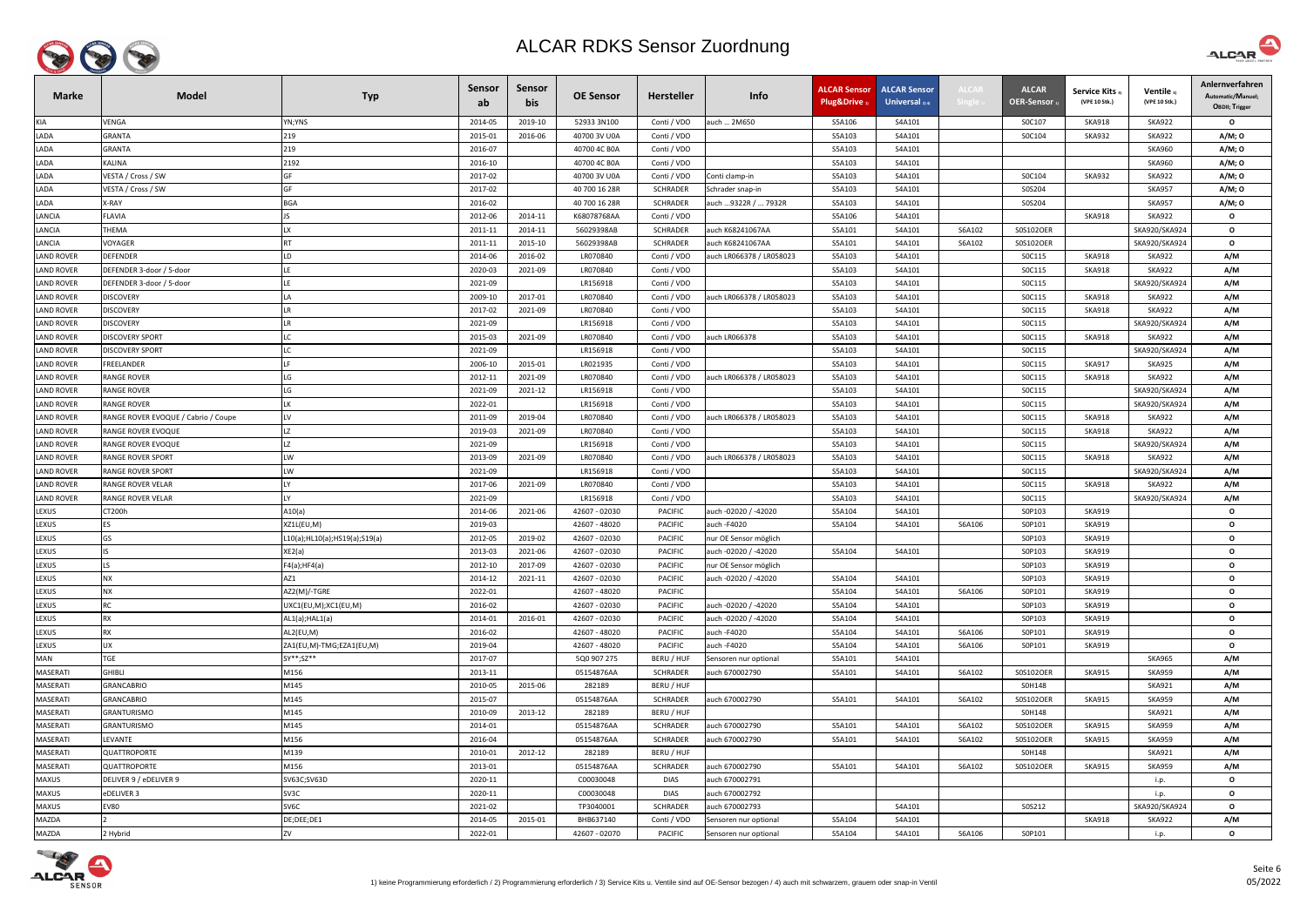

| $3/4$ -door<br>2013-09<br>MAZDA<br>BL;BLE<br>2009-03<br>BHB637140<br>Conti / VDO<br>S5A104<br>S4A101<br><b>SKA918</b><br><b>SKA922</b><br>Sensoren nur optional<br>$3/4$ -door<br>BP;BPE<br>2019-03<br>BDEL-37-140<br>S5A104<br>S4A101<br>SOC120<br><b>SKA918</b><br><b>SKA922</b><br>MAZDA<br>Conti / VDO<br><b>CW</b><br>2011-01<br>2015-08<br>BHB637140<br><b>SKA918</b><br><b>SKA922</b><br>MAZDA<br>Conti / VDO<br>S5A104<br>S4A101<br>Sensoren nur optional<br>GH;GJ<br>2012-12<br>2013-12<br>BHB637140<br>S5A104<br>S4A101<br><b>SKA918</b><br><b>SKA922</b><br>MAZDA<br>ה / Kombi<br>Conti / VDO<br>Sensoren nur optional<br>GH;GJ<br>2018-07<br>BHB637140<br>S5A104<br><b>SKA918</b><br><b>SKA922</b><br>MAZDA<br>6 / Kombi<br>Conti / VDO<br>S4A101<br><b>BT-50</b><br>2011-05<br>BB5T-1A180-BA<br><b>SCHRADER</b><br>S4A101<br>S0S201OER<br>SKA920/SKA924<br>MAZDA<br>UN<br>S5A102<br>$CX-3$<br>2018-06<br>BHB637140<br><b>SKA918</b><br>MAZDA<br>DJ1<br>2015-06<br>Conti / VDO<br>S5A104<br>S4A101<br><b>SKA922</b><br>Sensoren nur optional<br>2018-07<br>MAZDA<br>$CX-3$<br>DJ1<br>BHB637140<br>Conti / VDO<br>S5A104<br>S4A101<br><b>SKA918</b><br><b>SKA922</b><br><b>DM</b><br>SOC120<br>MAZDA<br>CX-30<br>2019-10<br>BDEL-37-140<br>S5A104<br>S4A101<br><b>SKA918</b><br><b>SKA922</b><br>Conti / VDO<br>KE;GH<br>BHB637140<br><b>MAZDA</b><br>$CX-5$<br>2012-03<br>2017-05<br>S5A104<br>S4A101<br><b>SKA918</b><br><b>SKA922</b><br>Conti / VDO<br>Sensoren nur optional<br>$CX-5$<br><b>KF</b><br>2017-06<br>BHB637140<br>S4A101<br><b>SKA918</b><br><b>SKA922</b><br>MAZDA<br>Conti / VDO<br>S5A104<br><b>MAZDA</b><br>$CX-7$<br>2009-10<br>2012-08<br>BHB637140<br>Conti / VDO<br>S5A104<br>S4A101<br><b>SKA918</b><br><b>SKA922</b><br>Sensoren nur optional<br>MX-30<br><b>DR</b><br>2020-08<br>SOC120<br><b>SKA918</b><br><b>SKA922</b><br>MAZDA<br>BDMC-37-140<br>Conti / VDO<br>S5A104<br>S4A101<br>$MX-5$<br>2010-03<br>2015-08<br>BHB637140<br>MAZDA<br>NC1;NC1E<br>Conti / VDO<br>S5A104<br>S4A101<br><b>SKA918</b><br><b>SKA922</b><br>Sensoren nur optional<br>$MX-5$<br><b>ND</b><br>2015-09<br>2018-08<br>BHB637140<br>Conti / VDO<br>S4A101<br><b>SKA918</b><br><b>SKA922</b><br>MAZDA<br>nur mit Runflat Reifen<br>S5A104<br>$MX-5$<br>MAZDA<br><b>ND</b><br>2018-09<br>BHB637140<br>Conti / VDO<br>S5A104<br>S4A101<br><b>SKA918</b><br><b>SKA922</b><br><b>MERCEDES BENZ</b><br>A-KLASSE<br>2012-09<br>2014-05<br>A 000 905 7200<br>S6A102<br>S0S102OER<br>176;245 G (W176)<br><b>SCHRADER</b><br>S5A101<br>S4A101<br><b>SKA916</b><br><b>SKA923</b><br>MERCEDES BENZ<br><b>\-KLASSE</b><br>2014-06<br>2018-04<br>A 000 905 0030<br>S5A101<br>S4A101<br>S6A102<br>S0S102/-OER<br><b>SKA915</b><br><b>SKA959</b><br>l76;245 G (W176)<br><b>SCHRADER</b><br><b>MERCEDES BENZ</b><br><b>A-KLASSE</b><br>2014-06<br>2018-04<br>A 000 905 1804<br><b>SCHRADER</b><br>OE Stahlrad<br>S5A101<br>S4A101<br>S6A102<br>S0S102OER<br><b>SKA915</b><br><b>SKA959</b><br>176;245 G (W176) | Automatic/Manuel;<br>OBDII; Trigger |
|--------------------------------------------------------------------------------------------------------------------------------------------------------------------------------------------------------------------------------------------------------------------------------------------------------------------------------------------------------------------------------------------------------------------------------------------------------------------------------------------------------------------------------------------------------------------------------------------------------------------------------------------------------------------------------------------------------------------------------------------------------------------------------------------------------------------------------------------------------------------------------------------------------------------------------------------------------------------------------------------------------------------------------------------------------------------------------------------------------------------------------------------------------------------------------------------------------------------------------------------------------------------------------------------------------------------------------------------------------------------------------------------------------------------------------------------------------------------------------------------------------------------------------------------------------------------------------------------------------------------------------------------------------------------------------------------------------------------------------------------------------------------------------------------------------------------------------------------------------------------------------------------------------------------------------------------------------------------------------------------------------------------------------------------------------------------------------------------------------------------------------------------------------------------------------------------------------------------------------------------------------------------------------------------------------------------------------------------------------------------------------------------------------------------------------------------------------------------------------------------------------------------------------------------------------------------------------------------------------------------------------------------------------------------------------------------------------------------------------------------------------------------------------------------------------------------------------------------------------------------------------------------------------------------------------------------------------------------------------------------------------------------|-------------------------------------|
|                                                                                                                                                                                                                                                                                                                                                                                                                                                                                                                                                                                                                                                                                                                                                                                                                                                                                                                                                                                                                                                                                                                                                                                                                                                                                                                                                                                                                                                                                                                                                                                                                                                                                                                                                                                                                                                                                                                                                                                                                                                                                                                                                                                                                                                                                                                                                                                                                                                                                                                                                                                                                                                                                                                                                                                                                                                                                                                                                                                                                    | A/M                                 |
|                                                                                                                                                                                                                                                                                                                                                                                                                                                                                                                                                                                                                                                                                                                                                                                                                                                                                                                                                                                                                                                                                                                                                                                                                                                                                                                                                                                                                                                                                                                                                                                                                                                                                                                                                                                                                                                                                                                                                                                                                                                                                                                                                                                                                                                                                                                                                                                                                                                                                                                                                                                                                                                                                                                                                                                                                                                                                                                                                                                                                    | A/M                                 |
|                                                                                                                                                                                                                                                                                                                                                                                                                                                                                                                                                                                                                                                                                                                                                                                                                                                                                                                                                                                                                                                                                                                                                                                                                                                                                                                                                                                                                                                                                                                                                                                                                                                                                                                                                                                                                                                                                                                                                                                                                                                                                                                                                                                                                                                                                                                                                                                                                                                                                                                                                                                                                                                                                                                                                                                                                                                                                                                                                                                                                    | A/M                                 |
|                                                                                                                                                                                                                                                                                                                                                                                                                                                                                                                                                                                                                                                                                                                                                                                                                                                                                                                                                                                                                                                                                                                                                                                                                                                                                                                                                                                                                                                                                                                                                                                                                                                                                                                                                                                                                                                                                                                                                                                                                                                                                                                                                                                                                                                                                                                                                                                                                                                                                                                                                                                                                                                                                                                                                                                                                                                                                                                                                                                                                    | A/M                                 |
|                                                                                                                                                                                                                                                                                                                                                                                                                                                                                                                                                                                                                                                                                                                                                                                                                                                                                                                                                                                                                                                                                                                                                                                                                                                                                                                                                                                                                                                                                                                                                                                                                                                                                                                                                                                                                                                                                                                                                                                                                                                                                                                                                                                                                                                                                                                                                                                                                                                                                                                                                                                                                                                                                                                                                                                                                                                                                                                                                                                                                    | A/M                                 |
|                                                                                                                                                                                                                                                                                                                                                                                                                                                                                                                                                                                                                                                                                                                                                                                                                                                                                                                                                                                                                                                                                                                                                                                                                                                                                                                                                                                                                                                                                                                                                                                                                                                                                                                                                                                                                                                                                                                                                                                                                                                                                                                                                                                                                                                                                                                                                                                                                                                                                                                                                                                                                                                                                                                                                                                                                                                                                                                                                                                                                    | $\mathbf{T}$                        |
|                                                                                                                                                                                                                                                                                                                                                                                                                                                                                                                                                                                                                                                                                                                                                                                                                                                                                                                                                                                                                                                                                                                                                                                                                                                                                                                                                                                                                                                                                                                                                                                                                                                                                                                                                                                                                                                                                                                                                                                                                                                                                                                                                                                                                                                                                                                                                                                                                                                                                                                                                                                                                                                                                                                                                                                                                                                                                                                                                                                                                    | A/M                                 |
|                                                                                                                                                                                                                                                                                                                                                                                                                                                                                                                                                                                                                                                                                                                                                                                                                                                                                                                                                                                                                                                                                                                                                                                                                                                                                                                                                                                                                                                                                                                                                                                                                                                                                                                                                                                                                                                                                                                                                                                                                                                                                                                                                                                                                                                                                                                                                                                                                                                                                                                                                                                                                                                                                                                                                                                                                                                                                                                                                                                                                    | A/M                                 |
|                                                                                                                                                                                                                                                                                                                                                                                                                                                                                                                                                                                                                                                                                                                                                                                                                                                                                                                                                                                                                                                                                                                                                                                                                                                                                                                                                                                                                                                                                                                                                                                                                                                                                                                                                                                                                                                                                                                                                                                                                                                                                                                                                                                                                                                                                                                                                                                                                                                                                                                                                                                                                                                                                                                                                                                                                                                                                                                                                                                                                    | A/M                                 |
|                                                                                                                                                                                                                                                                                                                                                                                                                                                                                                                                                                                                                                                                                                                                                                                                                                                                                                                                                                                                                                                                                                                                                                                                                                                                                                                                                                                                                                                                                                                                                                                                                                                                                                                                                                                                                                                                                                                                                                                                                                                                                                                                                                                                                                                                                                                                                                                                                                                                                                                                                                                                                                                                                                                                                                                                                                                                                                                                                                                                                    | A/M                                 |
|                                                                                                                                                                                                                                                                                                                                                                                                                                                                                                                                                                                                                                                                                                                                                                                                                                                                                                                                                                                                                                                                                                                                                                                                                                                                                                                                                                                                                                                                                                                                                                                                                                                                                                                                                                                                                                                                                                                                                                                                                                                                                                                                                                                                                                                                                                                                                                                                                                                                                                                                                                                                                                                                                                                                                                                                                                                                                                                                                                                                                    | A/M                                 |
|                                                                                                                                                                                                                                                                                                                                                                                                                                                                                                                                                                                                                                                                                                                                                                                                                                                                                                                                                                                                                                                                                                                                                                                                                                                                                                                                                                                                                                                                                                                                                                                                                                                                                                                                                                                                                                                                                                                                                                                                                                                                                                                                                                                                                                                                                                                                                                                                                                                                                                                                                                                                                                                                                                                                                                                                                                                                                                                                                                                                                    | A/M                                 |
|                                                                                                                                                                                                                                                                                                                                                                                                                                                                                                                                                                                                                                                                                                                                                                                                                                                                                                                                                                                                                                                                                                                                                                                                                                                                                                                                                                                                                                                                                                                                                                                                                                                                                                                                                                                                                                                                                                                                                                                                                                                                                                                                                                                                                                                                                                                                                                                                                                                                                                                                                                                                                                                                                                                                                                                                                                                                                                                                                                                                                    | A/M                                 |
|                                                                                                                                                                                                                                                                                                                                                                                                                                                                                                                                                                                                                                                                                                                                                                                                                                                                                                                                                                                                                                                                                                                                                                                                                                                                                                                                                                                                                                                                                                                                                                                                                                                                                                                                                                                                                                                                                                                                                                                                                                                                                                                                                                                                                                                                                                                                                                                                                                                                                                                                                                                                                                                                                                                                                                                                                                                                                                                                                                                                                    | A/M                                 |
|                                                                                                                                                                                                                                                                                                                                                                                                                                                                                                                                                                                                                                                                                                                                                                                                                                                                                                                                                                                                                                                                                                                                                                                                                                                                                                                                                                                                                                                                                                                                                                                                                                                                                                                                                                                                                                                                                                                                                                                                                                                                                                                                                                                                                                                                                                                                                                                                                                                                                                                                                                                                                                                                                                                                                                                                                                                                                                                                                                                                                    | A/M                                 |
|                                                                                                                                                                                                                                                                                                                                                                                                                                                                                                                                                                                                                                                                                                                                                                                                                                                                                                                                                                                                                                                                                                                                                                                                                                                                                                                                                                                                                                                                                                                                                                                                                                                                                                                                                                                                                                                                                                                                                                                                                                                                                                                                                                                                                                                                                                                                                                                                                                                                                                                                                                                                                                                                                                                                                                                                                                                                                                                                                                                                                    | A/M                                 |
|                                                                                                                                                                                                                                                                                                                                                                                                                                                                                                                                                                                                                                                                                                                                                                                                                                                                                                                                                                                                                                                                                                                                                                                                                                                                                                                                                                                                                                                                                                                                                                                                                                                                                                                                                                                                                                                                                                                                                                                                                                                                                                                                                                                                                                                                                                                                                                                                                                                                                                                                                                                                                                                                                                                                                                                                                                                                                                                                                                                                                    | A/M                                 |
|                                                                                                                                                                                                                                                                                                                                                                                                                                                                                                                                                                                                                                                                                                                                                                                                                                                                                                                                                                                                                                                                                                                                                                                                                                                                                                                                                                                                                                                                                                                                                                                                                                                                                                                                                                                                                                                                                                                                                                                                                                                                                                                                                                                                                                                                                                                                                                                                                                                                                                                                                                                                                                                                                                                                                                                                                                                                                                                                                                                                                    | A/M                                 |
|                                                                                                                                                                                                                                                                                                                                                                                                                                                                                                                                                                                                                                                                                                                                                                                                                                                                                                                                                                                                                                                                                                                                                                                                                                                                                                                                                                                                                                                                                                                                                                                                                                                                                                                                                                                                                                                                                                                                                                                                                                                                                                                                                                                                                                                                                                                                                                                                                                                                                                                                                                                                                                                                                                                                                                                                                                                                                                                                                                                                                    | A/M                                 |
| <b>MERCEDES BENZ</b><br><b>A-KLASSE / Limousine</b><br>2018-05<br>S0S105/-OER<br><b>SKA965</b><br>F2A (W177)<br>A 000 905 4104<br>BERU / HUF<br>S5A101<br>S4A101<br>S6A101                                                                                                                                                                                                                                                                                                                                                                                                                                                                                                                                                                                                                                                                                                                                                                                                                                                                                                                                                                                                                                                                                                                                                                                                                                                                                                                                                                                                                                                                                                                                                                                                                                                                                                                                                                                                                                                                                                                                                                                                                                                                                                                                                                                                                                                                                                                                                                                                                                                                                                                                                                                                                                                                                                                                                                                                                                         | A/M                                 |
| <b>MERCEDES BENZ</b><br>3-KLASSE<br>2014-05<br>A 000 905 7200<br>S0S102OER<br><b>SKA916</b><br>246;245 G (W242;W246)<br>2011-11<br>SCHRADER<br>S5A101<br>S4A101<br>S6A102<br><b>SKA923</b>                                                                                                                                                                                                                                                                                                                                                                                                                                                                                                                                                                                                                                                                                                                                                                                                                                                                                                                                                                                                                                                                                                                                                                                                                                                                                                                                                                                                                                                                                                                                                                                                                                                                                                                                                                                                                                                                                                                                                                                                                                                                                                                                                                                                                                                                                                                                                                                                                                                                                                                                                                                                                                                                                                                                                                                                                         | A/M                                 |
| MERCEDES BENZ<br>-KLASSE<br>2014-06<br>2019-01<br>A 000 905 0030<br><b>SCHRADER</b><br>S5A101<br>S4A101<br>S6A102<br>S0S102/-OER<br><b>SKA915</b><br><b>SKA959</b><br>246;245 G (W242;W246)                                                                                                                                                                                                                                                                                                                                                                                                                                                                                                                                                                                                                                                                                                                                                                                                                                                                                                                                                                                                                                                                                                                                                                                                                                                                                                                                                                                                                                                                                                                                                                                                                                                                                                                                                                                                                                                                                                                                                                                                                                                                                                                                                                                                                                                                                                                                                                                                                                                                                                                                                                                                                                                                                                                                                                                                                        | A/M                                 |
| MERCEDES BENZ<br>}-KLASSE<br>2014-06<br>2019-01<br>A 000 905 1804<br><b>SCHRADER</b><br>OE Stahlrad<br>S5A101<br>S4A101<br>S6A102<br>S0S102OER<br><b>SKA915</b><br><b>SKA959</b><br>246;245 G (W242;W246)                                                                                                                                                                                                                                                                                                                                                                                                                                                                                                                                                                                                                                                                                                                                                                                                                                                                                                                                                                                                                                                                                                                                                                                                                                                                                                                                                                                                                                                                                                                                                                                                                                                                                                                                                                                                                                                                                                                                                                                                                                                                                                                                                                                                                                                                                                                                                                                                                                                                                                                                                                                                                                                                                                                                                                                                          | A/M                                 |
| <b>MERCEDES BENZ</b><br>S0S105/-OER<br><b>SKA965</b><br><b>-KLASSE</b><br>F2B (W247)<br>2019-02<br>A 000 905 4104<br>BERU / HUF<br>S5A101<br>S4A101<br>S6A101                                                                                                                                                                                                                                                                                                                                                                                                                                                                                                                                                                                                                                                                                                                                                                                                                                                                                                                                                                                                                                                                                                                                                                                                                                                                                                                                                                                                                                                                                                                                                                                                                                                                                                                                                                                                                                                                                                                                                                                                                                                                                                                                                                                                                                                                                                                                                                                                                                                                                                                                                                                                                                                                                                                                                                                                                                                      | A/M                                 |
| <b>MERCEDES BENZ</b><br>2007-01<br>2013-12<br>A 000 905 7200<br><b>SCHRADER</b><br>S4A101<br>S6A102<br>S0S102OER<br><b>SKA916</b><br><b>SKA923</b><br>-KLASSE / Coupe / Kombi<br>204;204K (W204;C204;S204)<br>S5A101                                                                                                                                                                                                                                                                                                                                                                                                                                                                                                                                                                                                                                                                                                                                                                                                                                                                                                                                                                                                                                                                                                                                                                                                                                                                                                                                                                                                                                                                                                                                                                                                                                                                                                                                                                                                                                                                                                                                                                                                                                                                                                                                                                                                                                                                                                                                                                                                                                                                                                                                                                                                                                                                                                                                                                                               | A/M                                 |
| 2014-01<br>2015-10<br><b>SCHRADER</b><br>S5A101<br>S4A101<br>S6A102<br>S0S102/-OER<br><b>SKA915</b><br><b>SKA959</b><br><b>MERCEDES BENZ</b><br>-KLASSE / Coupe / Kombi<br>A 000 905 0030<br>204;204K (W205;C205;S205)                                                                                                                                                                                                                                                                                                                                                                                                                                                                                                                                                                                                                                                                                                                                                                                                                                                                                                                                                                                                                                                                                                                                                                                                                                                                                                                                                                                                                                                                                                                                                                                                                                                                                                                                                                                                                                                                                                                                                                                                                                                                                                                                                                                                                                                                                                                                                                                                                                                                                                                                                                                                                                                                                                                                                                                             | A/M                                 |
| 2020-06<br>A 000 905 0030<br>MERCEDES BENZ<br>-KLASSE / Coupe / Cabrio / Kombi<br>2014-03<br><b>SCHRADER</b><br>S5A101<br>S4A101<br>S6A102<br>S0S102/-OER<br><b>SKA915</b><br><b>SKA959</b><br>204;204K (W205;A205;C205;S205)                                                                                                                                                                                                                                                                                                                                                                                                                                                                                                                                                                                                                                                                                                                                                                                                                                                                                                                                                                                                                                                                                                                                                                                                                                                                                                                                                                                                                                                                                                                                                                                                                                                                                                                                                                                                                                                                                                                                                                                                                                                                                                                                                                                                                                                                                                                                                                                                                                                                                                                                                                                                                                                                                                                                                                                      | A/M                                 |
| MERCEDES BENZ<br>-KLASSE<br>2014-03<br>2020-06<br>A 000 905 1804<br><b>SCHRADER</b><br>OE Stahlrad<br>S5A101<br>S6A102<br>S0S102OER<br><b>SKA915</b><br><b>SKA959</b><br>204 (W205)<br>S4A101                                                                                                                                                                                                                                                                                                                                                                                                                                                                                                                                                                                                                                                                                                                                                                                                                                                                                                                                                                                                                                                                                                                                                                                                                                                                                                                                                                                                                                                                                                                                                                                                                                                                                                                                                                                                                                                                                                                                                                                                                                                                                                                                                                                                                                                                                                                                                                                                                                                                                                                                                                                                                                                                                                                                                                                                                      | A/M                                 |
| <b>MERCEDES BENZ</b><br>204;204K (W205;A205;C205;S205)<br>2020-07<br>2021-04<br>A 000 905 3907<br>S0S109<br><b>SKA915</b><br><b>SKA959</b><br>-KLASSE / Coupe / Cabrio / Kombi<br><b>SCHRADER</b><br>S5A101<br>S4A101<br>S6A102                                                                                                                                                                                                                                                                                                                                                                                                                                                                                                                                                                                                                                                                                                                                                                                                                                                                                                                                                                                                                                                                                                                                                                                                                                                                                                                                                                                                                                                                                                                                                                                                                                                                                                                                                                                                                                                                                                                                                                                                                                                                                                                                                                                                                                                                                                                                                                                                                                                                                                                                                                                                                                                                                                                                                                                    | A/M                                 |
| A 000 905 8706<br><b>MERCEDES BENZ</b><br>-KLASSE / Kombi / All Terrain<br>R2CW;R2CS (W206;S206)<br>2021-05<br><b>SCHRADER</b><br>S5A101<br>S4A101<br>S6A101<br>S0S105/-OER<br><b>SKA915</b><br><b>SKA959</b>                                                                                                                                                                                                                                                                                                                                                                                                                                                                                                                                                                                                                                                                                                                                                                                                                                                                                                                                                                                                                                                                                                                                                                                                                                                                                                                                                                                                                                                                                                                                                                                                                                                                                                                                                                                                                                                                                                                                                                                                                                                                                                                                                                                                                                                                                                                                                                                                                                                                                                                                                                                                                                                                                                                                                                                                      | A/M                                 |
| MERCEDES BENZ<br>2021-08<br><b>CITAN</b><br>X (W415)<br>2012-11<br>A 453 905 17 01<br><b>SCHRADER</b><br>S5A103<br>S4A101<br>S0S204<br><b>SKA957</b>                                                                                                                                                                                                                                                                                                                                                                                                                                                                                                                                                                                                                                                                                                                                                                                                                                                                                                                                                                                                                                                                                                                                                                                                                                                                                                                                                                                                                                                                                                                                                                                                                                                                                                                                                                                                                                                                                                                                                                                                                                                                                                                                                                                                                                                                                                                                                                                                                                                                                                                                                                                                                                                                                                                                                                                                                                                               | A/M                                 |
| CITAN<br>MERCEDES BENZ<br><b>MFK (W420)</b><br>2021-09<br>A 420 401 2400<br>Conti / VDO<br>S5A103<br>SOC104<br>SKA920/SKA924<br>Sensoren nur optional<br>S4A101                                                                                                                                                                                                                                                                                                                                                                                                                                                                                                                                                                                                                                                                                                                                                                                                                                                                                                                                                                                                                                                                                                                                                                                                                                                                                                                                                                                                                                                                                                                                                                                                                                                                                                                                                                                                                                                                                                                                                                                                                                                                                                                                                                                                                                                                                                                                                                                                                                                                                                                                                                                                                                                                                                                                                                                                                                                    | A/M; O                              |
| 2013-12<br><b>MERCEDES BENZ</b><br>117;245 G (C117)<br>2013-04<br>A 000 905 7200<br><b>SCHRADER</b><br>S5A101<br>S4A101<br>S6A102<br>S0S102OER<br><b>SKA916</b><br><b>SKA923</b><br>CLA                                                                                                                                                                                                                                                                                                                                                                                                                                                                                                                                                                                                                                                                                                                                                                                                                                                                                                                                                                                                                                                                                                                                                                                                                                                                                                                                                                                                                                                                                                                                                                                                                                                                                                                                                                                                                                                                                                                                                                                                                                                                                                                                                                                                                                                                                                                                                                                                                                                                                                                                                                                                                                                                                                                                                                                                                            | A/M                                 |
| 2014-01<br>2019-05<br><b>SCHRADER</b><br>S0S102/-OER<br><b>SKA959</b><br><b>MERCEDES BENZ</b><br>CLA / Shooting Brake<br>117;245 G (C117; X117)<br>A 000 905 0030<br>S5A101<br>S4A101<br>S6A102<br><b>SKA915</b>                                                                                                                                                                                                                                                                                                                                                                                                                                                                                                                                                                                                                                                                                                                                                                                                                                                                                                                                                                                                                                                                                                                                                                                                                                                                                                                                                                                                                                                                                                                                                                                                                                                                                                                                                                                                                                                                                                                                                                                                                                                                                                                                                                                                                                                                                                                                                                                                                                                                                                                                                                                                                                                                                                                                                                                                   | A/M                                 |
| <b>MERCEDES BENZ</b><br>2014-01<br>2019-05<br>A 000 905 1804<br><b>SCHRADER</b><br>OE Stahlrad<br>S5A101<br>S4A101<br>S6A102<br>S0S102OER<br><b>SKA915</b><br><b>SKA959</b><br>CLA / Shooting Brake<br>117;245 G (C117; X117)                                                                                                                                                                                                                                                                                                                                                                                                                                                                                                                                                                                                                                                                                                                                                                                                                                                                                                                                                                                                                                                                                                                                                                                                                                                                                                                                                                                                                                                                                                                                                                                                                                                                                                                                                                                                                                                                                                                                                                                                                                                                                                                                                                                                                                                                                                                                                                                                                                                                                                                                                                                                                                                                                                                                                                                      | A/M                                 |
| 2019-06<br>S0S105/-OER<br>MERCEDES BENZ<br>CLA / Shooting Brake<br>F2CLA (C118; X118)<br>A 000 905 4104<br>BERU / HUF<br>S5A101<br>S4A101<br>S6A101<br><b>SKA965</b>                                                                                                                                                                                                                                                                                                                                                                                                                                                                                                                                                                                                                                                                                                                                                                                                                                                                                                                                                                                                                                                                                                                                                                                                                                                                                                                                                                                                                                                                                                                                                                                                                                                                                                                                                                                                                                                                                                                                                                                                                                                                                                                                                                                                                                                                                                                                                                                                                                                                                                                                                                                                                                                                                                                                                                                                                                               | A/M                                 |
| 2013-12<br>MERCEDES BENZ<br>CLS / Shooting Brake<br>218 (C218; X218)<br>2011-01<br>A 000 905 7200<br><b>SCHRADER</b><br>S5A101<br>S4A101<br>S6A102<br>S0S102OER<br><b>SKA916</b><br><b>SKA923</b>                                                                                                                                                                                                                                                                                                                                                                                                                                                                                                                                                                                                                                                                                                                                                                                                                                                                                                                                                                                                                                                                                                                                                                                                                                                                                                                                                                                                                                                                                                                                                                                                                                                                                                                                                                                                                                                                                                                                                                                                                                                                                                                                                                                                                                                                                                                                                                                                                                                                                                                                                                                                                                                                                                                                                                                                                  | A/M                                 |
| <b>MERCEDES BENZ</b><br>2017-12<br>S0S102/-OER<br>CLS / Shooting Brake<br>218 (C218; X218)<br>2014-01<br>A 000 905 0030<br><b>SCHRADER</b><br>S5A101<br>S4A101<br>S6A102<br><b>SKA915</b><br><b>SKA959</b>                                                                                                                                                                                                                                                                                                                                                                                                                                                                                                                                                                                                                                                                                                                                                                                                                                                                                                                                                                                                                                                                                                                                                                                                                                                                                                                                                                                                                                                                                                                                                                                                                                                                                                                                                                                                                                                                                                                                                                                                                                                                                                                                                                                                                                                                                                                                                                                                                                                                                                                                                                                                                                                                                                                                                                                                         | A/M                                 |
| <b>MERCEDES BENZ</b><br>R1ECLS (C257)<br>2018-01<br>A 000 905 2102<br><b>SCHRADER</b><br>S5A101<br>S4A101<br>S6A101<br>S0S105/-OER<br><b>SKA915</b><br><b>SKA959</b>                                                                                                                                                                                                                                                                                                                                                                                                                                                                                                                                                                                                                                                                                                                                                                                                                                                                                                                                                                                                                                                                                                                                                                                                                                                                                                                                                                                                                                                                                                                                                                                                                                                                                                                                                                                                                                                                                                                                                                                                                                                                                                                                                                                                                                                                                                                                                                                                                                                                                                                                                                                                                                                                                                                                                                                                                                               | A/M                                 |
| E-KLASSE / Kombi / Cabrio / Coupe<br>2010-01<br>2013-12<br>A 000 905 7200<br>S4A101<br>S6A102<br><b>SKA916</b><br><b>SKA923</b><br><b>MERCEDES BENZ</b><br>212;212G;212K;207 (W212;S212;A207;C207)<br><b>SCHRADER</b><br>S5A101<br>S0S102OER                                                                                                                                                                                                                                                                                                                                                                                                                                                                                                                                                                                                                                                                                                                                                                                                                                                                                                                                                                                                                                                                                                                                                                                                                                                                                                                                                                                                                                                                                                                                                                                                                                                                                                                                                                                                                                                                                                                                                                                                                                                                                                                                                                                                                                                                                                                                                                                                                                                                                                                                                                                                                                                                                                                                                                       | A/M                                 |
| MERCEDES BENZ<br>2014-01<br>2016-12<br>A 000 905 0030<br><b>SCHRADER</b><br>S5A101<br>S4A101<br>S6A102<br>S0S102/-OER<br><b>SKA915</b><br><b>SKA959</b><br>-KLASSE / Kombi / Cabrio / Coupe<br>212;212G;212K;207 (W212;S212;A207;C207)<br><b>MERCEDES BENZ</b><br>2016-03<br>A 000 905 2102<br><b>SCHRADER</b><br>S0S105/-OER<br><b>SKA915</b><br><b>SKA959</b><br>S4A101<br>S6A101                                                                                                                                                                                                                                                                                                                                                                                                                                                                                                                                                                                                                                                                                                                                                                                                                                                                                                                                                                                                                                                                                                                                                                                                                                                                                                                                                                                                                                                                                                                                                                                                                                                                                                                                                                                                                                                                                                                                                                                                                                                                                                                                                                                                                                                                                                                                                                                                                                                                                                                                                                                                                                | A/M                                 |
| -KLASSE / Kombi / All Terrain / Cabrio / Coupe<br>212;R1ES;R1EC (W213;S213;C238;A238;S213)<br>S5A101<br><b>MERCEDES BENZ</b><br>2021-01<br>A 000 905 4104<br>BERU / HUF<br>S5A101<br>S4A101<br>S0S105/-OER<br><b>SKA965</b><br>S6A101                                                                                                                                                                                                                                                                                                                                                                                                                                                                                                                                                                                                                                                                                                                                                                                                                                                                                                                                                                                                                                                                                                                                                                                                                                                                                                                                                                                                                                                                                                                                                                                                                                                                                                                                                                                                                                                                                                                                                                                                                                                                                                                                                                                                                                                                                                                                                                                                                                                                                                                                                                                                                                                                                                                                                                              | A/M<br>A/M                          |
| EQA<br>F2B (H243)<br><b>MERCEDES BENZ</b><br>EQB<br>2021-09<br>A 000 905 4104<br>BERU / HUF<br>S5A101<br>S6A101<br>S0S105/-OER<br><b>SKA965</b><br>S4A101                                                                                                                                                                                                                                                                                                                                                                                                                                                                                                                                                                                                                                                                                                                                                                                                                                                                                                                                                                                                                                                                                                                                                                                                                                                                                                                                                                                                                                                                                                                                                                                                                                                                                                                                                                                                                                                                                                                                                                                                                                                                                                                                                                                                                                                                                                                                                                                                                                                                                                                                                                                                                                                                                                                                                                                                                                                          |                                     |
| F2B (X243)<br>2020-06<br>2019-08<br>S6A102<br>S0S102/-OER<br><b>MERCEDES BENZ</b><br>EQC<br>204X (N293)<br>A 000 905 0030<br><b>SCHRADER</b><br>S5A101<br>S4A101<br><b>SKA915</b><br><b>SKA959</b>                                                                                                                                                                                                                                                                                                                                                                                                                                                                                                                                                                                                                                                                                                                                                                                                                                                                                                                                                                                                                                                                                                                                                                                                                                                                                                                                                                                                                                                                                                                                                                                                                                                                                                                                                                                                                                                                                                                                                                                                                                                                                                                                                                                                                                                                                                                                                                                                                                                                                                                                                                                                                                                                                                                                                                                                                 | A/M<br>A/M                          |
| A 000 905 3907<br>S0S109<br>MERCEDES BENZ<br>EQC<br>204X (N293)<br>2020-07<br><b>SCHRADER</b><br>S5A101<br>S4A101<br>S6A102<br><b>SKA915</b><br><b>SKA959</b>                                                                                                                                                                                                                                                                                                                                                                                                                                                                                                                                                                                                                                                                                                                                                                                                                                                                                                                                                                                                                                                                                                                                                                                                                                                                                                                                                                                                                                                                                                                                                                                                                                                                                                                                                                                                                                                                                                                                                                                                                                                                                                                                                                                                                                                                                                                                                                                                                                                                                                                                                                                                                                                                                                                                                                                                                                                      | A/M                                 |
| S0S105/-OER<br><b>MERCEDES BENZ</b><br>EQE<br><b>E2EQEW (V295)</b><br>2022-04<br>A 000 905 8706<br><b>SCHRADER</b><br>S5A101<br>S4A101<br>S6A101<br><b>SKA915</b><br><b>SKA959</b>                                                                                                                                                                                                                                                                                                                                                                                                                                                                                                                                                                                                                                                                                                                                                                                                                                                                                                                                                                                                                                                                                                                                                                                                                                                                                                                                                                                                                                                                                                                                                                                                                                                                                                                                                                                                                                                                                                                                                                                                                                                                                                                                                                                                                                                                                                                                                                                                                                                                                                                                                                                                                                                                                                                                                                                                                                 | A/M                                 |
| <b>MERCEDES BENZ</b><br>EQS<br>A 000 905 8706<br><b>SCHRADER</b><br>S4A101<br>S0S105/-OER<br><b>SKA915</b><br><b>SKA959</b><br>E2EQSW (V297)<br>2021-08<br>S5A101<br>S6A101                                                                                                                                                                                                                                                                                                                                                                                                                                                                                                                                                                                                                                                                                                                                                                                                                                                                                                                                                                                                                                                                                                                                                                                                                                                                                                                                                                                                                                                                                                                                                                                                                                                                                                                                                                                                                                                                                                                                                                                                                                                                                                                                                                                                                                                                                                                                                                                                                                                                                                                                                                                                                                                                                                                                                                                                                                        | A/M                                 |
| <b>MERCEDES BENZ</b><br>EQV / V-Klasse<br>639/2/4/5 (W447)<br>2020-10<br>A 447 905 0500<br><b>SCHRADER</b><br>auch 1704<br>S5A101<br>S4A101<br>S6A102<br>S0S102OER<br><b>SKA957</b>                                                                                                                                                                                                                                                                                                                                                                                                                                                                                                                                                                                                                                                                                                                                                                                                                                                                                                                                                                                                                                                                                                                                                                                                                                                                                                                                                                                                                                                                                                                                                                                                                                                                                                                                                                                                                                                                                                                                                                                                                                                                                                                                                                                                                                                                                                                                                                                                                                                                                                                                                                                                                                                                                                                                                                                                                                | A/M                                 |
| MERCEDES BENZ<br>G-KLASSE<br>2009-08<br>2014-12<br>A 000 905 7200<br><b>SCHRADER</b><br>S5A101<br>S4A101<br>S6A102<br>S0S102OER<br><b>SKA916</b><br><b>SKA923</b><br>4* (W461;W463)                                                                                                                                                                                                                                                                                                                                                                                                                                                                                                                                                                                                                                                                                                                                                                                                                                                                                                                                                                                                                                                                                                                                                                                                                                                                                                                                                                                                                                                                                                                                                                                                                                                                                                                                                                                                                                                                                                                                                                                                                                                                                                                                                                                                                                                                                                                                                                                                                                                                                                                                                                                                                                                                                                                                                                                                                                | A/M                                 |
| <b>MERCEDES BENZ</b><br>G-KLASSE<br>A 000 905 0030<br>S0S102/-OER<br>4* (W461;W463)<br>2015-01<br>2018-05<br>SCHRADER<br>S5A101<br>S4A101<br>S6A102<br><b>SKA915</b><br><b>SKA959</b>                                                                                                                                                                                                                                                                                                                                                                                                                                                                                                                                                                                                                                                                                                                                                                                                                                                                                                                                                                                                                                                                                                                                                                                                                                                                                                                                                                                                                                                                                                                                                                                                                                                                                                                                                                                                                                                                                                                                                                                                                                                                                                                                                                                                                                                                                                                                                                                                                                                                                                                                                                                                                                                                                                                                                                                                                              | A/M                                 |
| <b>MERCEDES BENZ</b><br>G-KLASSE<br>463A (W463)<br>2018-06<br>A 000 905 2102<br><b>SCHRADER</b><br>S0S105/-OER<br><b>SKA915</b><br><b>SKA959</b><br>S5A101<br>S4A101<br>S6A101                                                                                                                                                                                                                                                                                                                                                                                                                                                                                                                                                                                                                                                                                                                                                                                                                                                                                                                                                                                                                                                                                                                                                                                                                                                                                                                                                                                                                                                                                                                                                                                                                                                                                                                                                                                                                                                                                                                                                                                                                                                                                                                                                                                                                                                                                                                                                                                                                                                                                                                                                                                                                                                                                                                                                                                                                                     | A/M                                 |
| <b>MERCEDES BENZ</b><br><b>GL-KLASSE</b><br>166 (X166;X164)<br>2012-11<br>2014-03<br>A 000 905 7200<br>SCHRADER<br>S5A101<br>S4A101<br>S6A102<br>S0S102OER<br><b>SKA916</b><br><b>SKA923</b>                                                                                                                                                                                                                                                                                                                                                                                                                                                                                                                                                                                                                                                                                                                                                                                                                                                                                                                                                                                                                                                                                                                                                                                                                                                                                                                                                                                                                                                                                                                                                                                                                                                                                                                                                                                                                                                                                                                                                                                                                                                                                                                                                                                                                                                                                                                                                                                                                                                                                                                                                                                                                                                                                                                                                                                                                       | A/M                                 |
| 2014-05<br>MERCEDES BENZ<br>245 G; 245 G AMG (X156)<br>2014-01<br>A 000 905 7200<br><b>SCHRADER</b><br>S5A101<br>S4A101<br>S6A102<br>S0S102OER<br><b>SKA916</b><br><b>SKA923</b><br>GLA                                                                                                                                                                                                                                                                                                                                                                                                                                                                                                                                                                                                                                                                                                                                                                                                                                                                                                                                                                                                                                                                                                                                                                                                                                                                                                                                                                                                                                                                                                                                                                                                                                                                                                                                                                                                                                                                                                                                                                                                                                                                                                                                                                                                                                                                                                                                                                                                                                                                                                                                                                                                                                                                                                                                                                                                                            | A/M                                 |



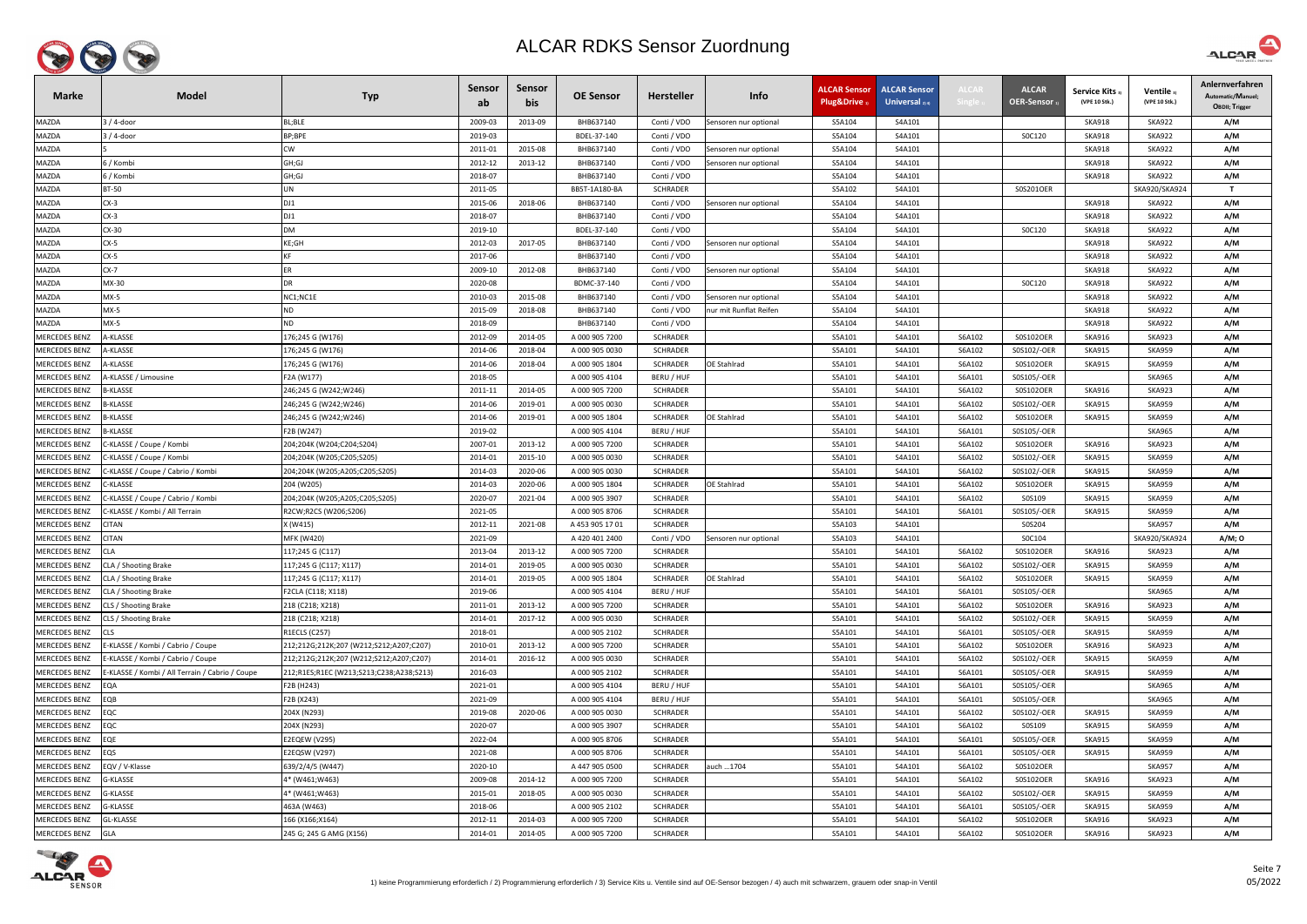

| <b>Marke</b>         | <b>Model</b>            | <b>Typ</b>                      | <b>Sensor</b><br>ab | <b>Sensor</b><br>bis | <b>OE Sensor</b> | Hersteller      | Info                  | <b>ALCAR Sensor</b><br>Plug&Drive 1 | <b>ALCAR Sensor</b><br>Universal $_{2/4}$ | ALCAI  | <b>ALCAR</b><br><b>OER-Sensor</b> | Service Kits 3)<br>(VPE 10 Stk.) | Ventile 3<br>(VPE 10 Stk.) | Anlernverfahren<br>Automatic/Manuel;<br>OBDII; Trigger |
|----------------------|-------------------------|---------------------------------|---------------------|----------------------|------------------|-----------------|-----------------------|-------------------------------------|-------------------------------------------|--------|-----------------------------------|----------------------------------|----------------------------|--------------------------------------------------------|
| <b>MERCEDES BENZ</b> | <b>GLA</b>              | 245 G; 245 G AMG (X156)         | 2014-06             | 2020-03              | A 000 905 0030   | <b>SCHRADER</b> |                       | S5A101                              | S4A101                                    | S6A102 | S0S102/-OER                       | <b>SKA915</b>                    | <b>SKA959</b>              | A/M                                                    |
| <b>MERCEDES BENZ</b> | GLA                     | 245 G; 245 G AMG (X156)         | 2014-06             | 2020-03              | A 000 905 1804   | <b>SCHRADER</b> | <b>DE Stahlrad</b>    | S5A101                              | S4A101                                    | S6A102 | S0S102OER                         | <b>SKA915</b>                    | <b>SKA959</b>              | A/M                                                    |
| <b>MERCEDES BENZ</b> | <b>GLA</b>              | F2B (H247)                      | 2020-04             |                      | A 000 905 4104   | BERU / HUF      |                       | S5A101                              | S4A101                                    | S6A101 | S0S105/-OER                       |                                  | <b>SKA965</b>              | A/M                                                    |
| MERCEDES BENZ        | <b>GLB</b>              | F2B (X247)                      | 2019-10             |                      | A 000 905 4104   | BERU / HUF      |                       | S5A101                              | S4A101                                    | S6A101 | S0S105/-OER                       |                                  | <b>SKA965</b>              | A/M                                                    |
| <b>MERCEDES BENZ</b> | GLC / Coupe             | 204X; AMG (X253;C253)           | 2015-09             | 2020-06              | A 000 905 0030   | <b>SCHRADER</b> |                       | S5A101                              | S4A101                                    | S6A102 | S0S102/-OER                       | <b>SKA915</b>                    | <b>SKA959</b>              | A/M                                                    |
| <b>MERCEDES BENZ</b> | GLC / Coupe             | 204X; AMG (X253;C253)           | 2020-07             |                      | A 000 905 3907   | <b>SCHRADER</b> |                       | S5A101                              | S4A101                                    | S6A102 | S0S109                            | <b>SKA915</b>                    | <b>SKA959</b>              | A/M                                                    |
| <b>MERCEDES BENZ</b> | <b>GLE Coupe</b>        | 166 (C292)                      | 2015-05             | 2019-09              | A 000 905 0030   | <b>SCHRADER</b> |                       | S5A101                              | S4A101                                    | S6A102 | S0S102/-OER                       | <b>SKA915</b>                    | <b>SKA959</b>              | A/M                                                    |
| <b>MERCEDES BENZ</b> | GLE SUV / M-KLASSE      | 166 (W166)                      | 2011-11             | 2014-03              | A 000 905 7200   | <b>SCHRADER</b> |                       | S5A101                              | S4A101                                    | S6A102 | S0S102OER                         | <b>SKA916</b>                    | <b>SKA923</b>              | A/M                                                    |
| <b>MERCEDES BENZ</b> | GLE SUV / M-KLASSE      | 166 (W166)                      | 2014-04             | 2018-11              | A 000 905 0030   | <b>SCHRADER</b> |                       | S5A101                              | S4A101                                    | S6A102 | S0S102/-OER                       | <b>SKA915</b>                    | <b>SKA959</b>              | A/M                                                    |
| MERCEDES BENZ        | GLE / Coupe             | H1GLE (V167;C167)               | 2018-12             |                      | A 000 905 4104   | BERU / HUF      |                       | S5A101                              | S4A101                                    | S6A101 | S0S105/-OER                       |                                  | <b>SKA965</b>              | A/M                                                    |
| <b>MERCEDES BENZ</b> | <b>GLK</b>              | 204X (X204)                     | 2008-11             | 2013-12              | A 000 905 7200   | <b>SCHRADER</b> |                       | S5A101                              | S4A101                                    | S6A102 | S0S102OER                         | <b>SKA916</b>                    | <b>SKA923</b>              | A/M                                                    |
| <b>MERCEDES BENZ</b> | <b>GLK</b>              | 204X (X204)                     | 2014-01             | 2015-08              | A 000 905 0030   | <b>SCHRADER</b> |                       | S5A101                              | S4A101                                    | S6A102 | S0S102/-OER                       | <b>SKA915</b>                    | <b>SKA959</b>              | A/M                                                    |
| <b>MERCEDES BENZ</b> | GLS/GL-KLASSE           | 166 (X166;X164)                 | 2014-04             | 2019-08              | A 000 905 0030   | <b>SCHRADER</b> |                       | S5A101                              | S4A101                                    | S6A102 | S0S102/-OER                       | <b>SKA915</b>                    | <b>SKA959</b>              | A/M                                                    |
| MERCEDES BENZ        | GLS-KLASSE              | H1GLE (X167)                    | 2019-09             |                      | A 000 905 4104   | BERU / HUF      |                       | S5A101                              | S4A101                                    | S6A101 | S0S105/-OER                       |                                  | <b>SKA965</b>              | A/M                                                    |
| MERCEDES BENZ        | <b>R-KLASSE</b>         | 251 (W251)                      | 2009-08             | 2017-12              | A 000 905 7200   | <b>SCHRADER</b> |                       | S5A101                              | S4A101                                    | S6A102 | S0S102OER                         | <b>SKA916</b>                    | <b>SKA923</b>              | A/M                                                    |
| <b>MERCEDES BENZ</b> | S-KLASSE                | 221 (W222)                      | 2013-05             | 2014-02              | A 000 905 7200   | <b>SCHRADER</b> |                       | S5A101                              | S4A101                                    | S6A102 | S0S102OER                         | <b>SKA916</b>                    | <b>SKA923</b>              | A/M                                                    |
| MERCEDES BENZ        | S-KLASSE                | 221 (W222)                      | 2014-03             | 2020-10              | A 000 905 0030   | <b>SCHRADER</b> |                       | S5A101                              | S4A101                                    | S6A102 | S0S102/-OER                       | <b>SKA915</b>                    | <b>SKA959</b>              | A/M                                                    |
| <b>MERCEDES BENZ</b> | S-KLASSE Coupe / Cabrio | 221 (A217/C217)                 | 2014-04             | 2020-06              | A 000 905 0030   | <b>SCHRADER</b> |                       | S5A101                              | S4A101                                    | S6A102 | S0S102/-OER                       | <b>SKA915</b>                    | <b>SKA959</b>              | A/M                                                    |
| <b>MERCEDES BENZ</b> | S-KLASSE                | R2S (W223)                      | 2020-11             |                      | A 000 905 8706   | <b>SCHRADER</b> |                       | S5A101                              | S4A101                                    | S6A101 | S0S105/-OER                       | <b>SKA915</b>                    | <b>SKA959</b>              | A/M                                                    |
| MERCEDES BENZ        |                         | 231;230 (R231)                  | 2012-03             | 2014-02              | A 000 905 7200   | <b>SCHRADER</b> | nur OE Sensor möglich |                                     |                                           |        | S0S102OER                         | <b>SKA916</b>                    | <b>SKA923</b>              | A/M                                                    |
| MERCEDES BENZ        |                         | 231;230 (R231)                  | 2014-03             | 2020-06              | A 000 905 0030   | SCHRADER        |                       | S5A101                              | S4A101                                    | S6A102 | S0S102/-OER                       | <b>SKA915</b>                    | <b>SKA959</b>              | A/M                                                    |
| MERCEDES BENZ        |                         | R1SLAMG (R232)                  | 2022-05             |                      | A 000 905 8706   | SCHRADER        |                       | S5A101                              | S4A101                                    | S6A101 | S0S105/-OER                       | <b>SKA915</b>                    | <b>SKA959</b>              | A/M                                                    |
| MERCEDES BENZ        | SLK / SLC               | 172 (R172)                      | 2011-02             | 2014-02              | A 000 905 7200   | <b>SCHRADER</b> |                       | S5A101                              | S4A101                                    | S6A102 | S0S102OER                         | <b>SKA916</b>                    | <b>SKA923</b>              | A/M                                                    |
| MERCEDES BENZ        | SLK / SLC               | 172 (R172)                      | 2014-03             |                      | A 000 905 0030   | <b>SCHRADER</b> |                       | S5A101                              | S4A101                                    | S6A102 | S0S102/-OER                       | <b>SKA915</b>                    | <b>SKA959</b>              | A/M                                                    |
| <b>MERCEDES BENZ</b> | SPRINTER / Van          | 906* (W906)                     | 2011-10             | 2018-01              | A 000 905 7200   | <b>SCHRADER</b> |                       | S5A101                              | S4A101                                    | S6A102 | S0S102OER                         | <b>SKA916</b>                    | <b>SKA923</b>              | A/M                                                    |
| <b>MERCEDES BENZ</b> | SPRINTER / Van          | 906* (W907)                     | 2018-01             |                      | A 000 905 4104   | BERU / HUF      | Sensoren nur optional | S5A101                              | S4A101                                    | S6A101 | S0S105/-OER                       |                                  | <b>SKA965</b>              | A/M                                                    |
| <b>MERCEDES BENZ</b> | /-KLASSE / EQV          | 639/2/4/5 (W447)                | 2014-06             |                      | A 447 905 0500   | <b>SCHRADER</b> | auch 1704             | S5A101                              | S4A101                                    | S6A102 | S0S102OER                         |                                  | <b>SKA957</b>              | A/M                                                    |
| MERCEDES BENZ        | VIANO                   | 639;639/2;639/5 (W639)          | 2008-01             | 2014-05              | A 002 540 9517   | Conti / VDO     |                       |                                     |                                           |        |                                   |                                  | <b>SKA921</b>              | A/M                                                    |
| <b>MERCEDES BENZ</b> | VITO                    | 639/2;639/4;639/5 (W447)        | 2014-09             |                      | A 447 905 0500   | <b>SCHRADER</b> | auch 1704             | S5A101                              | S4A101                                    | S6A102 | S0S102                            |                                  | <b>SKA957</b>              | A/M                                                    |
| <b>MERCEDES BENZ</b> | VITO Van                | 639/2;639/4;639/5;639/4E (W639) | 2006-06             | 2014-08              | A 002 540 9517   | Conti / VDO     |                       |                                     |                                           |        |                                   |                                  | <b>SKA921</b>              | A/M                                                    |
| <b>MERCEDES BENZ</b> | X-KLASSE                | 4701 (X470)                     | 2017-11             | 2020-07              | A 470 905 7800   | <b>PACIFIC</b>  |                       | S5A103                              | S4A101                                    |        |                                   |                                  | i.p.                       | $\mathbf{o}$                                           |
| MG                   |                         | EP22-L                          | 2022-03             |                      | 10290600         | SAIC            |                       |                                     | S4A101                                    |        |                                   |                                  | <b>SKA924</b>              | $\mathbf{o}$                                           |
| MG                   | <b>EHS</b>              | AS23P-L                         | 2020-01             |                      | 10290600         | SAIC            |                       |                                     | S4A101                                    |        |                                   |                                  | <b>SKA924</b>              | $\mathbf{o}$                                           |
| MG                   | MARVEL R                | EP21                            | 2021-06             |                      | 10290600         | SAIC            |                       |                                     | S4A101                                    |        |                                   |                                  | <b>SKA924</b>              | $\mathbf{o}$                                           |
| MG                   | ZS.                     | ZS1 / EV                        | 2020-01             |                      | 10290600         | SAIC            |                       |                                     | S4A101                                    |        |                                   |                                  | <b>SKA924</b>              | $\mathbf{o}$                                           |
| <b>MINI</b>          | MINI 3-door / 5-door    | UKL-L;FML2;FML4                 | 2014-03             | 2016-10              | 36 10 6 856 209  | Conti / VDO     |                       | S5A101                              | S4A101                                    |        |                                   | <b>SKA932</b>                    | <b>SKA922</b>              | A/M                                                    |
| <b>MINI</b>          | MINI 3-door / 5-door    | UKL-L;FML2;FML2E;FML4           | 2016-11             |                      | 36 10 6 881 890  | Conti / VDO     |                       | S5A101                              | S4A101                                    |        |                                   | <b>SKA932</b>                    | <b>SKA922</b>              | A/M                                                    |
| <b>MINI</b>          | MINI Cabrio             | MINI;MINI-N;UKL-C               | 2014-07             | 2015-11              | 36 10 6 798 872  | BERU / HUF      | auch  6 874 830       | S5A101                              | S4A101                                    |        |                                   |                                  | <b>SKA965</b>              | A/M                                                    |
| <b>MINI</b>          | MINI Cabrio             | UKL-L;FMCA                      | 2015-12             | 2016-10              | 36 10 6 856 209  | Conti / VDO     |                       | S5A101                              | S4A101                                    |        |                                   | <b>SKA932</b>                    | <b>SKA922</b>              | A/M                                                    |
| <b>MINI</b>          | MINI Cabrio             | UKL-L;FMCA                      | 2016-11             |                      | 36 10 6 881 890  | Conti / VDO     |                       | S5A101                              | S4A101                                    |        |                                   | <b>SKA932</b>                    | <b>SKA922</b>              | A/M                                                    |
| <b>MINI</b>          | <b>MINI Clubman</b>     | UKL-L;FMK                       | 2015-09             | 2016-10              | 36 10 6 856 209  | Conti / VDO     |                       | S5A101                              | S4A101                                    |        |                                   | <b>SKA932</b>                    | <b>SKA922</b>              | A/M                                                    |
| <b>MINI</b>          | MINI Clubman            | UKL-L;FMK                       | 2016-11             |                      | 36 10 6 881 890  | Conti / VDO     |                       | S5A101                              | S4A101                                    |        |                                   | <b>SKA932</b>                    | <b>SKA922</b>              | A/M                                                    |
| <b>MINI</b>          | MINI Countryman         | UKL/X;UKL-N1                    | 2014-07             | 2016-12              | 36 10 6 798 872  | BERU / HUF      | auch 6 874 830        | S5A101                              | S4A101                                    |        |                                   |                                  | <b>SKA965</b>              | A/M                                                    |
| <b>MINI</b>          | MINI Countryman         | FMX                             | 2017-01             |                      | 36 10 6 881 890  | Conti / VDO     |                       | S5A101                              | S4A101                                    |        |                                   | <b>SKA932</b>                    | <b>SKA922</b>              | A/M                                                    |
| <b>MINI</b>          | <b>MINI Coupe</b>       | UKL-C                           | 2014-07             | 2015-06              | 36 10 6 798 872  | BERU / HUF      | auch  6 874 830       | S5A101                              | S4A101                                    |        |                                   |                                  | <b>SKA965</b>              | A/M                                                    |
| <b>MINI</b>          | MINI Paceman            | UKL-C/X                         | 2014-07             | 2016-12              | 36 10 6 798 872  | BERU / HUF      | auch  6 874 830       | S5A101                              | S4A101                                    |        |                                   |                                  | <b>SKA965</b>              | A/M                                                    |
| <b>MINI</b>          | <b>MINI Roadster</b>    | UKL-C                           | 2014-07             | 2015-06              | 36 10 6 798 872  | BERU / HUF      | auch  6 874 830       | S5A101                              | S4A101                                    |        |                                   |                                  | <b>SKA965</b>              | A/M                                                    |
| <b>MITSUBISHI</b>    | ASX                     | GAO                             | 2014-08             |                      | 4250C477         | Conti / VDO     | auch 4250B976         | S5A106                              | S4A101                                    |        | SOC203                            | <b>SKA932</b>                    | <b>SKA922</b>              | $O+T$                                                  |
| <b>MITSUBISHI</b>    | ATTRAGE                 | A10                             | 2014-10             |                      | 4250C275         | Conti / VDO     |                       | S5A106                              | S4A101                                    |        | S0C204                            |                                  | <b>SKA960</b>              | $O+T$                                                  |
| <b>MITSUBISHI</b>    | <b>ECLIPSE CROSS</b>    | GKO                             | 2017-11             |                      | 4250C477         | Conti / VDO     | <b>OE Stahlrad</b>    | S5A106                              | S4A101                                    |        | SOC203                            | <b>SKA932</b>                    | <b>SKA922</b>              | $O+T$                                                  |
| <b>MITSUBISHI</b>    | <b>CLIPSE CROSS</b>     | GK0                             | 2017-11             |                      | 4250C275         | Conti / VDO     | OE Alurad             | S5A106                              | S4A101                                    |        | S0C204                            |                                  | <b>SKA960</b>              | $O+T$                                                  |
| <b>MITSUBISHI</b>    | -MiEV                   | HAV;HAO                         | 2014-07             | 2016-12              | 4250C477         | Conti / VDO     | auch 4250B976         | S5A106                              | S4A101                                    |        | SOC203                            | <b>SKA932</b>                    | <b>SKA922</b>              | $O+T$                                                  |
| <b>MITSUBISHI</b>    | LANCER / Sportback      | CY <sub>0</sub>                 | 2014-08             | 2017-12              | 4250C477         | Conti / VDO     | auch 4250B976         | S5A106                              | S4A101                                    |        | S0C203                            | <b>SKA932</b>                    | <b>SKA922</b>              | $O+T$                                                  |
| <b>MITSUBISHI</b>    | L200                    | KJ0T                            | 2015-07             |                      | 4250C477         | Conti / VDO     | auch 4250B976         | S5A106                              | S4A101                                    |        | SOC203                            | <b>SKA932</b>                    | <b>SKA922</b>              | $O+T$                                                  |



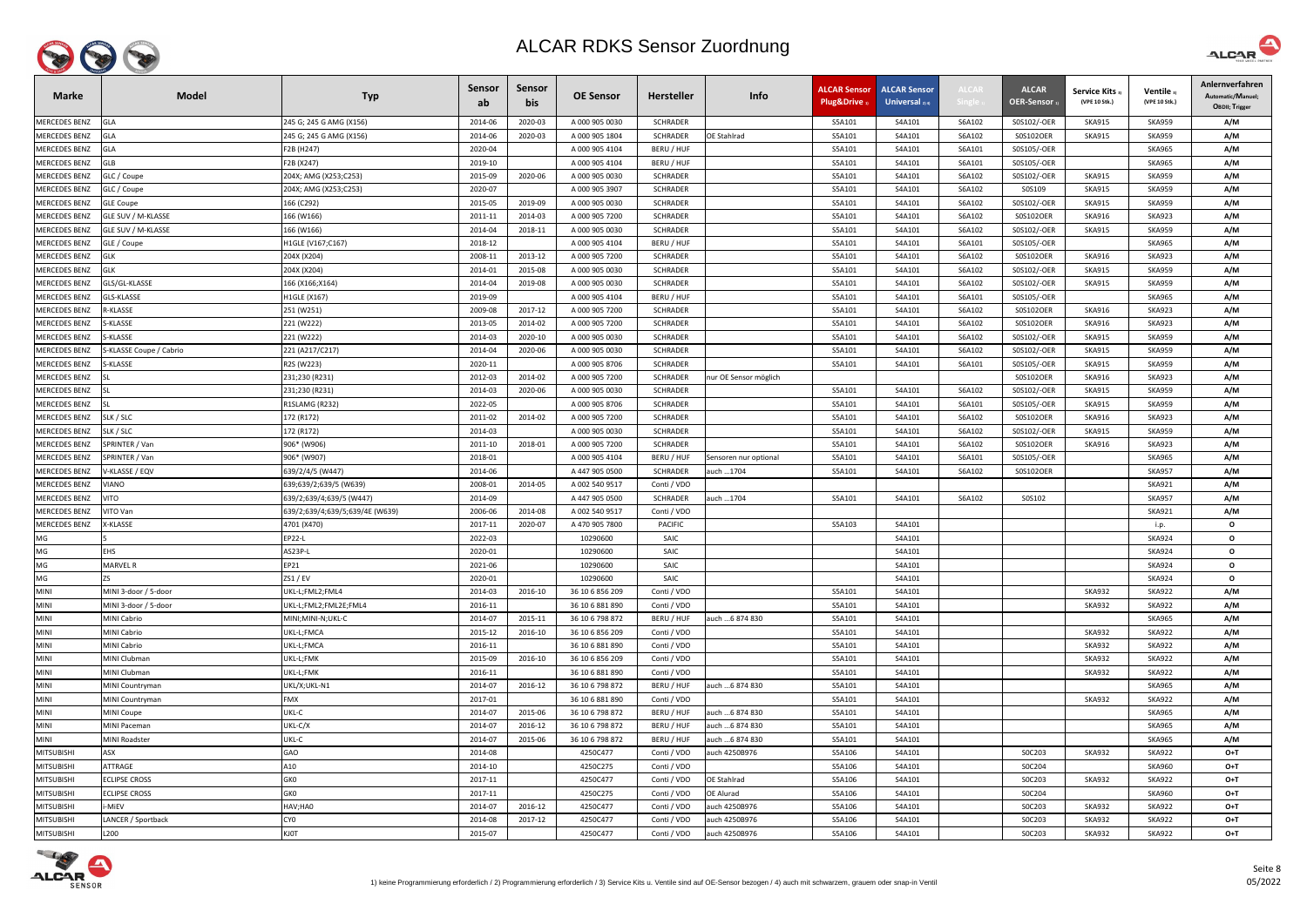

| <b>Marke</b>      | <b>Model</b>                        | <b>Typ</b>          | <b>Sensor</b><br>ab | <b>Sensor</b><br>bis | <b>OE Sensor</b> | Hersteller      | Info                     | <b>ALCAR Sensor</b><br>Plug&Drive | <b>ALCAR Sensor</b><br><b>Universal</b> $_{2/4}$ | ALCAR  | <b>ALCAR</b><br><b>OER-Sensor</b> | <b>Service Kits</b><br>(VPE 10 Stk.) | Ventile<br>(VPE 10 Stk.) | Anlernverfahren<br>Automatic/Manuel;<br>OBDII; Trigger |
|-------------------|-------------------------------------|---------------------|---------------------|----------------------|------------------|-----------------|--------------------------|-----------------------------------|--------------------------------------------------|--------|-----------------------------------|--------------------------------------|--------------------------|--------------------------------------------------------|
| <b>MITSUBISHI</b> | <b>OUTLANDER</b>                    | CW0;GF0             | 2014-07             | 2018-02              | 4250C477         | Conti / VDO     | auch 4250B976            | S5A106                            | S4A101                                           |        | SOC203                            | <b>SKA932</b>                        | <b>SKA922</b>            | $O+T$                                                  |
| <b>MITSUBISHI</b> | <b>OUTLANDER</b>                    | CW0;GF0             | 2018-03             |                      | 4250C275         | Conti / VDO     | auch 4250F1871           | S5A106                            | S4A101                                           |        | S0C204                            |                                      | <b>SKA960</b>            | $O+T$                                                  |
| <b>MITSUBISHI</b> | PAJERO                              | V80                 | 2014-07             |                      | 4250C275         | Conti / VDO     |                          | S5A106                            | S4A101                                           |        | S0C204                            |                                      | <b>SKA960</b>            | $O+T$                                                  |
| <b>MITSUBISHI</b> | <b>SPACE STAR</b>                   | A00                 | 2014-07             |                      | 4250C275         | Conti / VDO     |                          | S5A106                            | S4A101                                           |        | S0C204                            |                                      | <b>SKA960</b>            | $O+T$                                                  |
| <b>NISSAN</b>     | 370 Z / Cabrio                      | Z34                 | 2014-07             |                      | 40700 6W Y0A     | PACIFIC         |                          | S5A103                            | S4A101                                           |        |                                   | <b>SKA919</b>                        |                          | $\mathbf{o}$                                           |
| <b>NISSAN</b>     | <b>ALTIMA</b>                       | L34                 | 2020-08             |                      | 40700 6U A0A     | Conti / VDO     |                          | S5A103                            | S4A101                                           |        | SOC104                            |                                      | SKA920/SKA924            | A/M; 0                                                 |
| <b>NISSAN</b>     | ARIYA                               | PZ1A                | 2021-12             |                      | 40700 6U A0A     | Conti / VDO     |                          | S5A103                            | S4A101                                           |        | S0C104                            |                                      | SKA920/SKA924            | A/M; 0                                                 |
| NISSAN            | $GT-R$                              | <b>R35</b>          | 2013-12             |                      | 40700 6W Y0A     | <b>PACIFIC</b>  |                          | S5A103                            | S4A101                                           |        |                                   | <b>SKA919</b>                        |                          | $\mathbf{o}$                                           |
| NISSAN            | <b>JUKE</b>                         | F15                 | 2014-05             | 2016-03              | 40700 6W Y0A     | <b>PACIFIC</b>  |                          | S5A103                            | S4A101                                           |        |                                   | <b>SKA919</b>                        |                          | $\mathbf{o}$                                           |
| NISSAN            | JUKE                                | F15                 | 2016-04             | 2019-11              | 40700 5Z H0A     | PACIFIC         |                          | S5A103                            | S4A101                                           |        |                                   |                                      | i.p.                     | $\mathbf{o}$                                           |
| NISSAN            | <b>JUKE</b>                         | F16                 | 2019-12             |                      | 40700 4C B0A     | Conti / VDO     |                          | S5A103                            | S4A101                                           |        |                                   |                                      | <b>SKA960</b>            | $\mathbf{o}$                                           |
| <b>NISSAN</b>     | LEAF                                | ZEO                 | 2014-05             | 2016-02              | 40700 6W Y0A     | PACIFIC         |                          | S5A103                            | S4A101                                           |        |                                   | <b>SKA919</b>                        |                          | $\mathbf{o}$                                           |
| NISSAN            | LEAF                                | ZEO                 | 2016-03             | 2018-02              | 40700 5Z H0A     | <b>PACIFIC</b>  |                          | S5A103                            | S4A101                                           |        |                                   |                                      | i.p.                     | $\mathbf{o}$                                           |
| <b>NISSAN</b>     | LEAF                                | ZE1                 | 2018-03             |                      | 40700 4C B0A     | Conti / VDO     |                          | S5A103                            | S4A101                                           |        |                                   |                                      | <b>SKA960</b>            | $\mathbf{o}$                                           |
| NISSAN            | <b>MICRA</b>                        | K13                 | 2014-01             | 2017-02              | 40700 3H NOB     | <b>PACIFIC</b>  |                          | S5A103                            | S4A101                                           |        |                                   | <b>SKA919</b>                        |                          | $\mathbf{o}$                                           |
| NISSAN            | <b>MICRA</b>                        | K14                 | 2017-03             |                      | 40700 4C B0A     | Conti / VDO     |                          | S5A103                            | S4A101                                           |        |                                   |                                      | <b>SKA960</b>            | $\mathbf{o}$                                           |
| NISSAN            | <b>MURANO</b>                       | Z51                 | 2009-01             | 2014-09              | 40700 JY00B      | <b>SCHRADER</b> |                          |                                   | S4A101                                           |        |                                   | <b>SKA915</b>                        |                          | $\mathbf{o}$                                           |
| NISSAN            | MURANO                              | Z51                 | 2014-10             | 2015-05              | 40700 3J A0B     | Conti / VDO     |                          |                                   |                                                  |        | SOC113                            | <b>SKA932</b>                        | <b>SKA922</b>            | $\mathbf{o}$                                           |
| <b>NISSAN</b>     | NAVARA                              | D40;D401            | 2014-01             | 2015-10              | 40700 JY00B      | <b>SCHRADER</b> |                          |                                   | S4A101                                           |        |                                   | <b>SKA915</b>                        |                          | $\mathbf{o}$                                           |
| NISSAN            | NAVARA NP300                        | D231                | 2015-11             | 2017-02              | 40700 JY00B      | <b>SCHRADER</b> |                          |                                   | S4A101                                           |        |                                   | <b>SKA915</b>                        |                          | $\mathbf{o}$                                           |
| NISSAN            | NAVARA NP300                        | D231                | 2017-03             |                      | 40700 5Z H0A     | PACIFIC         |                          | S5A103                            | S4A101                                           |        |                                   |                                      | i.p.                     | $\mathbf{o}$                                           |
| NISSAN            | <b>NOTE</b>                         | E12                 | 2013-10             | 2017-12              | 40700 3V U0A     | Conti / VDO     |                          | S5A103                            | S4A101                                           |        | S0C104                            | <b>SKA932</b>                        | <b>SKA922</b>            | $\mathbf{o}$                                           |
| NISSAN            | -NV200 / e-Evalia                   | <b>AEON;MEOM</b>    | 2014-09             |                      | 40700 3V U0A     | Conti / VDO     | auch  4C B0A             | S5A103                            | S4A101                                           |        | SOC104                            | <b>SKA932</b>                        | <b>SKA922</b>            | $\mathbf{o}$                                           |
| <b>NISSAN</b>     | NV200                               | M20M;M20N           | 2014-02             | 2019-07              | 40700 6W Y0A     | <b>PACIFIC</b>  |                          | S5A103                            | S4A101                                           |        |                                   | <b>SKA919</b>                        |                          | $\mathbf{o}$                                           |
| <b>NISSAN</b>     | NV400 / NV400 Van                   | M1;M2;M6;M9         | 2014-06             |                      | 44 22 334        | <b>SCHRADER</b> | auch -00Q0F/H/J          | S5A103                            | S4A101                                           |        | S0S204                            |                                      | <b>SKA957</b>            | $\mathbf{o}$                                           |
| <b>NISSAN</b>     | PATHFINDER                          | <b>R52</b>          | 2013-06             | 2021-05              | 40700 3J A0B     | Conti / VDO     |                          |                                   |                                                  |        | SOC113                            | <b>SKA932</b>                        | <b>SKA922</b>            | $\mathbf{o}$                                           |
| NISSAN            | <b>ATHFINDER</b>                    | <b>R53</b>          | 2021-06             |                      | 40700 6U A0A     | Conti / VDO     |                          | S5A103                            | S4A101                                           |        | S0C104                            |                                      | SKA920/SKA924            | A/M; 0                                                 |
| NISSAN            | PRIMASTAR / NV300                   | 4;J4                | 2015-01             |                      | 40 700 16 28R    | <b>SCHRADER</b> | auch  9322R /  7932R     | S5A103                            | S4A101                                           |        | S0S204                            |                                      | <b>SKA957</b>            | $\mathbf{o}$                                           |
| NISSAN            | PULSAR                              | C13                 | 2014-10             | 2018-07              | 40700 3V U0A     | Conti / VDO     |                          | S5A103                            | S4A101                                           |        | S0C104                            | <b>SKA932</b>                        | <b>SKA922</b>            | $\mathbf{o}$                                           |
| NISSAN            | QASHQAI                             | J11                 | 2014-03             | 2016-10              | 40700 3V U0A     | Conti / VDO     | clamp-in Ventil          | S5A103                            | S4A101                                           |        | S0C104                            | <b>SKA932</b>                        | <b>SKA922</b>            | $\mathbf{o}$                                           |
| <b>NISSAN</b>     | QASHQAI                             | J11                 | 2016-11             | 2021-05              | 40700 4C B0A     | Conti / VDO     | snap-in Ventil           | S5A103                            | S4A101                                           |        |                                   |                                      | <b>SKA960</b>            | $\mathbf{o}$                                           |
| NISSAN            | QASHQAI                             | J12                 | 2021-06             |                      | 40700 6U A0A     | Conti / VDO     | snap-in Ventil           | S5A103                            | S4A101                                           |        | S0C104                            |                                      | SKA920/SKA924            | A/M; O                                                 |
| <b>NISSAN</b>     | <b>TOWNSTAR</b>                     | <b>NFK</b>          | 2022-01             |                      | 40700 6U A0A     | Conti / VDO     | Sensoren nur optional    | S5A103                            | S4A101                                           |        | S0C104                            |                                      | SKA920/SKA924            | A/M; O                                                 |
| NISSAN            | X-TRAIL                             | T32                 | 2014-08             | 2016-07              | 40700 3V U0A     | Conti / VDO     | clamp-in Ventil          | S5A103                            | S4A101                                           |        | S0C104                            | <b>SKA932</b>                        | <b>SKA922</b>            | $\mathbf{o}$                                           |
| NISSAN            | X-TRAIL                             | T32                 | 2016-08             |                      | 40700 4C B0A     | Conti / VDO     | snap-in Ventil           | S5A103                            | S4A101                                           |        |                                   |                                      | <b>SKA960</b>            | $\mathbf{o}$                                           |
| OPEL              | ADAM                                | S-D                 | 2014-07             | 2019-11              | 10 10 050        | <b>SCHRADER</b> | nicht 1.4 Turbo          |                                   | S4A101                                           |        | S0S212                            |                                      | SKA920/SKA924            | T; O                                                   |
| OPEL              | ADAM                                | S-D                 | 2014-07             | 2019-11              | 10 10 048        | <b>SCHRADER</b> | nur 1.4 Turbo            |                                   | S4A101                                           |        | S0S110OER                         | <b>SKA915</b>                        | <b>SKA959</b>            | A/M; 0                                                 |
| OPEL              | AMPERA                              | D1JOI               | 2013-07             | 2017-08              | 10 10 028        | <b>SCHRADER</b> | auch 025                 |                                   | S4A101                                           |        | S0S110OER                         | <b>SKA911</b>                        |                          | A/M; 0                                                 |
| OPEL              | AMPERA-E                            | 1G0F                | 2018-01             | 2019-11              | 10 10 069        | <b>SCHRADER</b> |                          |                                   | S4A101                                           |        | S0S212                            |                                      | SKA920/SKA924            | $\mathbf{T}$                                           |
| OPEL              | ANTARA                              | -A                  | 2011-03             | 2013-06              | 48 02 797        | <b>SCHRADER</b> |                          |                                   | S4A101                                           |        | S0S212                            |                                      | SKA920/SKA924            | T; O                                                   |
| OPEL              | ANTARA                              | -A                  | 2013-07             | 2014-12              | 10 10 044        | <b>SCHRADER</b> |                          |                                   | S4A101                                           |        | S0S212                            |                                      | SKA920/SKA924            | T; O                                                   |
| <b>OPEL</b>       | ANTARA                              | -A                  | 2015-01             | 2017-12              | 10 10 050        | <b>SCHRADER</b> |                          |                                   | S4A101                                           |        | S0S212                            |                                      | SKA920/SKA924            | T; O                                                   |
| OPEL              | ASTRA J / Sports Tourer / Van / GTC | P-J;P-J/SW;P-J/SW/V | 2009-12             | 2014-06              | 10 10 028        | <b>SCHRADER</b> |                          |                                   | S4A101                                           |        | S0S110OER                         | <b>SKA911</b>                        |                          | $A/M$ ; T                                              |
| <b>OPEL</b>       | ASTRA J / Sports Tourer / Van / GTC | P-J;P-J/SW;P-J/SW/V | 2014-06             | 2016-02              | 10 10 048        | <b>SCHRADER</b> | auch  063                |                                   | S4A101                                           |        | S0S110OER                         | SKA915                               | <b>SKA959</b>            | A/M; T                                                 |
| OPEL              | ASTRA K / Sports Tourer             | B-K                 | 2015-10             | 2019-07              | 10 10 070        | <b>SCHRADER</b> |                          |                                   | S4A101                                           |        | S0S212                            |                                      | <b>SKA957</b>            | T; O                                                   |
| OPEL              | ASTRA K / Sports Tourer             | B-K                 | 2019-08             | 2021-10              | 39186445         | BERU / HUF      |                          | S5A102                            | S4A101                                           |        | S0S107                            |                                      | <b>SKA973</b>            | A/M                                                    |
| OPEL              | CASCADA                             | P-J/SW              | 2013-01             | 2014-05              | 10 10 028        | <b>SCHRADER</b> |                          |                                   | S4A101                                           |        | S0S110OER                         | <b>SKA911</b>                        |                          | A/M; O                                                 |
| OPEL              | CASCADA                             | P-J/SW              | 2014-06             | 2019-12              | 10 10 048        | <b>SCHRADER</b> | auch 063                 |                                   | S4A101                                           |        | S0S110OER                         | <b>SKA915</b>                        | <b>SKA959</b>            | T; O                                                   |
| OPEL              | COMBO / Van D                       | Combo-D;Combo-D-Van | 2014-06             | 2018-05              | 10 10 053        | <b>SCHRADER</b> | 15" OE / nur OE Sensor   | S5A101                            | S4A101                                           | S6A102 | S0S102OER                         |                                      | SKA920/SKA924            | A/M                                                    |
| OPEL              | COMBO / Van D                       | Combo-D;Combo-D-Van | 2014-06             | 2018-05              | 10 10 054        | <b>SCHRADER</b> | 16" OE                   | S5A101                            | S4A101                                           | S6A102 | S0S102OER                         | <b>SKA915</b>                        | <b>SKA959</b>            | A/M                                                    |
| OPEL              | CORSA E                             | S-D                 | 2014-12             | 2019-08              | 10 10 050        | <b>SCHRADER</b> | nicht 1.4/1.6 Turbo      |                                   | S4A101                                           |        | S0S212                            |                                      | SKA920/SKA924            | T; O                                                   |
| OPEL              | CORSA E                             | S-D                 | 2014-12             | 2019-08              | 10 10 048        | <b>SCHRADER</b> | 1.4/1.6 Turbo; auch  063 |                                   | S4A101                                           |        | S0S110OER                         | <b>SKA915</b>                        | <b>SKA959</b>            | T; O                                                   |
| OPEL              | INSIGNIA / Sports T. / Country T.   | 0G-A;0G-A/V         | 2008-10             | 2014-05              | 10 10 028        | <b>SCHRADER</b> |                          |                                   | S4A101                                           |        | S0S110OER                         | <b>SKA911</b>                        |                          | A/M; 0                                                 |
| OPEL              | INSIGNIA / Sports T. / Country T.   | 0G-A;0G-A/V         | 2014-05             | 2017-04              | 10 10 048        | <b>SCHRADER</b> | auch 063                 |                                   | S4A101                                           |        | S0S110OER                         | <b>SKA915</b>                        | <b>SKA959</b>            | A/M                                                    |



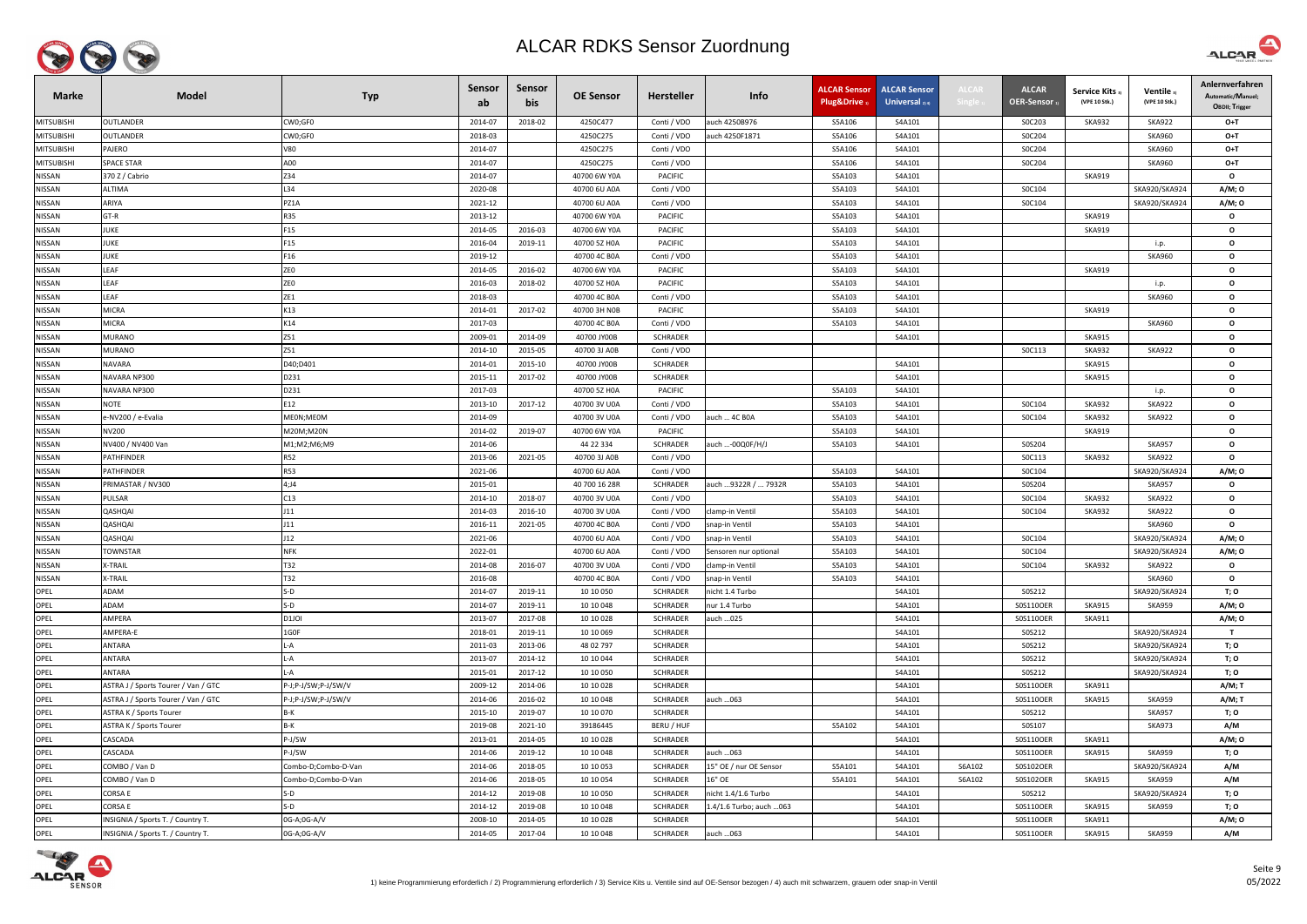

| <b>Marke</b>   | <b>Model</b>                                      | <b>Typ</b>                | <b>Sensor</b><br>ab | Sensor<br>bis | <b>OE Sensor</b> | <b>Hersteller</b> | Info                | <b>ALCAR Sensor</b><br>Plug&Drive 1 | <b>ALCAR Sensor</b><br><b>Universal</b> $_{2/4}$ | ALCAR  | <b>ALCAR</b><br>OER-Sensor 1 | <b>Service Kits</b><br>(VPE 10 Stk.) | Ventile 3<br>(VPE 10 Stk.) | Anlernverfahren<br>Automatic/Manuel;<br>OBDII; Trigger |
|----------------|---------------------------------------------------|---------------------------|---------------------|---------------|------------------|-------------------|---------------------|-------------------------------------|--------------------------------------------------|--------|------------------------------|--------------------------------------|----------------------------|--------------------------------------------------------|
| OPEL           | INSIGNIA Gr. Sport / Sports T. / Country T. / GSI | $Z - B$                   | 2017-05             | 2019-07       | 13597645         | <b>SCHRADER</b>   |                     | S5A102                              | S4A101                                           |        | S0S107                       |                                      | <b>SKA957</b>              | A/M                                                    |
| OPEL           | INSIGNIA Gr. Sport / Sports T. / Country T. / GSI | Z-B                       | 2019-08             |               | 39186445         | BERU / HUF        |                     | S5A102                              | S4A101                                           |        | S0S107                       |                                      | <b>SKA973</b>              | A/M                                                    |
| OPEL           | KARL / Rocks                                      | D-A                       | 2015-06             | 2019-12       | 10 10 069        | <b>SCHRADER</b>   |                     |                                     | S4A101                                           |        | S0S212                       |                                      | SKA920/SKA924              | T; O                                                   |
| OPEL           | MERIVA B / Van                                    | S-D MONOCAB B; B/V        | 2014-07             | 2017-05       | 10 10 050        | <b>SCHRADER</b>   |                     |                                     | S4A101                                           |        | S0S212                       |                                      | SKA920/SKA924              | $\mathbf{T}$                                           |
| OPEL           | МОККА                                             |                           | 2012-10             | 2015-01       | 10 10 044        | SCHRADER          |                     |                                     | S4A101                                           |        | S0S212                       |                                      | SKA920/SKA924              | T; O                                                   |
| OPEL           | МОККА                                             |                           | 2015-02             | 2016-09       | 10 10 050        | <b>SCHRADER</b>   |                     |                                     | S4A101                                           |        | S0S212                       |                                      | SKA920/SKA924              | T; O                                                   |
| OPEL           | МОККА Х                                           |                           | 2016-10             | 2020-12       | 10 10 069        | <b>SCHRADER</b>   |                     |                                     | S4A101                                           |        | S0S212                       |                                      | SKA920/SKA924              | T; O                                                   |
| OPEL           | MOVANO / Van                                      | MR;MS;MT;MW;MU            | 2014-09             |               | 44 22 334        | <b>SCHRADER</b>   | auch 93461364       | S5A103                              | S4A101                                           |        | S0S204                       |                                      | <b>SKA957</b>              | A/M; 0                                                 |
| OPEL           | <b>IVARO B</b>                                    | F7;X83                    | 2014-09             | 2019-06       | 44 22 334        | <b>SCHRADER</b>   | auch 4423582 / 1364 | S5A103                              | S4A101                                           |        | S0S204                       |                                      | <b>SKA957</b>              | A/M; O                                                 |
| OPEL           | ZAFIRA Tourer                                     | P-J/SW;P-J/SW/V           | 2012-01             | 2014-05       | 10 10 028        | <b>SCHRADER</b>   |                     |                                     | S4A101                                           |        | S0S110OER                    | SKA911                               |                            | A/M; O                                                 |
| OPEL           | ZAFIRA Tourer                                     | P-J/SW;P-J/SW/V           | 2014-06             | 2019-08       | 10 10 048        | <b>SCHRADER</b>   | auch 063            |                                     | S4A101                                           |        | S0S110OER                    | <b>SKA915</b>                        | <b>SKA959</b>              | A/M; T                                                 |
| OPEL           | ZAFIRA / Van                                      | A-H/MONOCAB; V; CNG; GMIG | 2014-06             | 2014-12       | 10 10 048        | SCHRADER          | auch 063            |                                     | S4A101                                           |        | S0S110OER                    | <b>SKA915</b>                        | <b>SKA959</b>              | A/M; T                                                 |
| <b>PEUGEOT</b> | 207 / Cabrio / SW                                 | $W^*;W$                   | 2007-02             | 2013-09       | 5430T4           | Conti / VDO       |                     | S5A103                              | S4A101                                           |        |                              | <b>SKA917</b>                        | <b>SKA925</b>              | $\mathbf{o}$                                           |
| PEUGEOT        | 207 Cabrio                                        | W                         | 2013-09             | 2015-06       | 9802003680       | <b>SCHRADER</b>   | auch 9811536380     |                                     | S4A101                                           |        | S0S206                       |                                      | <b>SKA957</b>              | $\mathbf{o}$                                           |
| PEUGEOT        | 3008                                              | 0U*;0U;HU                 | 2009-06             | 2013-09       | 5430W0           | <b>SCHRADER</b>   |                     |                                     | S4A101                                           |        |                              |                                      | SKA920/SKA924              | $\mathbf{o}$                                           |
| PEUGEOT        | 3008                                              | 0U*;0U;HU                 | 2013-09             | 2016-09       | 9802003680       | <b>SCHRADER</b>   | auch 9811536380     |                                     | S4A101                                           |        | S0S206                       |                                      | <b>SKA957</b>              | $\mathbf{o}$                                           |
| <b>PEUGEOT</b> | 301                                               |                           | 2012-10             |               | 9802003680       | <b>SCHRADER</b>   | auch 9811536380     |                                     | S4A101                                           |        | S0S206                       |                                      | <b>SKA957</b>              | $\mathbf{o}$                                           |
| <b>PEUGEOT</b> | 308 / SW                                          | $\Lambda$ *               | 2007-10             | 2014-04       | 5430W0           | <b>SCHRADER</b>   |                     |                                     | S4A101                                           |        |                              |                                      | SKA920/SKA924              | $\mathbf{o}$                                           |
| PEUGEOT        | 308 Cabrio                                        | $\Lambda$ *               | 2008-10             | 2013-09       | 5430W0           | SCHRADER          |                     |                                     | S4A101                                           |        |                              |                                      | SKA920/SKA924              | $\mathbf{o}$                                           |
| <b>PEUGEOT</b> | 308 Cabrio                                        | $\Lambda^*$               | 2013-09             | 2015-05       | 9802003680       | <b>SCHRADER</b>   | auch 9811536380     |                                     | S4A101                                           |        | S0S206                       |                                      | <b>SKA957</b>              | A/M; 0                                                 |
| PEUGEOT        | 4008                                              |                           | 2014-06             | 2017-06       | 1612477080       | Conti / VDO       |                     | S5A106                              | S4A101                                           |        | S0C203                       | <b>SKA932</b>                        | SKA922                     | O+T                                                    |
| <b>PEUGEOT</b> | 5008                                              | $0^*;0$                   | 2009-11             | 2013-09       | 5430W0           | <b>SCHRADER</b>   |                     |                                     | S4A101                                           |        |                              |                                      | SKA920/SKA924              | $\mathbf{o}$                                           |
| <b>PEUGEOT</b> | 5008                                              | $0^*;0$                   | 2013-10             | 2016-02       | 9802003680       | <b>SCHRADER</b>   | auch 9811536380     |                                     | S4A101                                           |        | S0S206                       |                                      | <b>SKA957</b>              | $\mathbf{o}$                                           |
| PEUGEOT        | 508 / RXH / SW                                    |                           | 2011-01             | 2013-09       | 5430T4           | Conti / VDO       |                     | S5A103                              | S4A101                                           |        |                              | <b>SKA917</b>                        | <b>SKA925</b>              | $\mathbf{o}$                                           |
| PEUGEOT        | 508 / RXH / SW                                    |                           | 2013-10             | 2018-05       | 9802003680       | <b>SCHRADER</b>   | auch 9811536380     |                                     | S4A101                                           |        | S0S206                       |                                      | <b>SKA957</b>              | $\mathbf{o}$                                           |
| PEUGEOT        | 807                                               |                           | 2004-10             | 2014-10       | 5430T4           | Conti / VDO       |                     | S5A103                              | S4A101                                           |        |                              | <b>SKA917</b>                        | <b>SKA925</b>              | $\mathbf{o}$                                           |
| <b>PEUGEOT</b> | BOXER / Van                                       | Y;250;250B;250D;250L      | 2013-12             |               | 1616456580       | <b>SCHRADER</b>   | auch 1616456580     | S5A101                              | S4A101                                           | S6A102 | S0S102OER                    | <b>SKA915</b>                        | <b>SKA959</b>              | A/M                                                    |
| PEUGEOT        | EXPERT / Van                                      | $G9; X^*; X$              | 2014-06             | 2016-04       | 9808859080       | <b>SCHRADER</b>   | auch 9811536380     |                                     |                                                  |        |                              |                                      | <b>SKA957</b>              | A/M                                                    |
| PEUGEOT        | iOn                                               |                           | 2014-06             | 2020-03       | 1612477080       | Conti / VDO       |                     | S5A106                              | S4A101                                           |        | SOC203                       | <b>SKA932</b>                        | <b>SKA922</b>              | $O+T$                                                  |
| PEUGEOT        | PARTNER / Van                                     | 7*;7;B9                   | 2014-06             | 2018-05       | 9802003680       | <b>SCHRADER</b>   | auch 9811536380     |                                     | S4A101                                           |        | S0S206                       |                                      | <b>SKA957</b>              | $\mathbf{o}$                                           |
| PEUGEOT        | <b>RCZ</b>                                        | $4J^*;4J$                 | 2010-01             | 2013-09       | 5430W0           | SCHRADER          |                     |                                     | S4A101                                           |        |                              |                                      | SKA920/SKA924              | $\mathbf{o}$                                           |
| PEUGEOT        | <b>RCZ</b>                                        | $4J^*;4J$                 | 2013-10             | 2016-02       | 9802003680       | <b>SCHRADER</b>   | auch 9811536380     |                                     | S4A101                                           |        | S0S206                       |                                      | <b>SKA957</b>              | $\mathbf{o}$                                           |
| <b>PORSCHE</b> | 911 / Cabrio                                      | 997;997 Turbo             | 2008-04             | 2011-12       | 7PP 907 275 F    | BERU / HUF        |                     |                                     |                                                  |        | S0H148                       |                                      | <b>SKA921</b>              | A/M                                                    |
| <b>PORSCHE</b> | 911 / Cabrio / Targa                              | 991                       | 2012-01             | 2015-08       | 7PP 907 275 F    | BERU / HUF        |                     |                                     |                                                  |        | S0H148                       |                                      | <b>SKA921</b>              | A/M                                                    |
| <b>PORSCHE</b> | 911 / Cabrio / Targa                              | 991                       | 2015-09             | 2019-12       | 5Q0 907 275      | BERU / HUF        |                     | S5A101                              | S4A101                                           |        |                              |                                      | <b>SKA965</b>              | A/M                                                    |
| <b>PORSCHE</b> | 911 / Cabrio / Targa                              | 992                       | 2019-05             |               | 5Q0 907 275      | BERU / HUF        | auch 9A7 907 275    | S5A101                              | S4A101                                           |        |                              |                                      | <b>SKA965</b>              | A/M                                                    |
| <b>PORSCHE</b> | <b>BOXSTER</b>                                    | 987                       | 2008-11             | 2012-04       | 7PP 907 275 F    | BERU / HUF        |                     |                                     |                                                  |        | S0H148                       |                                      | <b>SKA921</b>              | A/M                                                    |
| <b>PORSCHE</b> | <b>BOXSTER</b>                                    | 981                       | 2012-06             | 2016-05       | 7PP 907 275 F    | BERU / HUF        |                     |                                     |                                                  |        | S0H148                       |                                      | <b>SKA921</b>              | A/M                                                    |
| <b>PORSCHE</b> | <b>BOXSTER 718</b>                                | 982                       | 2016-06             |               | 5Q0 907 275      | BERU / HUF        | auch 9A7 907 275    | S5A101                              | S4A101                                           |        |                              |                                      | <b>SKA965</b>              | A/M                                                    |
| <b>PORSCHE</b> | CAYENNE                                           | 9PA                       | 2007-01             | 2010-06       | 955 606 021 00   | BERU / HUF        |                     |                                     |                                                  |        | S0H148                       |                                      | <b>SKA921</b>              | A/M                                                    |
| <b>PORSCHE</b> | CAYENNE                                           | 92A;92AH;92AHN;92AN       | 2010-07             | 2014-05       | 958 361 661 00   | BERU / HUF        |                     |                                     |                                                  |        | S0H148                       |                                      | <b>SKA921</b>              | A/M                                                    |
| <b>PORSCHE</b> | CAYENNE                                           | 92A;92AH;92AHN;92AN       | 2014-06             | 2017-12       | 5Q0 907 275      | BERU / HUF        | auch 9A7 907 275    | S5A101                              | S4A101                                           |        |                              |                                      | <b>SKA965</b>              | A/M                                                    |
| <b>PORSCHE</b> | CAYENNE / Coupe                                   | 9YA                       | 2018-01             |               | 5Q0 907 275      | BERU / HUF        | auch 9A7 907 275    | S5A101                              | S4A101                                           |        |                              |                                      | <b>SKA965</b>              | A/M                                                    |
| <b>PORSCHE</b> | CAYMAN                                            | 987                       | 2009-01             | 2012-12       | 7PP 907 275 F    | BERU / HUF        |                     |                                     |                                                  |        | S0H148                       |                                      | <b>SKA921</b>              | A/M                                                    |
| <b>PORSCHE</b> | CAYMAN                                            | 981                       | 2013-01             | 2016-05       | 7PP 907 275 F    | BERU / HUF        |                     |                                     |                                                  |        | S0H148                       |                                      | <b>SKA921</b>              | A/M                                                    |
| <b>PORSCHE</b> | CAYMAN 718                                        | 982                       | 2016-06             |               | 5Q0 907 275      | BERU / HUF        | auch 9A7 907 275    | S5A101                              | S4A101                                           |        |                              |                                      | <b>SKA965</b>              | A/M                                                    |
| <b>PORSCHE</b> | MACAN                                             | 95B                       | 2014-03             |               | 5Q0 907 275      | BERU / HUF        | auch 9A7 907 275    | S5A101                              | S4A101                                           |        |                              |                                      | <b>SKA965</b>              | A/M                                                    |
| <b>PORSCHE</b> | PANAMERA                                          | 970;970N;970H;970HN       | 2014-01             | 2016-07       | 5Q0 907 275      | BERU / HUF        | auch 9A7 907 275    | S5A101                              | S4A101                                           |        |                              |                                      | <b>SKA965</b>              | A/M                                                    |
| <b>PORSCHE</b> | PANAMERA / Sport Turismo                          | 971                       | 2016-09             |               | 5Q0 907 275      | BERU / HUF        | auch 9A7 907 275    | S5A101                              | S4A101                                           |        |                              |                                      | <b>SKA965</b>              | A/M                                                    |
| <b>PORSCHE</b> | TAYCAN / Cross Turismo / Sport Turismo            | Y1A                       | 2020-02             |               | 5Q0 907 275      | BERU / HUF        | auch 9J1 907 275    | S5A101                              | S4A101                                           |        |                              |                                      | <b>SKA965</b>              | A/M                                                    |
| <b>RAM</b>     | RAM 1500                                          | DT                        | 2018-12             |               | 68293199AA       | <b>SCHRADER</b>   |                     |                                     | S4A101                                           |        | S0S213                       |                                      | SKA920/SKA924              | A/M                                                    |
| RENAULT        | ALASKAN                                           | D231C                     | 2017-11             |               | 40700 EZ 00A     | <b>PACIFIC</b>    |                     | S5A103                              | S4A101                                           |        |                              | <b>SKA919</b>                        |                            | $\mathbf{o}$                                           |
| RENAULT        | ALPINE A110                                       | AEF                       | 2017-12             |               | 40700 3V U0A     | Conti / VDO       |                     | S5A103                              | S4A101                                           |        | S0C104                       | SKA932                               | <b>SKA922</b>              | A/M                                                    |
| RENAULT        | <b>CAPTUR</b>                                     |                           | 2013-05             | 2015-12       | 40 700 16 28R    | SCHRADER          | auch 9322R /  7932R | S5A103                              | S4A101                                           |        | S0S204                       |                                      | <b>SKA957</b>              | A/M; O                                                 |



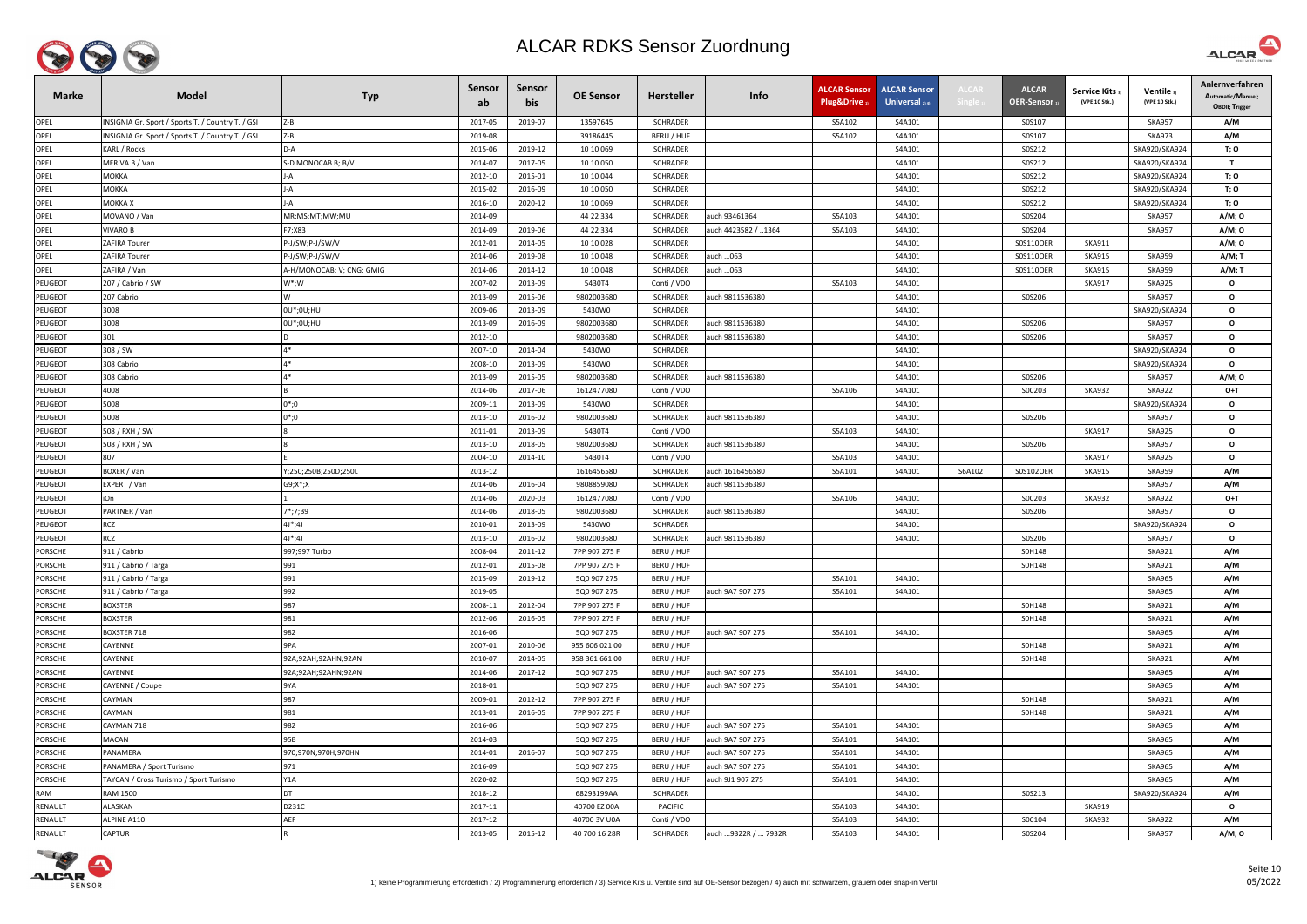

| <b>Marke</b>    | <b>Model</b>                          | <b>Typ</b>           | <b>Sensor</b><br>ab | Sensor<br>bis | <b>OE Sensor</b> | <b>Hersteller</b> | Info                   | <b>ALCAR Sensor</b><br>Plug&Drive | <b>ALCAR Sensor</b><br><b>Universal</b> $_{2(4)}$ | <b>ALCAR</b> | <b>ALCAR</b><br><b>OER-Sensor</b> | <b>Service Kits</b><br>(VPE 10 Stk.) | Ventile 3)<br>(VPE 10 Stk.) | Anlernverfahren<br>Automatic/Manuel;<br>OBDII; Trigger |
|-----------------|---------------------------------------|----------------------|---------------------|---------------|------------------|-------------------|------------------------|-----------------------------------|---------------------------------------------------|--------------|-----------------------------------|--------------------------------------|-----------------------------|--------------------------------------------------------|
| RENAULT         | <b>CAPTUR</b>                         |                      | 2013-05             | 2015-12       | 40 700 99 87R    | <b>SCHRADER</b>   |                        | S5A103                            | S4A101                                            |              |                                   |                                      | <b>SKA957</b>               | A/M; O                                                 |
| RENAULT         | CLIO / Grandtour                      |                      | 2014-06             | 2015-12       | 40 700 16 28R    | <b>SCHRADER</b>   | auch 9322R /  7932R    | S5A103                            | S4A101                                            |              | S0S204                            |                                      | <b>SKA957</b>               | A/M; O                                                 |
| <b>RENAULT</b>  | CLIO / Grandtour                      |                      | 2014-06             | 2015-12       | 40 700 99 87R    | <b>SCHRADER</b>   |                        | S5A103                            | S4A101                                            |              |                                   |                                      | <b>SKA957</b>               | A/M; O                                                 |
| <b>RENAULT</b>  | ESPACE                                |                      | 2011-04             | 2015-04       | 40 00 126 31R    | <b>SCHRADER</b>   |                        |                                   | S4A101                                            |              |                                   | <b>SKA913</b>                        |                             | $\mathbf{o}$                                           |
| <b>RENAULT</b>  | ESPACE                                | <b>RFC</b>           | 2015-05             |               | 40700 4C B0A     | Conti / VDO       |                        | S5A103                            | S4A101                                            |              |                                   |                                      | <b>SKA960</b>               | A/M                                                    |
| RENAULT         | <b>FLUENCE *</b>                      |                      | 2010-02             | 2013-01       | 40 70 004 35 R   | Conti / VDO       | Keyless nur OE SOC112  |                                   |                                                   |              | SOC112                            | <b>SKA918</b>                        | <b>SKA922</b>               | $\mathbf{o}$                                           |
| <b>RENAULT</b>  | FLUENCE Z.E. *                        |                      | 2011-08             | 2013-01       | 40 70 004 35 R   | Conti / VDO       | Keyless nur OE SOC112  |                                   |                                                   |              | SOC112                            | SKA918                               | <b>SKA922</b>               | $\mathbf{o}$                                           |
| <b>RENAULT</b>  | GRAND KANGOO / KANGOO Rapid Maxi      | W;FW                 | 2014-06             | 2015-09       | 40 700 16 28R    | <b>SCHRADER</b>   | auch …9322R / … 7932R  | S5A103                            | S4A101                                            |              | S0S204                            |                                      | <b>SKA957</b>               | A/M; 0                                                 |
| RENAULT         | GRAND KANGOO / KANGOO Rapid Maxi      | W;FW                 | 2014-06             | 2015-09       | 40 700 99 87R    | <b>SCHRADER</b>   |                        | S5A103                            | S4A101                                            |              |                                   |                                      | <b>SKA957</b>               | A/M; O                                                 |
| RENAULT         | KADJAR                                | <b>RFE</b>           | 2015-04             |               | 40700 4C B0A     | Conti / VDO       |                        | S5A103                            | S4A101                                            |              |                                   |                                      | <b>SKA960</b>               | A/M                                                    |
| RENAULT         | KANGOO Be Bop / KANGOO Rapid Compact  | W;FW                 | 2014-06             | 2015-09       | 40 700 16 28R    | <b>SCHRADER</b>   | auch  9322R /  7932R   | S5A103                            | S4A101                                            |              | S0S204                            |                                      | <b>SKA957</b>               | A/M; O                                                 |
| RENAULT         | KANGOO Be Bop / KANGOO Rapid Compact  | W;FW                 | 2014-06             | 2015-09       | 40 700 99 87R    | SCHRADER          |                        | S5A103                            | S4A101                                            |              |                                   |                                      | <b>SKA957</b>               | A/M; O                                                 |
| <b>RENAULT</b>  | KANGOO / KANGOO Rapid                 | W;FW                 | 2014-06             | 2015-09       | 40 700 16 28R    | <b>SCHRADER</b>   | auch 9322R /  7932R    | S5A103                            | S4A101                                            |              | S0S204                            |                                      | <b>SKA957</b>               | A/M; O                                                 |
| RENAULT         | KANGOO / KANGOO Rapid                 | W;FW                 | 2014-06             | 2015-09       | 40 700 99 87R    | <b>SCHRADER</b>   |                        | S5A103                            | S4A101                                            |              |                                   |                                      | <b>SKA957</b>               | A/M; 0                                                 |
| RENAULT         | KOLEOS                                |                      | 2008-09             | 2013-12       | 40700 JY00C      | <b>SCHRADER</b>   |                        |                                   | S4A101                                            |              |                                   | <b>SKA915</b>                        |                             | $\mathbf{o}$                                           |
| RENAULT         | KOLEOS                                |                      | 2013-12             | 2015-04       | 40700 3V U0A     | Conti / VDO       |                        | S5A103                            | S4A101                                            |              | S0C104                            | <b>SKA932</b>                        | <b>SKA922</b>               | A/M                                                    |
| RENAULT         | KOLEOS                                | <b>RZG</b>           | 2017-04             |               | 40700 4C B0A     | Conti / VDO       |                        | S5A103                            | S4A101                                            |              |                                   |                                      | <b>SKA960</b>               | A/M                                                    |
| <b>RENAULT</b>  | LAGUNA / Grandtour / Coupe *          |                      | 2007-10             | 2015-06       | 40 70 004 35 R   | Conti / VDO       | Keyless nur OE SOC112  |                                   |                                                   |              | SOC112                            | <b>SKA918</b>                        | <b>SKA922</b>               | $\mathbf{o}$                                           |
| RENAULT         | LATITUDE *                            |                      | 2011-02             | 2013-01       | 40 70 004 35 R   | Conti / VDO       | *Keyless nur OE SOC112 |                                   |                                                   |              | SOC112                            | <b>SKA918</b>                        | <b>SKA922</b>               | $\mathbf{o}$                                           |
| RENAULT         | MASTER / Van                          | MA;MB;MC;MD;ME;ML;VB | 2014-05             |               | 40 700 16 28R    | SCHRADER          | auch 9322R /  7932R    | S5A103                            | S4A101                                            |              | S0S204                            |                                      | <b>SKA957</b>               | A/M; 0                                                 |
| <b>RENAULT</b>  | MASTER / Van                          | MA;MB;MC;MD;ME;ML;VB | 2014-05             |               | 40 700 99 87R    | SCHRADER          |                        | S5A103                            | S4A101                                            |              |                                   |                                      | <b>SKA957</b>               | A/M; O                                                 |
| <b>RENAULT</b>  | MEGANE / Grandtour / Cabrio / Coupe * |                      | 2008-10             | 2016-12       | 40 70 004 35 R   | Conti / VDO       | *Keyless nur OE SOC112 |                                   |                                                   |              | SOC112                            | <b>SKA918</b>                        | <b>SKA922</b>               | $\mathbf{o}$                                           |
| RENAULT         | MEGANE Cabrio / Coupe *               |                      | 2009-01             | 2016-12       | 40 70 004 35 R   | Conti / VDO       | Keyless nur OE SOC112  |                                   |                                                   |              | SOC112                            | <b>SKA918</b>                        | <b>SKA922</b>               | $\mathbf{o}$                                           |
| RENAULT         | MEGANE / Grandtour / 4-door           | <b>RFB</b>           | 2016-01             |               | 40700 4C B0A     | Conti / VDO       |                        | S5A103                            | S4A101                                            |              |                                   |                                      | <b>SKA960</b>               | A/M                                                    |
| RENAULT         | MEGANE E-TECH                         | <b>RCB</b>           | 2021-11             |               | 40700 6U A0A     | Conti / VDO       |                        | S5A103                            | S4A101                                            |              | S0C104                            |                                      | SKA920/SKA924               | A/M; O                                                 |
| RENAULT         | SCENIC * / GRAND SCENIC *             |                      | 2009-06             | 2016-06       | 40 70 004 35 R   | Conti / VDO       | *Keyless nur OE SOC112 |                                   |                                                   |              | SOC112                            | <b>SKA918</b>                        | <b>SKA922</b>               | $\mathbf{o}$                                           |
| RENAULT         | SCENIC / GRAND SCENIC                 | <b>RFA</b>           | 2016-07             |               | 40700 4C B0A     | Conti / VDO       |                        | S5A103                            | S4A101                                            |              |                                   |                                      | <b>SKA960</b>               | A/M                                                    |
| RENAULT         | TALISMAN / Grandtour                  | <b>RFD</b>           | 2015-12             |               | 40700 4C B0A     | Conti / VDO       |                        | S5A103                            | S4A101                                            |              |                                   |                                      | <b>SKA960</b>               | A/M                                                    |
| RENAULT         | TRAFIC / VAN                          | JL;L                 | 2014-07             |               | 40 700 16 28R    | <b>SCHRADER</b>   | auch 9322R /  7932R    | S5A103                            | S4A101                                            |              | S0S204                            |                                      | <b>SKA957</b>               | A/M; 0                                                 |
| RENAULT         | TRAFIC / VAN                          |                      | 2014-07             |               | 40 700 99 87R    | <b>SCHRADER</b>   |                        | S5A103                            | S4A101                                            |              |                                   |                                      | <b>SKA957</b>               | A/M; O                                                 |
| RENAULT         | TWINGO                                | AH                   | 2014-09             | 2015-12       | 40 700 16 28R    | <b>SCHRADER</b>   | auch 9322R /  7932R    | S5A103                            | S4A101                                            |              | S0S204                            |                                      | <b>SKA957</b>               | A/M; O                                                 |
| RENAULT         | <b>TWINGO</b>                         | AH                   | 2014-09             | 2015-12       | 40 700 99 87R    | <b>SCHRADER</b>   |                        | S5A103                            | S4A101                                            |              |                                   |                                      | <b>SKA957</b>               | A/M; O                                                 |
| RENAULT         | WIND                                  |                      | 2010-06             | 2016-09       | 40 700 16 28R    | <b>SCHRADER</b>   | auch  9322R /  7932R   | S5A103                            | S4A101                                            |              | S0S204                            |                                      | <b>SKA957</b>               | A/M; O                                                 |
| RENAULT         | ZOE *                                 | AG                   | 2013-06             | 2019-09       | 40 70 004 35 R   | Conti / VDO       | Keyless nur OE SOC112  |                                   |                                                   |              | SOC112                            | <b>SKA918</b>                        | <b>SKA922</b>               | $\mathbf{o}$                                           |
| RENAULT         | ZOE                                   | AG                   | 2019-10             |               | 40700 4C B0A     | Conti / VDO       |                        | S5A103                            | S4A101                                            |              |                                   |                                      | <b>SKA960</b>               | A/M                                                    |
| <b>RETROFIT</b> | SCHRADER SOLARIS RETROFIT KIT         | STS9054              | 2019-03             |               | 3094 / 29030     | <b>SCHRADER</b>   |                        |                                   | S4A101                                            |              | S0S212                            | <b>SKA967</b>                        | <b>SKA966</b>               | A/M; T                                                 |
| SKODA           | KODIAQ                                | <b>NS</b>            | 2019-06             |               | 5Q0 907 275      | BERU / HUF        | Sensoren nur optional  | S5A101                            | S4A101                                            |              |                                   |                                      | <b>SKA965</b>               | A/M                                                    |
| SKODA           | SUPERB / Combi / Scout                | 3T                   | 2019-06             |               | 5Q0 907 275      | BERU / HUF        | Sensoren nur optional  | S5A101                            | S4A101                                            |              |                                   |                                      | <b>SKA965</b>               | A/M                                                    |
| SMART           | <b>FORFOUR</b>                        | 451                  | 2014-10             |               | A 453 905 17 01  | <b>SCHRADER</b>   |                        | S5A103                            | S4A101                                            |              | S0S204                            |                                      | <b>SKA957</b>               | A/M                                                    |
| SMART           | FORTWO / Cabrio                       | 451;451E             | 2007-01             | 2014-07       | A 000 905 7200   | <b>SCHRADER</b>   |                        | S5A101                            | S4A101                                            | S6A102       | S0S102OER                         | <b>SKA916</b>                        | <b>SKA923</b>               | A/M                                                    |
| SMART           | FORTWO / Cabrio                       | 451                  | 2014-08             |               | A 453 905 17 01  | <b>SCHRADER</b>   |                        | S5A103                            | S4A101                                            |              | S0S204                            |                                      | <b>SKA957</b>               | A/M                                                    |
| SSANGYONG       | <b>ACTYON</b>                         | QY                   | 2014-03             | 2019-06       | 41990-34000      | <b>SCHRADER</b>   |                        | S5A101                            | S4A101                                            | S6A102       | S0S102OER                         |                                      | SKA920/SKA924               | A/M                                                    |
| SSANGYONG       | KORANDO                               | CK                   | 2014-01             | 2019-10       | 41990-34000      | <b>SCHRADER</b>   |                        | S5A101                            | S4A101                                            | S6A102       | S0S102OER                         |                                      | SKA920/SKA924               | A/M                                                    |
| SSANGYONG       | KORANDO                               | CW                   | 2019-11             |               | 41990-37000      | BERU / HUF        |                        |                                   | S4A101                                            |              | S0H216                            |                                      | <b>SKA972</b>               | A/M                                                    |
| SSANGYONG       | KORANDO e-Motion                      | EK                   | 2021-10             |               | 41990-36100      | BERU / HUF        |                        |                                   | S4A101                                            |              | S0H216                            |                                      | i.p.                        | A/M                                                    |
| SSANGYONG       | MUSSO                                 | QK                   | 2018-08             |               | 41990-35000      | BERU / HUF        |                        | S5A101                            | S4A101                                            |              |                                   |                                      | <b>SKA972</b>               | A/M                                                    |
| SSANGYONG       | <b>REXTON</b>                         | RJ;RJA               | 2014-05             | 2017-12       | 41990-34000      | <b>SCHRADER</b>   |                        | S5A101                            | S4A101                                            | S6A102       | S0S102OER                         |                                      | SKA920/SKA924               | A/M                                                    |
| SSANGYONG       | <b>REXTON</b>                         | YK;YKA               | 2018-01             |               | 41990-35000      | BERU / HUF        |                        | S5A101                            | S4A101                                            |              |                                   |                                      | <b>SKA972</b>               | A/M                                                    |
| SSANGYONG       | REXTON (Y450)                         | YK;YKA               | 2020-11             |               | 41990-36100      | BERU / HUF        | 2.2d / AWD (149kW)     |                                   | S4A101                                            |              | S0H216                            |                                      | i.p.                        | A/M                                                    |
| SSANGYONG       | <b>RODIUS</b>                         | AJ                   | 2014-05             |               | 41990-34000      | <b>SCHRADER</b>   |                        | S5A101                            | S4A101                                            | S6A102       | S0S102OER                         |                                      | SKA920/SKA924               | A/M                                                    |
| SSANGYONG       | <b>TIVOLI</b>                         | XK                   | 2015-06             | 2019-05       | 41990-35000      | BERU / HUF        |                        | S5A101                            | S4A101                                            |              |                                   |                                      | <b>SKA972</b>               | A/M                                                    |
| SSANGYONG       | <b>TIVOLI</b>                         | XK                   | 2019-06             |               | 41990-37000      | BERU / HUF        |                        |                                   | S4A101                                            |              | S0H216                            |                                      | <b>SKA972</b>               | A/M                                                    |
| SSANGYONG       | <b>XLV</b>                            | XK                   | 2016-06             |               | 41990-35000      | BERU / HUF        |                        | S5A101                            | S4A101                                            |              |                                   |                                      | <b>SKA972</b>               | A/M                                                    |
| SUBARU          | <b>BRZ</b>                            | ZC                   | 2014-01             |               | 42607 - 02030    | <b>PACIFIC</b>    | auch -02020 / -42020   | S5A104                            | S4A101                                            |              | S0P103                            | <b>SKA919</b>                        |                             | $\mathbf{o}$                                           |



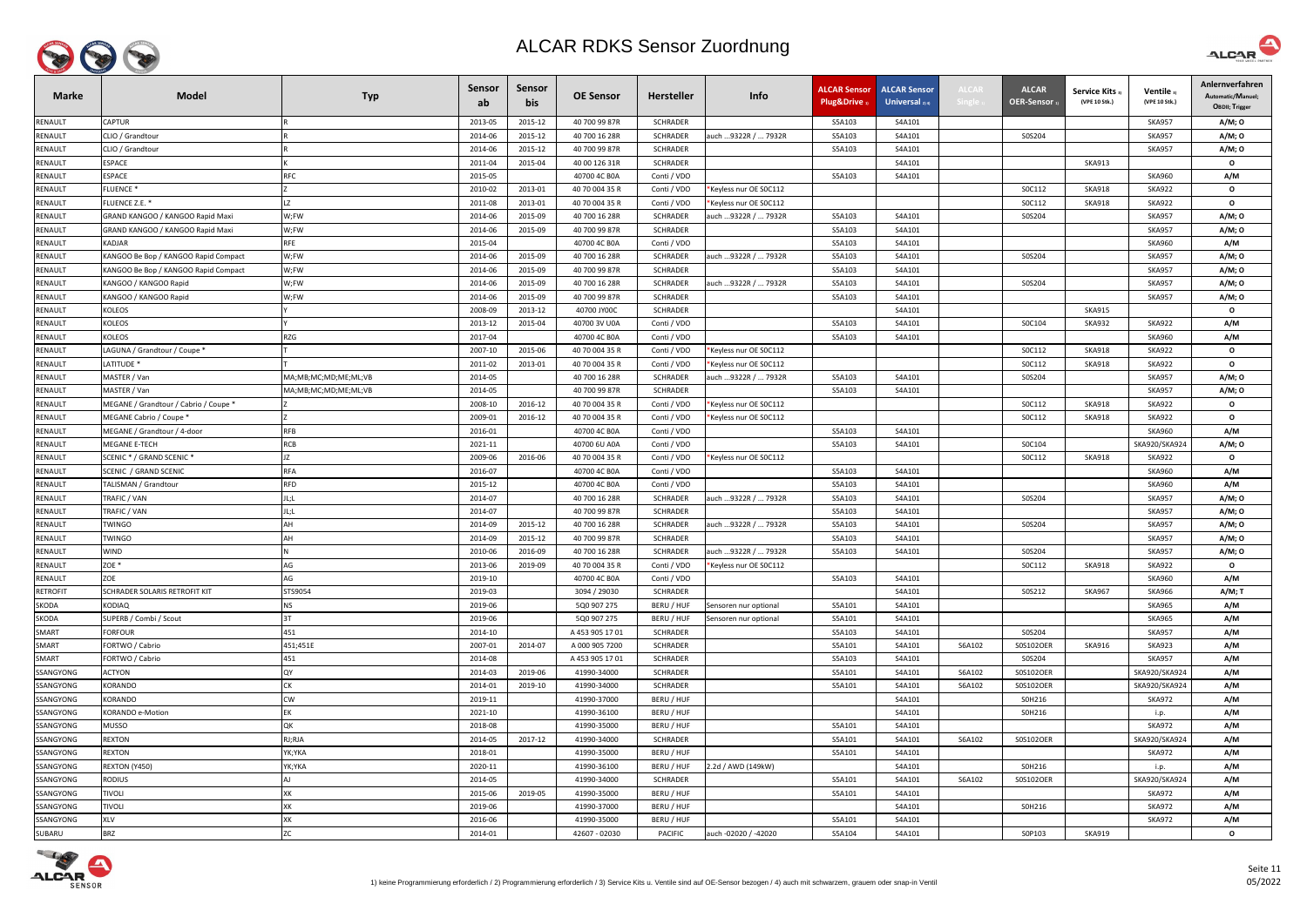

| <b>Marke</b>  | <b>Model</b>                     | <b>Typ</b>                           | <b>Sensor</b><br>ab | Sensor<br>bis | <b>OE Sensor</b> | <b>Hersteller</b> | Info                          | <b>ALCAR Sensor</b><br>Plug&Drive | <b>ALCAR Sensor</b><br>Universal $_{2/4}$ | ALCAR    | <b>ALCAR</b><br><b>OER-Sensor</b> | Service Kits 3)<br>(VPE 10 Stk.) | Ventile 3<br>(VPE 10 Stk.) | Anlernverfahren<br>Automatic/Manuel;<br><b>OBDII</b> ; Trigger |
|---------------|----------------------------------|--------------------------------------|---------------------|---------------|------------------|-------------------|-------------------------------|-----------------------------------|-------------------------------------------|----------|-----------------------------------|----------------------------------|----------------------------|----------------------------------------------------------------|
| SUBARU        | FORESTER                         |                                      | 2014-01             | 2019-12       | 28103 FJ 000     | <b>SCHRADER</b>   |                               |                                   | S4A101                                    |          | S0S205                            |                                  | <b>SKA957</b>              | $\mathbf{o}$                                                   |
| SUBARU        | FORESTER                         | S5                                   | 2020-01             |               | 28103 FL 000     | <b>SCHRADER</b>   | auch FL 00A                   |                                   | S4A101                                    |          | S0S211                            |                                  | <b>SKA957</b>              | A/M; 0                                                         |
| SUBARU        | <b>IMPREZA</b>                   | G4                                   | 2014-01             | 2017-09       | 28103 FJ 000     | <b>SCHRADER</b>   |                               |                                   | S4A101                                    |          | S0S205                            |                                  | <b>SKA957</b>              | $\mathbf{o}$                                                   |
| SUBARU        | MPREZA                           | G5                                   | 2017-10             |               | 28103 FL 000     | <b>SCHRADER</b>   | auch FL 00A                   |                                   | S4A101                                    |          | S0S211                            |                                  | <b>SKA957</b>              | A/M; 0                                                         |
| SUBARU        | EGACY / Kombi                    | BM/BR;BM/BRS                         | 2014-01             | 2014-11       | 28103 FJ 000     | <b>SCHRADER</b>   |                               |                                   | S4A101                                    |          | S0S205                            |                                  | <b>SKA957</b>              | $\circ$                                                        |
| SUBARU        | LEVORG                           | V1                                   | 2015-09             |               | 28103 FJ 000     | <b>SCHRADER</b>   |                               |                                   | S4A101                                    |          | S0S205                            |                                  | <b>SKA957</b>              | $\circ$                                                        |
| SUBARU        | OUTBACK                          | BM/BR;BM/BRS                         | 2014-01             | 2014-12       | 28103 FJ 000     | <b>SCHRADER</b>   |                               |                                   | S4A101                                    |          | S0S205                            |                                  | <b>SKA957</b>              | $\circ$                                                        |
| SUBARU        | <b>OUTBACK</b>                   | <b>B6</b>                            | 2015-01             | 2017-12       | 28103 FJ 000     | <b>SCHRADER</b>   |                               |                                   | S4A101                                    |          | S0S205                            |                                  | <b>SKA957</b>              | $\mathbf{o}$                                                   |
| SUBARU        | OUTBACK                          | B <sub>6</sub>                       | 2018-01             | 2021-03       | 28103 FL 000     | <b>SCHRADER</b>   | auch FL 00A                   |                                   | S4A101                                    |          | S0S211                            |                                  | <b>SKA957</b>              | A/M; 0                                                         |
| SUBARU        | OUTBACK                          | <b>B7</b>                            | 2021-04             |               | 28103 FL 000     | <b>SCHRADER</b>   | auch FL 00B                   |                                   | S4A101                                    |          | S0S211                            |                                  | <b>SKA957</b>              | A/M; O                                                         |
| SUBARU        | TREZIA                           | D1(a)                                | 2014-01             | 2014-10       | 28103 FJ 000     | <b>SCHRADER</b>   |                               |                                   | S4A101                                    |          | S0S205                            |                                  | <b>SKA957</b>              | $\mathbf{o}$                                                   |
| SUBARU        | WRX                              | G4;V1                                | 2014-03             | 2018-12       | 28103 FJ 000     | SCHRADER          |                               |                                   | S4A101                                    |          | S0S205                            |                                  | <b>SKA957</b>              | $\mathbf{o}$                                                   |
| SUBARU        | XV                               | G4                                   | 2014-01             | 2017-10       | 28103 FJ 000     | <b>SCHRADER</b>   |                               |                                   | S4A101                                    |          | S0S205                            |                                  | <b>SKA957</b>              | $\mathbf{o}$                                                   |
| SUBARU        | XV                               | G5                                   | 2017-10             |               | 28103 FL 000     | <b>SCHRADER</b>   | auch FL 00A                   |                                   | S4A101                                    |          | S0S211                            |                                  | <b>SKA957</b>              | A/M; O                                                         |
| SUZUKI        | <b>ACROSS</b>                    | XA5P(S)(EU,M)                        | 2020-10             |               | 42607 - 48020    | PACIFIC           | auch -F4020 / -60010          | S5A104                            | S4A101                                    | S6A106   | S0P101                            | <b>SKA919</b>                    |                            | $\mathbf{o}$                                                   |
| <b>SUZUKI</b> | <b>BALENO</b>                    | EW                                   | 2016-05             |               | 43139-61M00      | Conti / VDO       |                               |                                   | S4A101                                    | S6A105   | SOC105                            | <b>SKA918</b>                    | <b>SKA922</b>              | $\mathbf{T}$                                                   |
| SUZUKI        | IGNIS                            | <b>MF</b>                            | 2016-11             | 2021-01       | 43139-61M00      | Conti / VDO       |                               |                                   | S4A101                                    | S6A105   | SOC105                            | <b>SKA918</b>                    | <b>SKA922</b>              | $\mathbf{T}$                                                   |
| <b>SUZUKI</b> | IGNIS                            | MF                                   | 2021-02             |               | 43130-52S01      | Conti / VDO       |                               |                                   | S4A101                                    | S6A107   | SOC105                            | <b>SKA918</b>                    | <b>SKA922</b>              | $\mathbf{T}$                                                   |
| <b>SUZUKI</b> | IMNY                             |                                      | 2014-06             | 2018-05       | 43139-61M00      | Conti / VDO       |                               |                                   | S4A101                                    | S6A105   | SOC105                            | <b>SKA918</b>                    | <b>SKA922</b>              | $\mathbf{T}$                                                   |
| <b>SUZUKI</b> | IMNY                             | GJ;HJ                                | 2018-06             | 2021-01       | 43139-61M00      | Conti / VDO       |                               |                                   | S4A101                                    | S6A105   | SOC105                            | <b>SKA918</b>                    | <b>SKA922</b>              | $\mathbf{T}$                                                   |
| SUZUKI        | IMNY                             | GI; HJ                               | 2021-02             |               | 43130-52501      | Conti / VDO       |                               |                                   | S4A101                                    | S6A107   | SOC105                            | <b>SKA918</b>                    | <b>SKA922</b>              | $\mathbf{T}$                                                   |
| <b>SUZUKI</b> | SWACE                            | ZE1HE(S)(EU,M)                       | 2020-11             |               | 42607 - 02070    | PACIFIC           |                               | S5A104                            | S4A101                                    | S6A106   | S0P101                            |                                  | i.p.                       | $\mathbf{o}$                                                   |
| <b>SUZUKI</b> | SWIFT / Sport                    | FZ;NZ                                | 2014-06             | 2017-04       | 43139-61M00      | Conti / VDO       |                               |                                   | S4A101                                    | S6A105   | SOC105                            | <b>SKA918</b>                    | <b>SKA922</b>              | $\mathbf{T}$                                                   |
| <b>SUZUKI</b> | SWIFT / Sport                    | AZ                                   | 2017-05             | 2021-01       | 43139-61M00      | Conti / VDO       |                               |                                   | S4A101                                    | S6A105   | SOC105                            | <b>SKA918</b>                    | <b>SKA922</b>              | $\mathbf{T}$                                                   |
| <b>SUZUKI</b> | SWIFT / Sport                    | AZ                                   | 2021-02             |               | 43130-52S01      | Conti / VDO       |                               |                                   | S4A101                                    | S6A107   | SOC105                            | <b>SKA918</b>                    | <b>SKA922</b>              | $\mathbf{T}$                                                   |
| <b>SUZUKI</b> | SX4 / 4-door                     | EY;GY                                | 2014-06             | 2015-01       | 43139-61M00      | Conti / VDO       |                               |                                   | S4A101                                    | S6A105   | SOC105                            | <b>SKA918</b>                    | <b>SKA922</b>              | $\mathbf{T}$                                                   |
| <b>SUZUKI</b> | SX4 S-Cross                      |                                      | 2013-09             | 2021-08       | 43139-61M00      | Conti / VDO       |                               |                                   | S4A101                                    | S6A105   | SOC105                            | <b>SKA918</b>                    | <b>SKA922</b>              | $\mathbf{T}$                                                   |
| <b>SUZUKI</b> | SX4 S-Cross                      |                                      | 2021-09             |               | 43130-52S01      | Conti / VDO       |                               |                                   | S4A101                                    | S6A107   | SOC105                            | <b>SKA918</b>                    | <b>SKA922</b>              | $\mathbf{T}$                                                   |
| <b>SUZUKI</b> | VITARA                           |                                      | 2015-02             | 2021-08       | 43139-61M00      | Conti / VDO       |                               |                                   | S4A101                                    | S6A105   | SOC105                            | <b>SKA918</b>                    | <b>SKA922</b>              | A/M                                                            |
| <b>SUZUKI</b> | <b>/ITARA</b>                    |                                      | 2021-09             |               | 43130-52S01      | Conti / VDO       |                               |                                   | S4A101                                    | S6A107   | SOC105                            | <b>SKA918</b>                    | <b>SKA922</b>              | A/M                                                            |
| <b>TESLA</b>  | MODEL 3                          | 003                                  | 2019-03             | 2020-09       | 1034602-00-A     | Conti / VDO       |                               |                                   | S4A101                                    | S6A104   | SOC119                            | <b>SKA918</b>                    | <b>SKA922</b>              | A/M                                                            |
| <b>TESLA</b>  | MODEL 3                          | 003                                  | 2020-10             |               | 1490701-01-B     | SYSGRATION        | ab "M" als 10. Stelle VIN-nr. |                                   |                                           | S6A108/B | S0G101                            |                                  | i.p.                       | A/M                                                            |
| <b>TESLA</b>  | MODEL S                          | 002                                  | 2013-05             | 2014-10       | 1010938-00-A     | <b>BAOLONG</b>    |                               |                                   | S4A101                                    |          |                                   |                                  | i.p.                       | A/M                                                            |
| <b>TESLA</b>  | MODEL S                          | 002                                  | 2014-11             |               | 1034602-00-A     | Conti / VDO       |                               |                                   | S4A101                                    | S6A104   | SOC119                            | <b>SKA918</b>                    | <b>SKA922</b>              | A/M                                                            |
| <b>TESLA</b>  | MODEL X                          | 002                                  | 2016-06             |               | 1034602-00-A     | Conti / VDO       |                               |                                   | S4A101                                    | S6A104   | SOC119                            | <b>SKA918</b>                    | <b>SKA922</b>              | A/M                                                            |
| <b>TESLA</b>  | MODEL Y                          | 004                                  | 2021-09             |               | 1490701-01-B     | SYSGRATION        |                               |                                   |                                           | S6A108/B | S0G101                            |                                  | i.p.                       | A/M                                                            |
| <b>TOYOTA</b> | <b>AURIS / Touring Sports</b>    | E15UT(a);HE15U(a);E18UM(a); HE18U(a) | 2014-06             | 2019-02       | 42607 - 02030    | <b>PACIFIC</b>    | auch -02020 / -42020          | S5A104                            | S4A101                                    |          | S0P103                            | <b>SKA919</b>                    |                            | $\mathbf{o}$                                                   |
| TOYOTA        | <b>AYGO X</b>                    | AB7 (JP)                             | 2022-03             |               | 42607 - 02070    | <b>PACIFIC</b>    | auch -02020 / -42021          | S5A104                            | S4A101                                    | S6A106   | S0P101                            |                                  | i.p.                       | $\mathbf{o}$                                                   |
| <b>TOYOTA</b> | AVENSIS / Kombi                  | T27                                  | 2014-06             | 2019-01       | 42607 - 02030    | PACIFIC           | auch -02020 / -42020          | S5A104                            | S4A101                                    |          | S0P103                            | <b>SKA919</b>                    |                            | $\mathbf{o}$                                                   |
| <b>TOYOTA</b> | CAMRY                            | XV7(EU,M)                            | 2019-05             |               | 42607 - 48020    | <b>PACIFIC</b>    | auch -F4020 / -60010          | S5A104                            | S4A101                                    | S6A106   | S0P101                            | <b>SKA919</b>                    |                            | $\mathbf{o}$                                                   |
| <b>TOYOTA</b> | CHR                              | AX1T(EU,M); - TMG                    | 2016-12             |               | 42607 - 48020    | <b>PACIFIC</b>    | auch -F4020 / -60010          | S5A104                            | S4A101                                    | S6A106   | S0P101                            | <b>SKA919</b>                    |                            | $\mathbf{o}$                                                   |
| <b>TOYOTA</b> | COROLLA 4-door                   | E15EJ(a)                             | 2014-01             | 2019-02       | 42607 - 02030    | <b>PACIFIC</b>    | auch -02020 / -42020          | S5A104                            | S4A101                                    |          | S0P103                            | <b>SKA919</b>                    |                            | $\mathbf{o}$                                                   |
| <b>TOYOTA</b> | COROLLA / 4-door / Touring Sport | ZE1HE(EU,M);ZE1HE(EU,M)-TMG          | 2019-03             |               | 42607 - 02070    | <b>PACIFIC</b>    |                               | S5A104                            | S4A101                                    | S6A106   | S0P101                            |                                  | i.p.                       | $\mathbf{o}$                                                   |
| <b>TOYOTA</b> | GT86                             | ZN;GC/GF                             | 2014-06             |               | 42607 - 02030    | PACIFIC           | auch -02020 / -42020          | S5A104                            | S4A101                                    |          | S0P103                            | <b>SKA919</b>                    |                            | $\mathbf{o}$                                                   |
| <b>TOYOTA</b> | HIGHLANDER                       | XU7(EU,M);-TGRE                      | 2021-03             |               | 42607 - 48020    | <b>PACIFIC</b>    | auch -F4020 / -60010          | S5A104                            | S4A101                                    | S6A106   | S0P101                            | <b>SKA919</b>                    |                            | $\mathbf{o}$                                                   |
| <b>TOYOTA</b> | <b>HILUX Pick-up</b>             | AN1P(EU,N);-TMG;N2(EU,TMT,TSAM)      | 2014-06             |               | 42607 - 02030    | PACIFIC           | auch -02020 / -42020          | S5A104                            | S4A101                                    |          | S0P103                            | <b>SKA919</b>                    |                            | $\mathbf{o}$                                                   |
| <b>TOYOTA</b> | AND CRUISER                      | J15TM; -TMG                          | 2014-06             | 2017-07       | 42607 - 02030    | <b>PACIFIC</b>    | auch -02020 / -42020          | S5A104                            | S4A101                                    |          | S0P103                            | <b>SKA919</b>                    |                            | $\mathbf{o}$                                                   |
| <b>TOYOTA</b> | LAND CRUISER (Prado)             | J15TM; -TMG                          | 2017-08             |               | 42607 - 48020    | PACIFIC           | auch -F4020 / -60010          | S5A104                            | S4A101                                    | S6A106   | S0P101                            | <b>SKA919</b>                    |                            | $\mathbf{o}$                                                   |
| <b>TOYOTA</b> | LAND CRUISER V8                  | J20(a)                               | 2014-06             | 2017-07       | 42607 - 02030    | <b>PACIFIC</b>    | auch -02020 / -42020          | S5A104                            | S4A101                                    |          | S0P103                            | <b>SKA919</b>                    |                            | $\mathbf{o}$                                                   |
| <b>TOYOTA</b> | LAND CRUISER V8                  | J20(a)                               | 2017-08             |               | 42607 - 48020    | <b>PACIFIC</b>    | auch -F4020 / -60010          | S5A104                            | S4A101                                    | S6A106   | S0P101                            | <b>SKA919</b>                    |                            | $\mathbf{o}$                                                   |
| TOYOTA        | MIRAI                            | AD2(JP,M)                            | 2021-03             |               | 42607 - 02070    | <b>PACIFIC</b>    |                               | S5A104                            | S4A101                                    | S6A106   | S0P101                            |                                  | i.p.                       | $\mathbf{o}$                                                   |
| ΤΟΥΟΤΑ        | PRIUS                            | XW3(a);XW3P                          | 2014-06             | 2015-02       | 42607 - 02030    | PACIFIC           | auch -02020 / -42020          | S5A104                            | S4A101                                    |          | S0P103                            | <b>SKA919</b>                    |                            | $\mathbf{o}$                                                   |
| <b>TOYOTA</b> | PRIUS / PHV (Prime)              | XW5; XW5P(EU,M); -TMG                | 2015-03             |               | 42607 - 02030    | <b>PACIFIC</b>    | auch -02020 / -42020          | S5A104                            | S4A101                                    |          | S0P103                            | <b>SKA919</b>                    |                            | $\mathbf{o}$                                                   |
| TOYOTA        | PRIUS+                           | XW4(a);XW3(a);XW3(a)-TMG             | 2014-06             |               | 42607 - 02030    | PACIFIC           | auch -02020 / -42020          | S5A104                            | S4A101                                    |          | S0P103                            | <b>SKA919</b>                    |                            | $\mathbf{o}$                                                   |